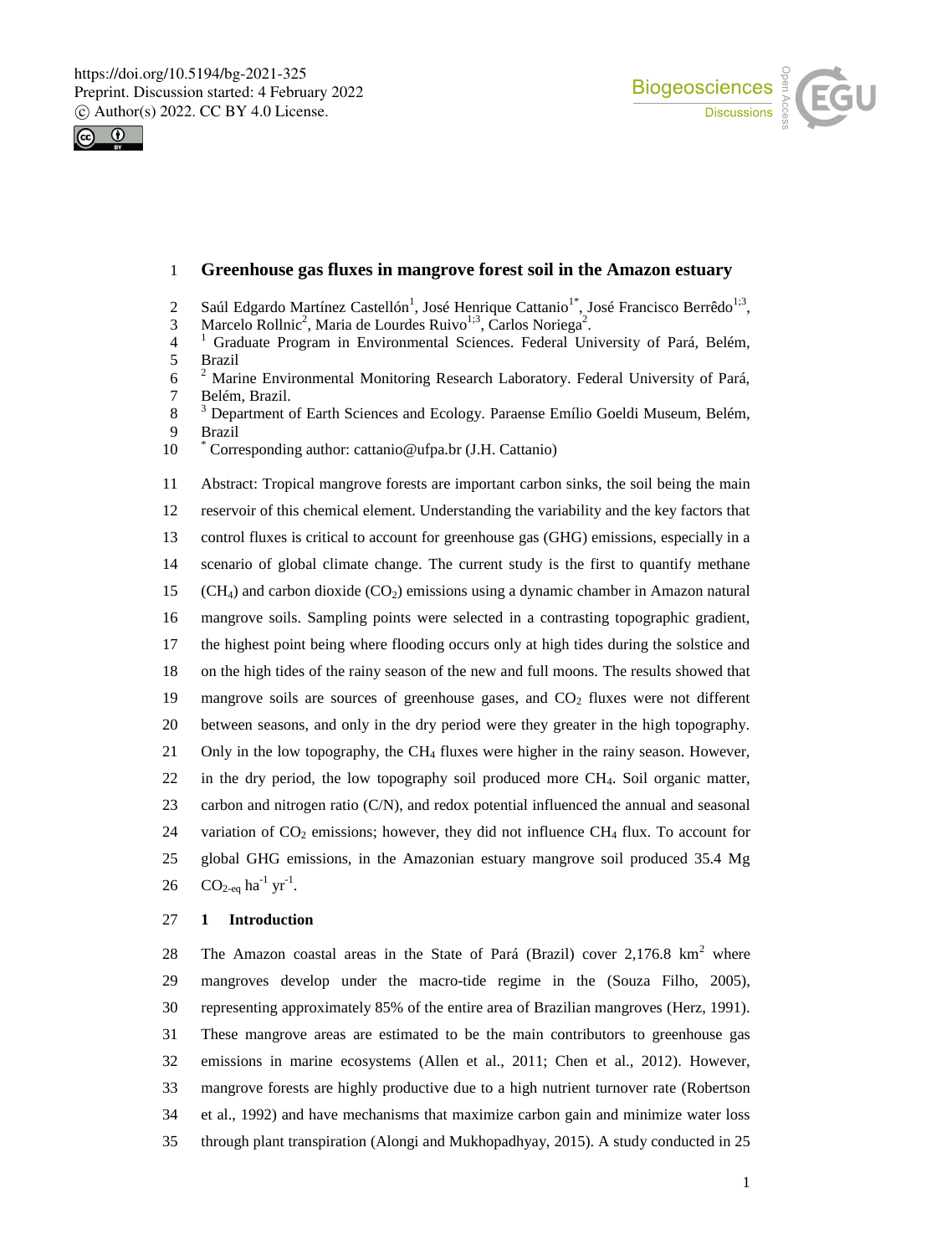



 mangrove forests (between 30° latitude and 73° longitude) revealed that these forests 37 are the richest in carbon storage in the tropics, containing on average 1023 Mg C ha<sup>-1</sup> of which 49 to 98% is present in the soil (Donato et al., 2011). In addition, phenolic compounds inhibit microbial activity and help keep organic carbon intact, thus accumulating organic matter in mangrove forest soils (Friesen et al., 2018).

 The production of greenhouse gases from soils is mainly attributable to biogeochemical processes. Microbial activities and gas production are related to soil properties, including total carbon and total nitrogen concentrations, moisture, porosity, salinity, and redox potential (Bouillon et al., 2008; Chen et al., 2012). Due to the dynamics of tidal movements, mangrove soils may become saturated and present a reduced oxygen availability or total aeration caused by the ebb tide. Studies attribute soil carbon flux responses to moisture perturbations because of seasonality and flooding events (Banerjee et al., 2016), with fluxes being dependent on tidal extremes (high tide and low tide), and flood duration (Chowdhury et al., 2018).

50 The estimated  $CO<sub>2</sub>$  production to the atmosphere, in tropical estuarine areas, is 16.2 51 TgCy<sup>-1</sup> (Alongi, 2009). However, the most recent estimate between latitude 0 $^{\circ}$  to 23.5 $^{\circ}$ 52 S reveals an emission of 2.3 g  $CO_2$  m<sup>-2</sup> d<sup>-1</sup> (Rosentreter et al., 2018a). In situ  $CO_2$  production is related to the water input of terrestrial, riparian, and groundwater brought by rainfall (Rosentreter et al., 2018c).

 Due to this periodic tidal influence, the mangrove ecosystem is regularly flooded, leaving the soil anoxic and reduced, favoring methanogenesis (Dutta et al., 2013). Thus, estuaries are considered hot spots for CH<sup>4</sup> production and emission (Bastviken et al., 2011; Borges et al., 2015). The organic material decomposition by methanogenic bacteria in anoxic environments, such as sediments, inner suspended particles, zooplankton gut (Reeburgh, 2007; Valentine, 2011), and the reduction of sulfate in anoxic marine sediments (Purvaja et al., 2004), also results in CH<sup>4</sup> formation. On the other hand, an ecosystem with salinity levels greater than 18 ppt may show an absence 63 of CH<sub>4</sub> emissions (Poffenbarger et al., 2011). Currently the uncertainties in emitted CH<sub>4</sub> values in vegetated coastal wetlands are approximately 30% (EPA, 2017). The total 65 emission of 0.010 Tg CH<sub>4</sub> y<sup>-1</sup> or 0.64 g CH4 m<sup>-2</sup> d<sup>-1</sup> was estimated between 0 and 5° latitude (Rosentreter et al., 2018a).

 The objective of this study is to investigate the spatial and seasonal variation in the 68 monthly fluxes of  $CO_2$  and  $CH_4$  from the soil in a non-anthropized mangrove area in the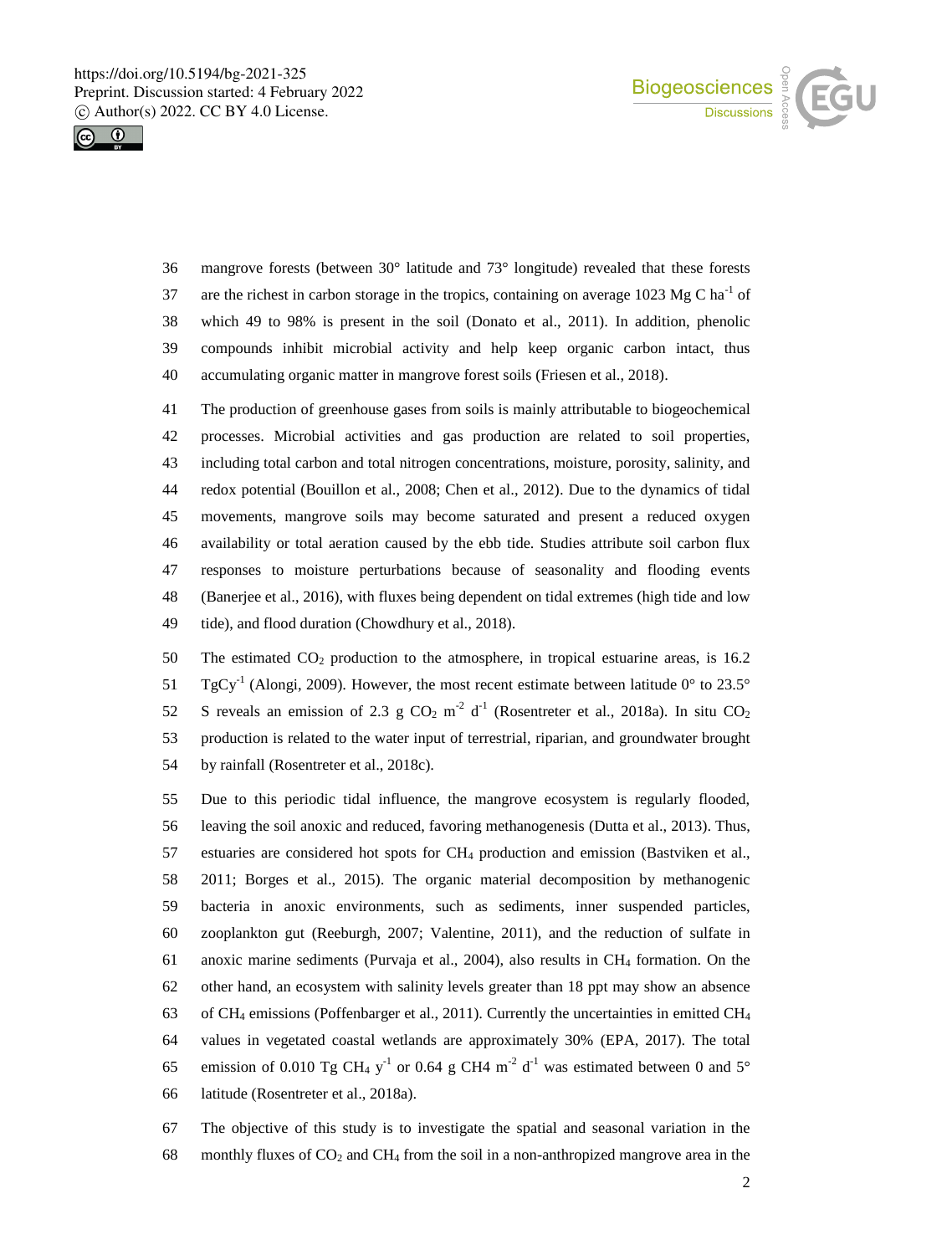



- Mojuim River Estuary, belonging to the Amazon biome. The environmental factors and
- physicochemical analysis of the soil were investigated from 2017 to 2018 to understand
- the gas fluxes.
- **2 Material and Methods**
- 2.1 Study site

 This study was conducted in the Amazonian coastal zone, Macaca Island, located in the Mojuim River estuary, at the Mocapajuba Marine Extractive Reserve, municipality of São Caetano de Odivelas (Figure 1), state of Pará (Brazil). Macaca island has an area of 1,322 ha with exclusively untouched mangrove forests, which belongs to a coastal strip 78 of 2177  $km^2$  in the state of Pará (Souza Filho, 2005). The climate is Am type according to the Köppen classification (Peel et al., 2007). The climatological data were obtained from the Meteorological Database for Teaching and Research of the National Institute of Meteorology (INMET). The area has a rainy season from January to June (2,296 mm of precipitation) and a dry season from July to December (687 mm). March and April are the rainiest months with 505 and 453 mm of precipitation, while October and November are the driest (53 and 61 mm, respectively). The minimum temperatures 85 occur in the rainy period (26  $^{\circ}$ C) and the maximum in the dry period (29  $^{\circ}$ C). The Mojuim estuary has a macrotidal regime, with an average height of 4.9 m during spring tide and 3.2 m during low tide (Rollnic et al., 2018). During the wet season the Mojuim 88 River has a flow velocity of 1.8 m  $s^{-1}$  at the ebb tide and 1.3 m  $s^{-1}$  at the flood tide. 89 During the dry season, the maximum currents are 1.9 m  $s^{-1}$  at the flood and 1.67 m  $s^{-1}$  at 90 the ebb tide (Rocha, 2015) The annual mean salinity is  $26.95 \pm 0.98$  PSU (Valentim et al., 2018).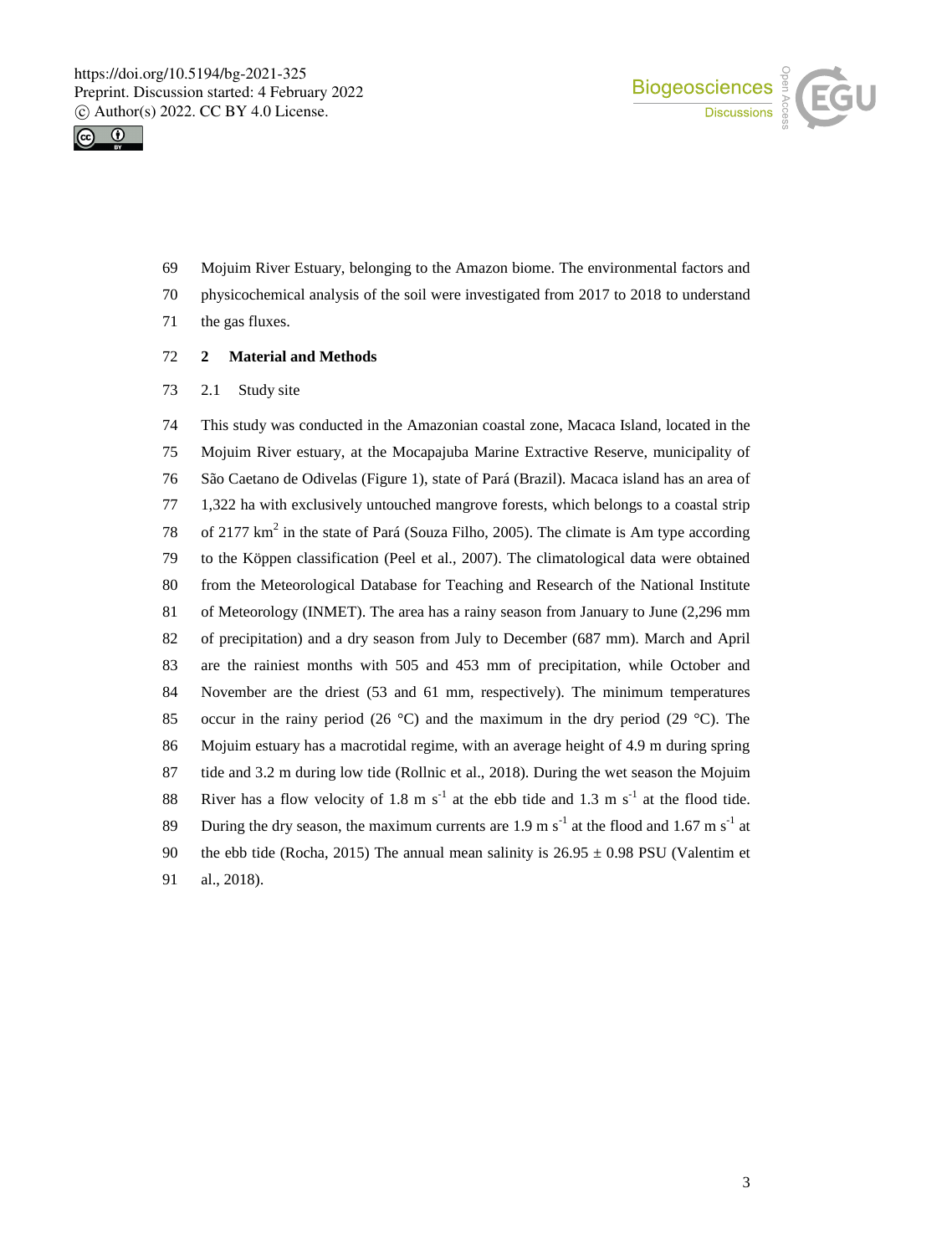





 Figure 1. Macaca Island located in the mangrove coast of Northern Brazil, Municipality of São Caetano de Odivelas (state of Pará), with the sampling points at low (B1 and B2) and high topographies (A1 and A2). Image Source: © Google Earth

 The Mojuim River region is geomorphologically formed by partially submerged river basins consequent of an increase in the relative sea level during the Holocene (Prost et al., 2001) associated with the formation of mangroves, dunes, and beaches (El-Robrini et al., 2006). This river forms the entire watershed of the municipality of São Caetano de Odivelas and borders the municipality of São João da Ponta (Figure 1). Before reaching the estuary, the Mojuim River crosses an area of a dryland forest highly fragmented by family farming, forming remnants of secondary forest (< 5.0 ha) with various ages (Fernandes and Pimentel, 2019). The population economically exploited the estuary, primarily by artisanal fishing, crab (*Ucides cordatus* L.) extraction, and oyster farms.

 Four sampling sites were selected in the Macaca Island: two where flooding occurs every day (B1 and B2; Figure 1), called low topography, and two where flooding occurs only at high tides during the solstice and on the high tides of the rainy season of the new and full moons (A1 and A2; Figure 1), called high topography. Once a month, the gas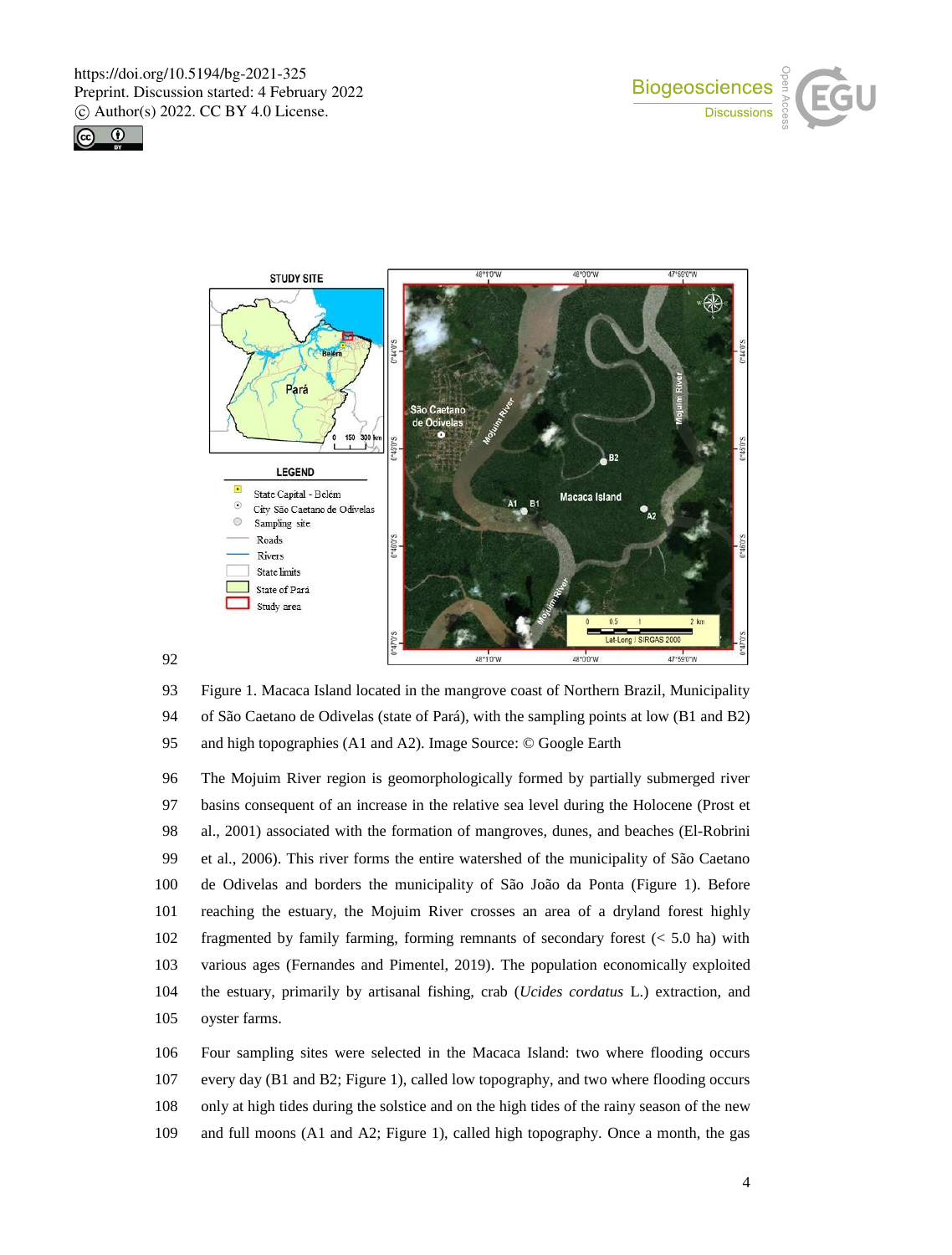



- flux for each chamber was measured during periods of waning or crescent moon, as these are the times when the soil in the low topography is more exposed. The flora of the mangrove area on the Macaca Island is little anthropized and comprises the genera *Rhizophora*, *Avicenia*, *Laguncularia*, and *Acrostichum* (Ferreira, 2017; França et al., 2016). The estuarine plains are influenced by a macro tide dynamics and can be physiographically divided into four sectors (França et al., 2016). The Macaca Island is classified as being from the fourth sector, which consists of woods of adult trees of the genus *Ryzophora* with an average height of 10 to 25 m, located at an elevation of 0 to 5 m, with silt-clay soil (França et al., 2016).
- 2.2 Vegetation structure and biomass

 The floristic survey was conducted at the same sites as the gas flow study, using circular 121 plots of 1,256.6 m<sup>2</sup> (Kauffman et al., 2013), divided into four subplots of 314.15 m<sup>2</sup>, which is the equivalent to 0.38 ha (Figure 1). All trees with DBH (diameter at breast height) greater than 0.05m had their diameter above the aerial roots, the diameter of the stem, and total height recorded. The allometric equation to calculate tree biomass 125 (AGB) was:  $AGB = 0.168 \times \rho \times (DBH) \times 2.471$ , where ρ represents wood density, 126 using 0.87 g cm<sup>-3</sup> for *R. mangle* and 0.72 g cm<sup>-3</sup> for *A. germinans* (Howard et al., 2014b).

2.3 Soil sampling and environmental characterization

 In July 2017 and January 2018, four soil samples were collected with an auger at a depth of 0.10 m in all the studied sites (Figure 1). Before the soil samples were removed, pH and redox potential (Eh; mV) were measured with a Metrohm 744 equipment by inserting the platinum probe directly into the soil at a depth of 0.10 m (Bauza et al., 2002). The soil samples were properly stored and taken to the Chemical Analysis Laboratory of the *Museu Paraense Emílio Goeldi*. Salinity (Sal; ppt) was measured with PCE-0100, and soil moisture (Sm; %) by the residual gravimetric method (EMBRAPA, 1997).

137 Organic Matter (OM;  $g kg^{-1}$ ), Total Carbon (TC;  $g kg^{-1}$ ) and Total Nitrogen (TN;  $g kg^{-1}$ ) were calculated by volumetry (oxidoreduction) using the Walkley-Black method 139 (Kalembasa and Jenkinson, 1973). Microbial carbon (Cmic; mg  $kg^{-1}$ ) and microbial 140 nitrogen (Nmic; mg  $kg^{-1}$ ) were determined through the 2,0 min of Irradiation-extraction method of soil by microwave technique (Islam and Weil, 1998). Microwave heated soil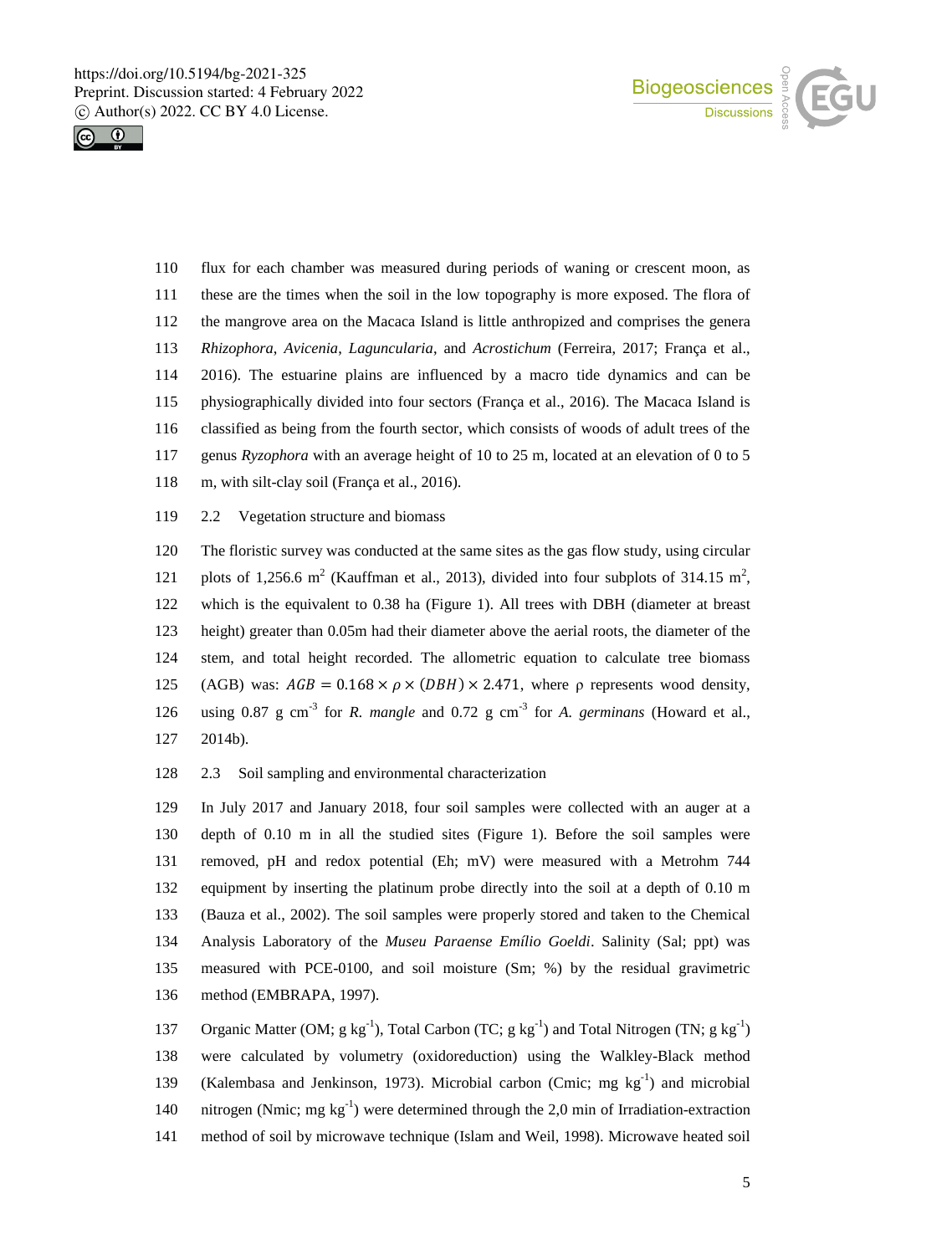



- extraction proved to be a simple, fast, accurate, reliable and safe method to measure soil microbial biomass (Araujo, 2010; Ferreira et al., 1999; Monz et al., 1991). The Cmic was determined by dichromate oxidation (Kalembasa and Jenkinson, 1973; Vance et al., 1987). The Nmic was analyzed following the method described by Brookes et al. (1985), changing fumigation to irradiation, which uses the difference between the amount of TN in irradiated and non-irradiated soil. We used the flux conversion factor of 0.33 (Sparling and West, 1988) and 0.54 (Almeida et al., 2019; Brookes et al., 1985), for carbon and nitrogen, respectively. Particle size analysis was performed separately on four soil samples collected at each flux site, in the two seasons, according to EMBRAPA (1997). .
- At each flow measurement, environmental variables such as air temperature (Tair, °C), 153 relative humidity (RH, %), wind speed (Ws, m  $s^{-1}$ ) were quantified with a portable thermo-hygrometer (model AK821) at the height of 2.0 m above the soil surface. Soil temperature (Ts, °C) was measured with a portable digital thermometer (model TP101) sequentially after each flow measurement. Daily precipitation was obtained from an automatic precipitation station installed at a pier on the banks of the Mojuim River in São Caetano das Odivelas (coordinates: 0°44'18.48 "S; 48°00'47.94 "W).
- 2.4 Fluxes Measurements

 In each plot, eight Polyvinyl Chloride rings with 0.20 m diameter and 0.12 m height were randomly installed within a circumference with a diameter of 20 m. The rings had 162 an area of  $0.028 \text{ m}^2$  (volume of 3.47 L) and were fixed 0.05 m into the ground. The height of the ring above ground was measured at four equidistant points with a ruler at each flow measurement. To avoid the influence of mangrove roots on the gas fluxes, the rings were placed in locations without any seedlings or aboveground mangrove roots.  $CO_2$  and CH<sub>4</sub> fluxes (g CO<sub>2</sub> or CH<sub>4</sub> m<sup>-2</sup> d<sup>-1</sup>) were measured using the dynamic chamber methodology (Norman et al., 1997; Verchot et al., 2000), sequentially connected to a Los Gatos Research portable gas analyzer (Mahesh et al., 2015). The device was calibrated monthly with high quality standard gas. The rings were sequentially closed for three minutes with a PVC cap, which enabled the connection to the analyzer via two 12.0 m polyethylene hoses. The gas concentration was measured (ppm) every two 172 seconds and automatically stored by the analyzer.  $CO<sub>2</sub>$  and  $CH<sub>4</sub>$  fluxes were calculated 173 from the linear regression of increasing/decreasing  $CO<sub>2</sub>$  and  $CH<sub>4</sub>$  concentrations within the chamber, usually between one and three minutes after the ring cover was placed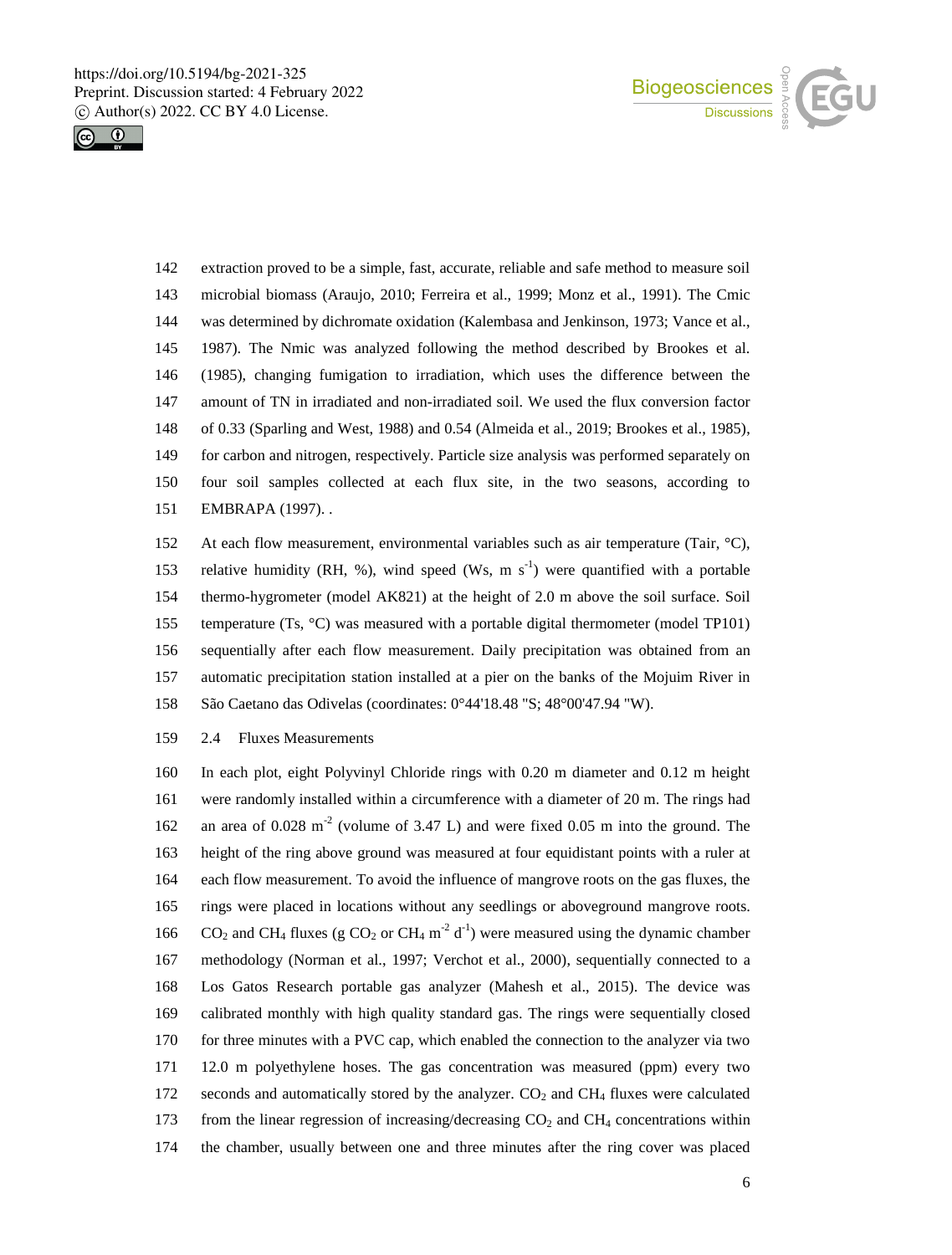



- (Frankignoulle, 1988; McEwing et al., 2015). Analyzing the literature, we found that the
- 176 flux is considered zero when the linear regression reaches an  $\mathbb{R}^2$  < 0.30 (Sundqvist et al.,
- 177 2014). However, in our analyses, the vast majority of regressions reached an  $\mathbb{R}^2 > 0.70$ ,
- and the regressions were weak in only 6% of the data.
- 2.5 Statistical analyses

180 The normality of the data of FCH<sub>4</sub> and FCO<sub>2</sub> and soil physicochemical parameters was determined by the Shapiro-Wilks method. The student's t-test was used to test the differences (p < 0.05) in the emissions between the different sites and seasonal periods. An ANOVA and Tukey's test (p < 0.05) were used when the distributions were normal. For non-parametric data the Kruskal-Wallis test was used (p < 0.05). Pearson correlation coefficients were calculated to determine the relationships between soil properties and gas fluxes. Statistical analyses were performed with and free statistical software Infostat 2015®.

### **3 Results**

## 3.1 Precipitation

 There was a marked seasonality during the study period (Figure 2), with 2,155.0 mm of precipitation during the rainy period and 1,016.5 mm during the dry period. However, the rainfall distribution was different from the climatological average (Figure 2). The rainy season had 553.2 mm less precipitation, and the dry season had 589.1 mm more than the climatological normal. Thus, in the period studied, the dry season was rainier, and the rainy season was drier than the climatological normal.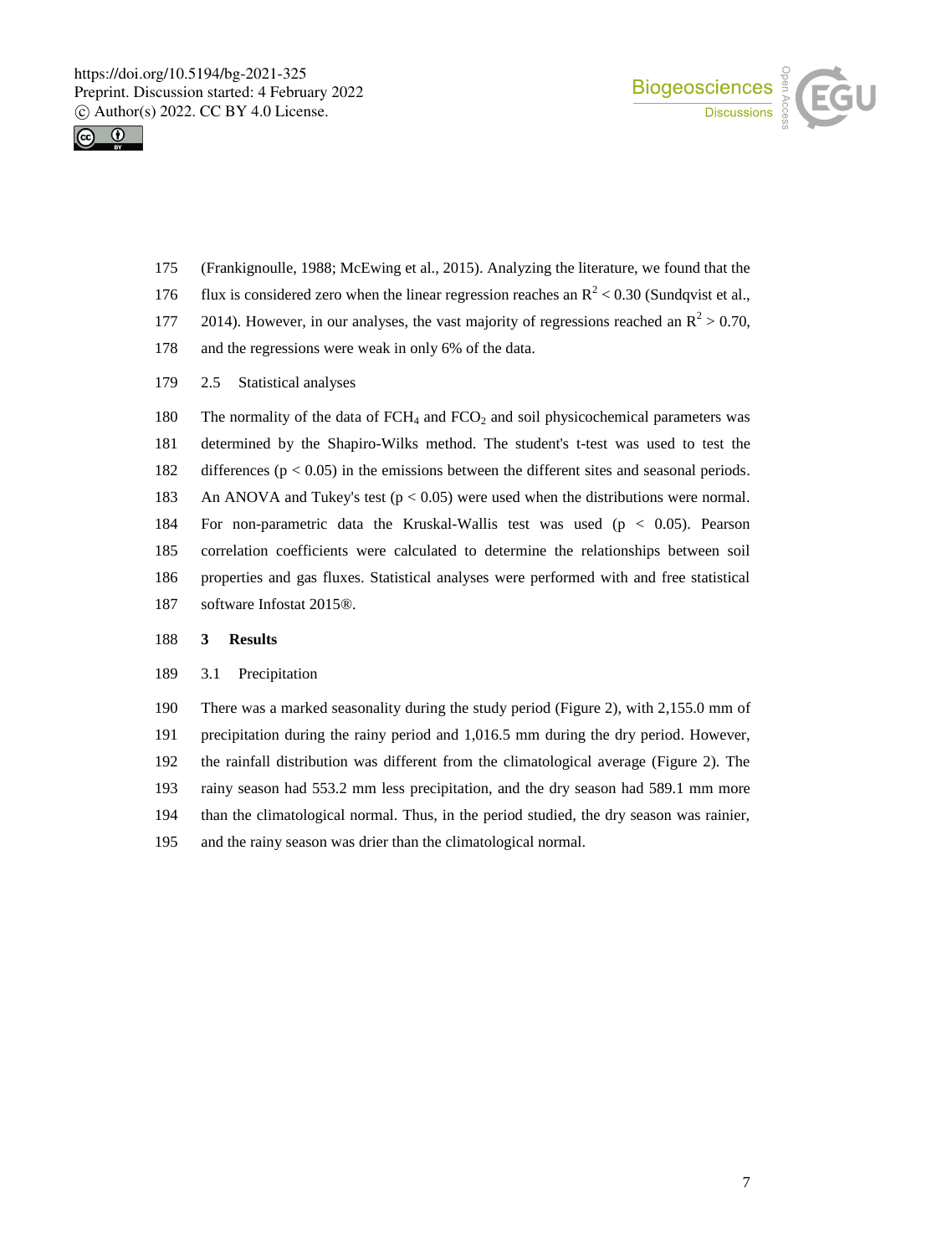





196



200 3.2 Carbon Dioxide and methane efflux

201 The  $CO<sub>2</sub>$  and  $CH<sub>4</sub>$  fluxes in the mangrove soil were not normally distributed, so the 202 statistical analysis was performed using a non-parametric method.  $CO<sub>2</sub>$  fluxes only 203 differed among topographies in January (H = 3.915; p = 0.048), July (H = 9.091; p = 204 0.003), and November (H = 11.294;  $p < 0.000$ ) (Table 1), with generally higher fluxes 205 at the high topography than at the low topography. CH<sup>4</sup> fluxes were statistically 206 different between topographies only in November  $(H = 9.276; p = 0.002)$  and December 207 (H = 4.945;  $p = 0.005$ ), with higher fluxes at the low topography (Table 1)

208 Table 1. Monthly and seasonal (dry and rainy seasons) fluxes of  $CO_2$  and  $CH_4$  (g  $CO_2$  or 209 CH<sub>4</sub> m<sup>-2</sup> d<sup>-1</sup>) at the high and low topographies. Numbers represent the mean (standard 210 error). Lower case letters compare topographies in the same month. Upper case letters 211 compare stations at each topography. Different boldface letters have statistically 212 significant variation (Kruskal Wallis,  $p < 0.05$ ).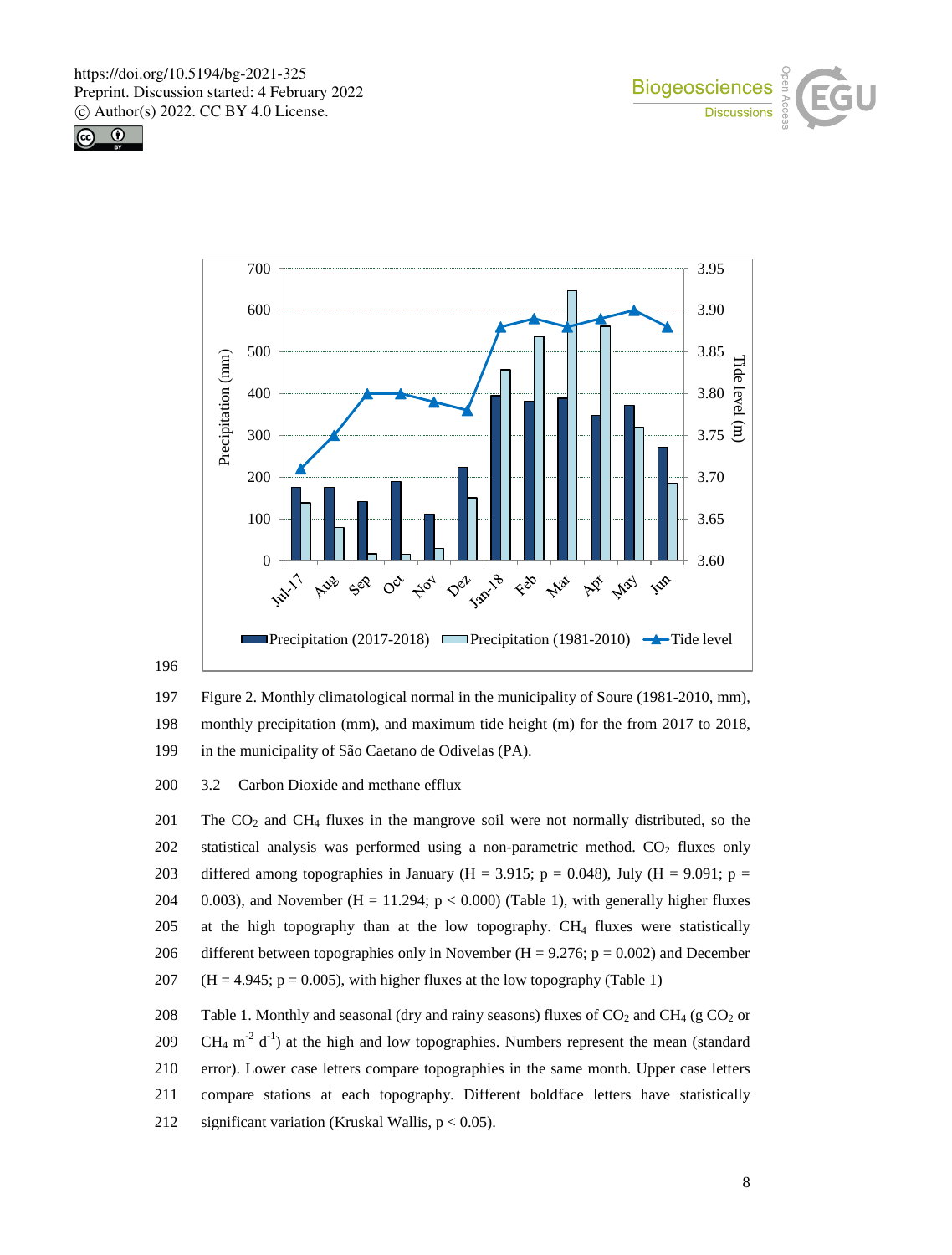



|              | $C\overline{O_2}$ flux $(g m^{-2} d^{-1})$ |                     |                       | CH <sub>4</sub> flux $(g m^{-2} d^{-1})$ |
|--------------|--------------------------------------------|---------------------|-----------------------|------------------------------------------|
|              | High topography                            | Low topography      | High topography       | Low topography                           |
| July/2017    | $10.166(1.555)^{a}$                        | $4.036(1.027)^b$    | $0.0724(0.0518)^{a}$  | $0.2129(0.2087)^a$                       |
| August       | $8.513(2.672)^a$                           | $12.462(3.400)^a$   | $0.0033(0.0016)^a$    | $0.1270(0.1185)^{a}$                     |
| September    | $11.506(2.515)^{a}$                        | $6.020(1.207)^{a}$  | $0.0014(0.0008)^{a}$  | $0.1738(0.1608)^a$                       |
| October      | $4.147(0.653)^{a}$                         | $3.993(0.731)^a$    | $0.0000(0.0000)^a$    | $-0.0004(0.0056)^{a}$                    |
| November     | $7.648(1.064)^a$                           | $0.007(0.002)^b$    | $-0.0004(0.0001)^{b}$ | $0.1395(0.0708)^a$                       |
| December     | $5.302(1.176)^a$                           | $7.622(2.505)^a$    | $0.0009(0.0009)^b$    | $0.1210(0.0575)^{a}$                     |
| Dry period   | $7.902(0.803)^{aA}$                        | $6.202(0.895)^{bA}$ | $0.0141(0.010)^{bB}$  | $0.1280(0.053)^{aA}$                     |
| January/2018 | $6.697(1.717)^{a}$                         | $2.995(0.493)^{b}$  | $0.0007(0.0004)^{a}$  | $0.0294(0.0183)^{a}$                     |
| February     | $9.053(2.650)^{a}$                         | $6.384(1.428)^{a}$  | $0.0049(0.0022)^{a}$  | $0.8743(0.7024)^{a}$                     |
| March        | $5.225(1.135)^{a}$                         | $5.970(1.534)^a$    | $0.0077(0.0056)^{a}$  | $0.3736(0.2197)^{a}$                     |
| April        | $14.077(4.695)^{a}$                        | $4.785(0.711)^{a}$  | $0.1968(0.1304)^{a}$  | $0.0372(0.2841)^a$                       |
| May          | $3.299(0.587)^{a}$                         | $3.565(0.472)^{a}$  | $0.0014(0.0019)^{a}$  | $0.0218(0.5648)^a$                       |
| June         | $8.796(2.053)^{a}$                         | $4.704(1.183)^{a}$  | $0.0226(0.0191)^{a}$  | $0.6739(0.6665)^{a}$                     |
| Rainy period | $7.858(1.058)^{aA}$                        | $4.734(0.440)^{aA}$ | $0.0390(0.023)^{aA}$  | $0.3350(0.194)^{aA}$                     |

213 At the high topography,  $CO<sub>2</sub>$  fluxes were significantly higher in July compared to 214 August and December, March, October, and May, not differing from the other months 215 of the year (H = 24.510;  $p = 0.011$ ). CH<sub>4</sub> fluxes at the high topography were 216 significantly (H = 40.073;  $p < 0.001$ ) higher in April and July compared to the other 217 months studied, and in November there was consumption of CH<sup>4</sup> from the atmosphere 218 (Table 1). At the low topography,  $CO_2$  fluxes were statistically (H = 19.912; p = 0.046) 219 higher in September and February compared to January and November, not differing 220 from the other months. CH<sub>4</sub> fluxes at the low topography did not show a significant 221 variation between months  $(H = 10.114; p = 0.407)$ . 222 Although seasonal  $CO<sub>2</sub>$  fluxes were higher at the high topography than at the low 223 topography (Table 1), they were only statistically different in the dry season ( $H = 7.378$ ;

 $224$  p = 0.006). In contrast, seasonal CH<sub>4</sub> fluxes were higher at the low topography (Table 1)

225 but were only statistically different in the dry season (H = 8.229;  $p < 0.001$ ). With this

226 the mean annual fluxes of CO<sub>2</sub> and CH<sub>4</sub> were 6.659  $\pm$  0.419 g CO<sub>2</sub> m<sup>-2</sup> d<sup>-1</sup> (mean  $\pm$ 

227 standard error) and  $0.132 \pm 0.053$  g CH<sub>4</sub> m-2 d-1, respectively.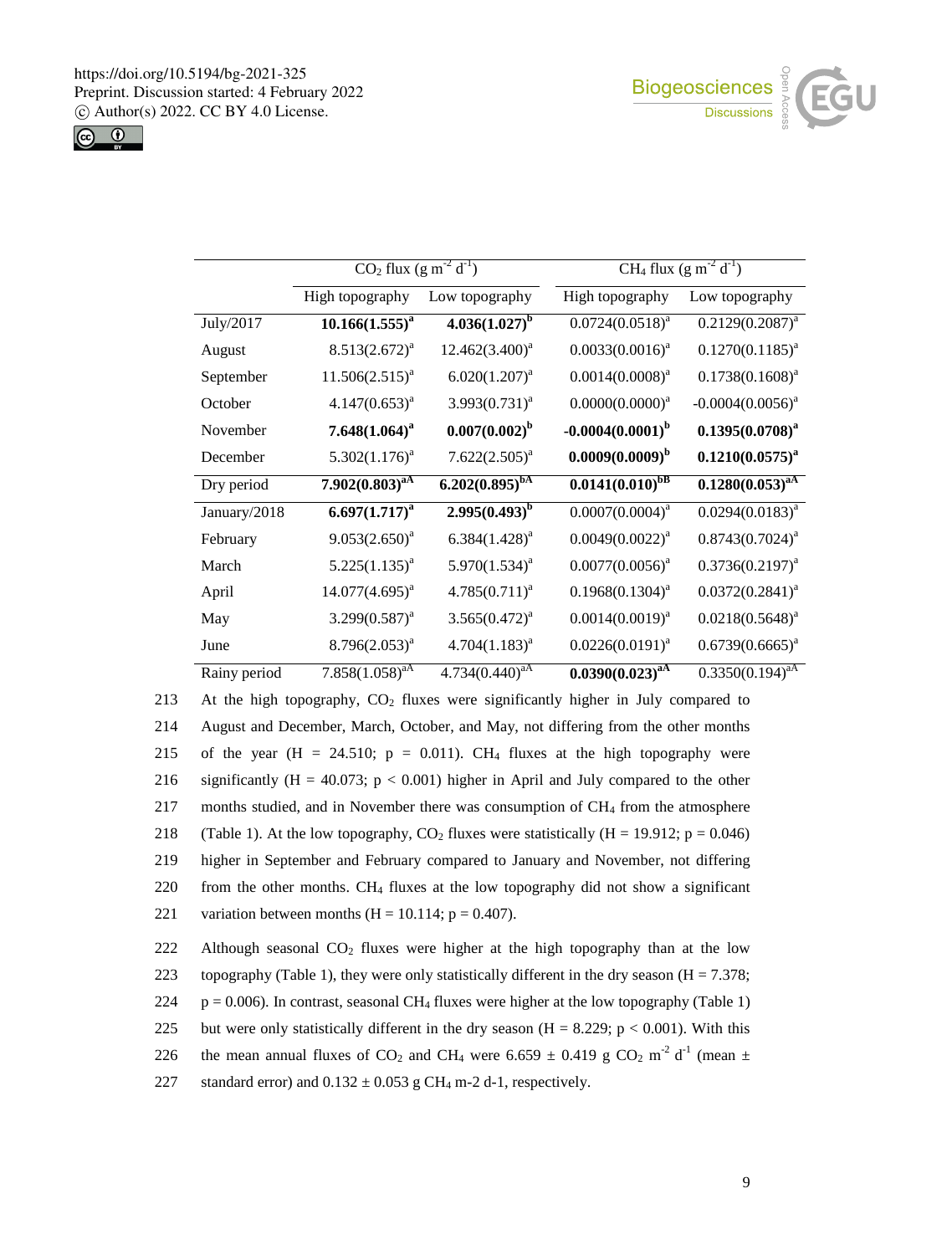



## 3.3 Environmental characterization

| 229 | Silt concentration was higher at the low topography (LSD: 14.763; $p = 0.007$ ) and clay          |
|-----|---------------------------------------------------------------------------------------------------|
| 230 | concentration was higher at the high topography sites (LSD: 12.463; $p = 0.005$ ), in both        |
| 231 | stations studied (Table 2). Soil particle size analysis did not vary statistically ( $p > 0.05$ ) |
| 232 | between the two stations (Table 2). Soil moisture did not vary significantly ( $p > 0.05$ )       |
| 233 | between topographies at each station, or between seasonal periods at the same                     |
| 234 | topography (Table 2). The variable pH varied statistically only at the low topography             |
| 235 | when the two stations were compared (LSD: $5.950$ ; $p = 0.006$ ), being more acidic in the       |
| 236 | dry period (Table 2). On average pH was significantly (LSD: $0.559$ ; p= $0.008$ ) higher in      |
| 237 | the dry season (Table 2). No variation in Eh was identified between topographies and              |
| 238 | seasons (Table 2), although it was higher in the dry season than in the rainy season.             |
| 239 | However, Sal values were higher (LSD: 3.444; $p = 0.010$ ) at the high topography than at         |
| 240 | the low topography in the dry season (Table 2). In addition, Sal was significantly higher         |
| 241 | in the dry season in both the high (LSD: 2.916; $p < 0.001$ ) and low (LSD: 3.003; $p <$          |
| 242 | 0.001) topographies (Table 2).                                                                    |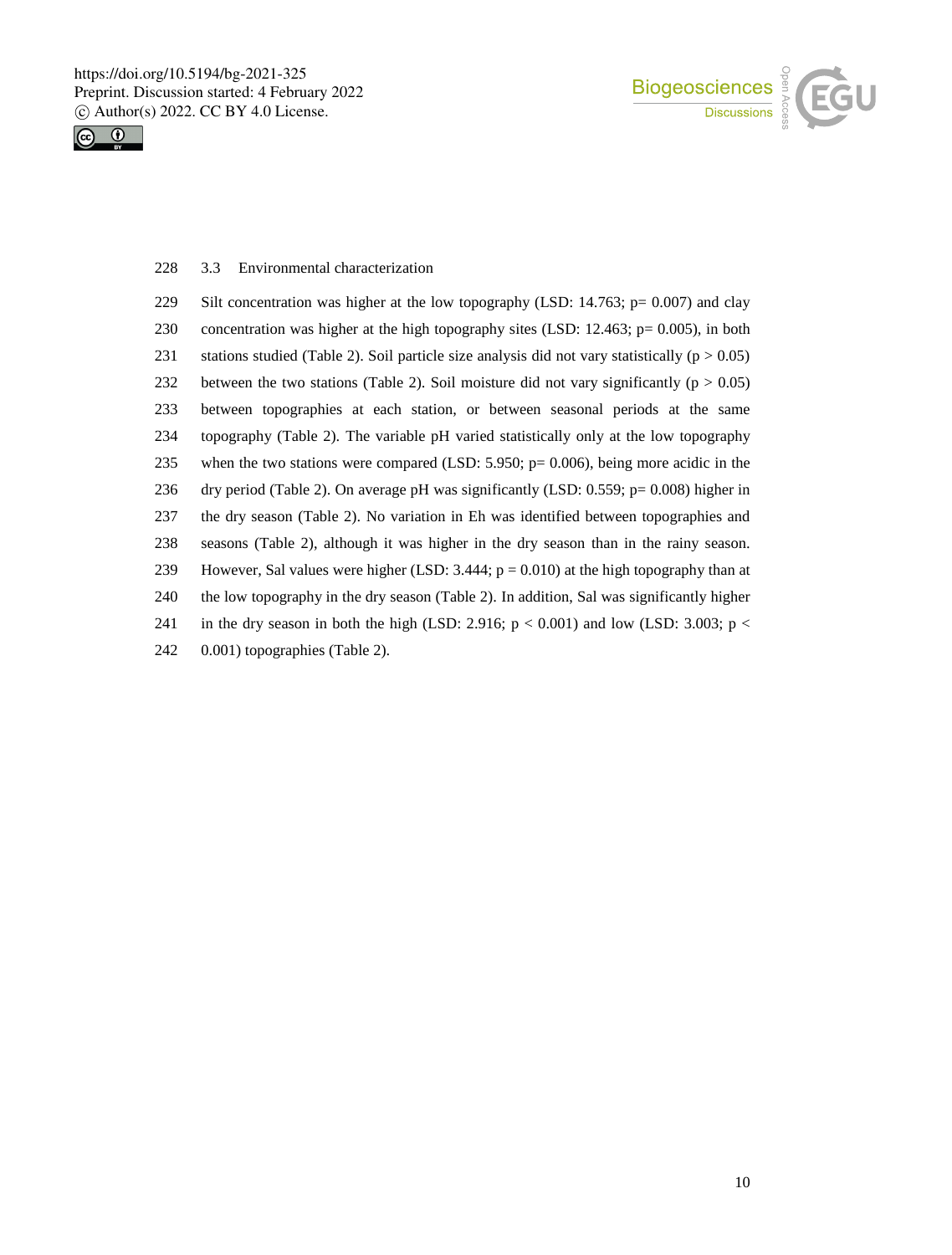

| 243<br>243 | sis of Sand, Silt, Clay, Moisture, pH, Redox Potential (Eh) and salinity (Sal; ppt) in mangrove soil in the high and<br>Table 2. Concentration analysi |
|------------|--------------------------------------------------------------------------------------------------------------------------------------------------------|
| 244        | low topographies, and in the rainy and dry seasons, at Macaca island, São Caetano das Odivelas. Numbers represent the mean (standard error of          |
|            | 245 the mean). Lower case letters compare topographies in each seasonal period, and upper-case letters compare the same topography between             |
| 246        | seasonal periods. Different letters indicate statistical variation (LSD, $p < 0.05$ ).                                                                 |

|       | position points in the case of |                  |                  |                  |                        |                 |                                           |                            |
|-------|--------------------------------|------------------|------------------|------------------|------------------------|-----------------|-------------------------------------------|----------------------------|
|       | Season Topography              | Sand             | Silt             | Clay             | Moisture               | Hq              | 岳                                         | Sal                        |
|       |                                | $(\%)$           | (%)              | (%)              | (%)                    |                 | $\binom{m}{k}$                            | (ppt)                      |
|       | High                           | $12.1(1.4)^{aA}$ | $41.8(3.3)^{bA}$ | $46.1(2.6)^{aA}$ | $73.1(6.6)^{aA}$       | $5.5(0.2)^{aA}$ | $190.25(45.53)^{aA}$                      | $35.25(1.11)^{aA}$         |
| Σή    | Low                            | $9.7(2.5)^{aA}$  | $63.6(6.1)^{aA}$ | $26.6(5.2)^{bA}$ | $86.9(3.4)^{aA}$       | $5.3(0.3)^{aA}$ | $106.38(53.76)^{aA}$                      | 30.13(1.16) <sup>bA</sup>  |
|       | Mean                           | $10.9(1.4)^{A}$  | $52.7(4.4)^{A}$  | $36.4(3.8)^{A}$  | $80.0(4.0)^{A}$        |                 | $5.4(0.2)^{A}$ 148.31(35.71) <sup>A</sup> | 32.69(1.02) <sup>A</sup>   |
|       | High                           | $12.1(1.4)^{aA}$ | $41.8(3.3)^{bA}$ | $46.1(2.6)^{aA}$ | $88.9(3.5)^{aA}$       | $4.9(0.4)^{aA}$ | $92.50(56.20)^{aA}$                       | $7.50(0.78)^{\mathrm{aB}}$ |
| Rainy | Low                            | $9.7(2.5)^{aA}$  | $63.6(6.1)^{aA}$ | $26.6(5.2)^{bA}$ | $88.6(3.7)^{aA}$       | $4.4(0.1)^{aB}$ | $36.25(49.97)^{aA}$                       | $8.13(0.79)^{aB}$          |
|       | Mean                           | $10.9(1.4)^{A}$  | $52.7(4.4)^{A}$  | $36.4(3.8)^{A}$  | 88.7(2.5) <sup>A</sup> | $4.6(0.2)^{B}$  | $64.38(37.04)^A$                          | $7.81(0.54)$ <sup>B</sup>  |
|       |                                |                  |                  |                  |                        |                 |                                           |                            |



 $\equiv$ 

247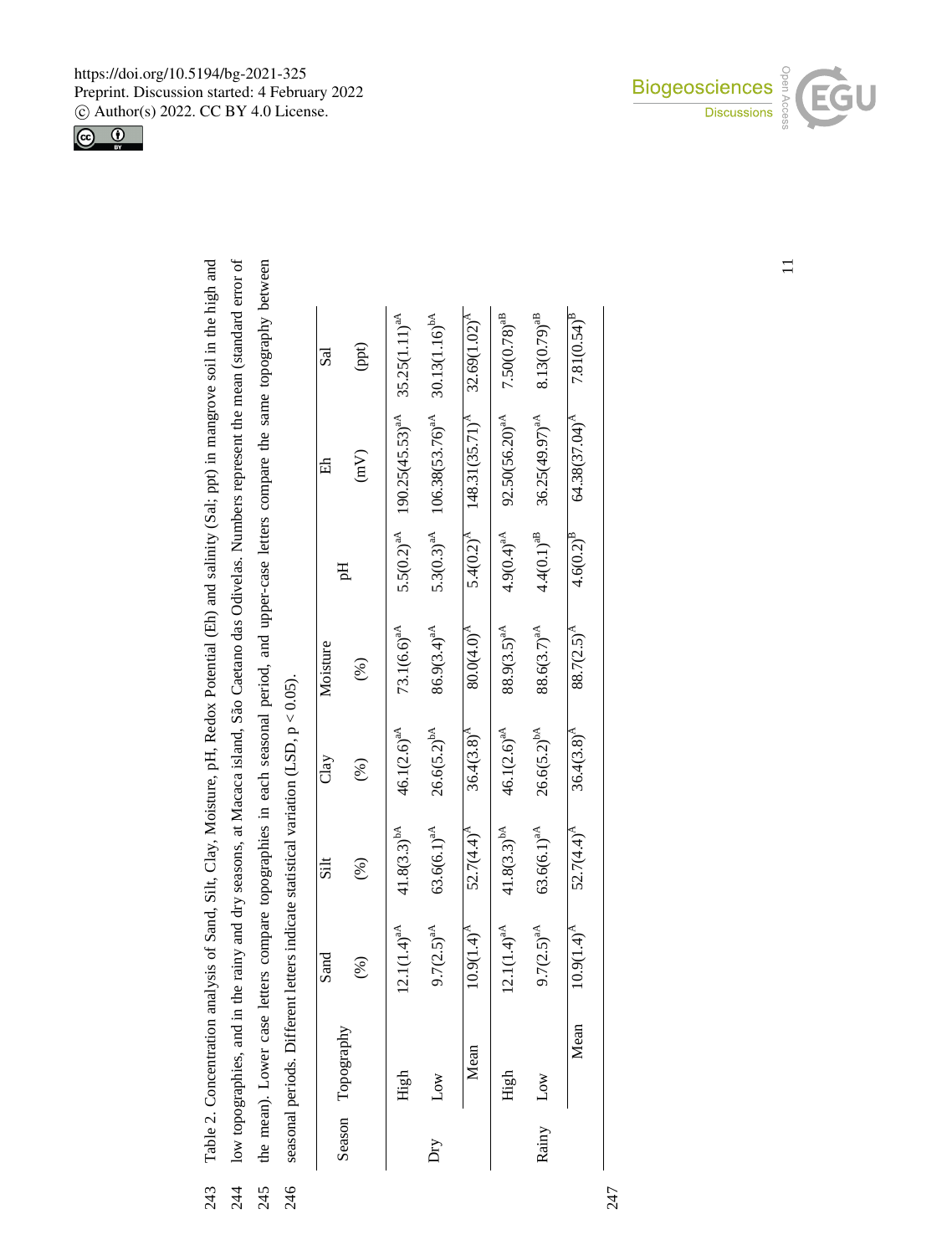



 The Cmic did not differ between topographies in the two seasons (Table 3); however 249 CT was significantly higher in the low topography in the dry season (LSD: 5.589;  $p <$ 250 0.000) and in the rainy season (LSD: 5.777;  $p = 0.024$ ). In addition, Cmic was higher in 251 the dry season in both the high (LSD: 11.325;  $p < 0.010$ ) and low (LSD: 9.345;  $p <$  0.000) topographies (Table 3). Nmic did not vary between topographies seasonally. However, Nmic in the high (LSD: 9.059; p = 0.013) and low topographies (LSD: 4.447;  $p = 0.001$ ) was higher during the dry season (Table 3). The C/N ratio (Table 3) was higher in the low topography in both the dry (LSD: 3.142; p < 0.000) and rainy seasons 256 (LSD: 3.675;  $p = 0.033$ ), when compared to the high topography. However, only in the low topography was the C/N ratio higher (LSD: 1.863; p < 0.000) in the dry season compared to the rainy season (Table 3). Soil MO was higher at the low topography in 259 the rainy (LSD: 9.950;  $p = 0.024$ ) and in the dry seasons (LSD: 9.630;  $p < 0.000$ ). However, only in the lowland topography was the MO concentration higher in the dry season than in the rainy season (Table 3).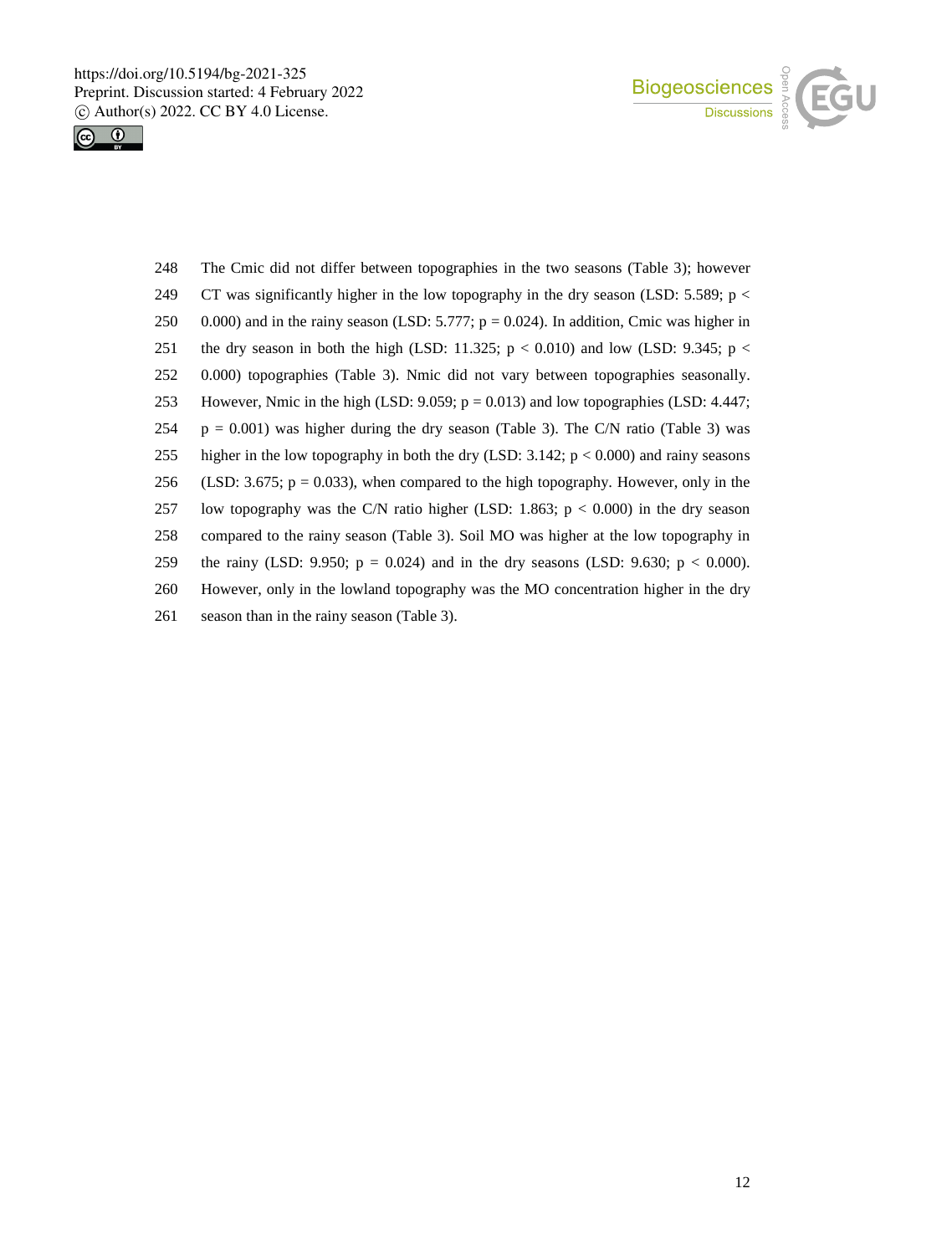263 <sup>1</sup>), Total Nitrogen (NT; g kg<sup>-1</sup>), Carbon/Nitrogen ratio (C/N) and Soil Organic Matter (OM; g kg<sup>-1</sup>). Numbers represent the mean (standard error). <sup>1</sup>), Total Nitrogen (NT; g kg<sup>-1</sup>), Carbon/Nitrogen ratio (C/N) and Soil Organic Matter (OM; g kg<sup>-1</sup>). Numbers represent the mean (standard error). -1), Total Carbon (TC; g kg -1), microbial Nitrogen (Nmic, mg kg <sup>-1</sup>), Carbon/Nitrogen ratio (C/N) and Soil Organic Matter (OM; g kg Table 3. Seasonal and topographic variation in microbial Carbon (Cmic; mg kg

262

Lower case letters compare topography at each station, and upper-case letters compare topography among stations. 1), Total Nitrogen (NT; g kg 263

|                                                                                                                      |               | $g\,kg^{-1}$      | $22.12(5.22)^{aA}$ $12.76(4.20)^{aA}$ $14.12(2.23)^{bA}$ $1.4306)^{aA}$ $9.600(1.20)^{bA}$ $24.35(3.84)^{bA}$ |
|----------------------------------------------------------------------------------------------------------------------|---------------|-------------------|---------------------------------------------------------------------------------------------------------------|
|                                                                                                                      | Š             |                   |                                                                                                               |
|                                                                                                                      |               | $g\,kg^{-1}$      |                                                                                                               |
|                                                                                                                      |               | $g\,kg^{-1}$      |                                                                                                               |
|                                                                                                                      | $N_{\rm mic}$ | $mg \, kg^{-1}$   |                                                                                                               |
| 264 Lower case letters compare topography at each station, and upper-case letters compare topography among stations. | $\frac{1}{2}$ | mg kg             |                                                                                                               |
|                                                                                                                      |               | Season Topography | High<br>High                                                                                                  |
|                                                                                                                      |               |                   |                                                                                                               |
|                                                                                                                      |               |                   |                                                                                                               |

| ≷                     | $g\, \text{kg}^{-1}$ | 9.60(1.20) <sup>bA</sup> 24.35(3.84) <sup>bA</sup>                         |                                                                                                                  |                                                                                          |                                                                                                               |                                                                                                                |                                                                                                                                                                |
|-----------------------|----------------------|----------------------------------------------------------------------------|------------------------------------------------------------------------------------------------------------------|------------------------------------------------------------------------------------------|---------------------------------------------------------------------------------------------------------------|----------------------------------------------------------------------------------------------------------------|----------------------------------------------------------------------------------------------------------------------------------------------------------------|
|                       | 3<br>2               |                                                                            | $26.34(4.23)^{aA}$ $10.34(2.05)^{aA}$ $26.44(1.35)^{aA}$ $1.56(0.64)^{aA}$ $16.98(0.84)^{aA}$ $45.59(2.32)^{aA}$ | Mean 24.22(3.29) ^ 11.55(2.28) ^ 20.28(2.28) ^ 11.55(2.28) ^ 11.29(1.19) ^ 13.27(3.29) ^ | $7.40(0.79)^{ab}$ $0.75(0.41)^{ab}$ $11.46(2.48)^{ba}$ $1.32(0.04)^{ab}$ $8.42(1.70)^{ba}$ $19.75(4.27)^{ba}$ | $5.95(1.06)^{3B}$ $1.23(0.28)^{3B}$ $18.27(1.06)^{3B}$ $1.46(0.06)^{3A}$ $12.47(0.22)^{3B}$ $31.51(1.83)^{3B}$ | $6.68(0.67)^{\frac{B}{}}$ $0.99(0.25)^{\frac{B}{}}$ $14.86(1.57)^{\frac{B}{}}$ $1.39(0.04)^{\frac{A}{}}$ $10.44(0.98)^{\frac{A}{}}$ $25.63(2.71)^{\frac{B}{}}$ |
|                       | $g\,kg^{-1}$         |                                                                            |                                                                                                                  |                                                                                          |                                                                                                               |                                                                                                                |                                                                                                                                                                |
|                       | $g\,kg^{-1}$         | $22.12(5.22)^{aA}$ $12.76(4.20)^{aA}$ $14.12(2.23)^{bA}$ $1.43(0.06)^{aA}$ |                                                                                                                  |                                                                                          |                                                                                                               |                                                                                                                |                                                                                                                                                                |
| $N_{\text{mic}}$      | $mg\,kg^{-1}$        |                                                                            |                                                                                                                  |                                                                                          |                                                                                                               |                                                                                                                |                                                                                                                                                                |
| $\nightharpoonup$ mic | $mg\,kg^{-1}$        |                                                                            |                                                                                                                  |                                                                                          |                                                                                                               |                                                                                                                |                                                                                                                                                                |
|                       | Topography           | High                                                                       | Low                                                                                                              |                                                                                          | High                                                                                                          |                                                                                                                | Mean                                                                                                                                                           |
|                       | Season               |                                                                            | ЙŲ                                                                                                               |                                                                                          |                                                                                                               | Rainy                                                                                                          |                                                                                                                                                                |

https://doi.org/10.5194/bg-2021-325 Preprint. Discussion started: 4 February 2022 c Author(s) 2022. CC BY 4.0 License.

-





13

265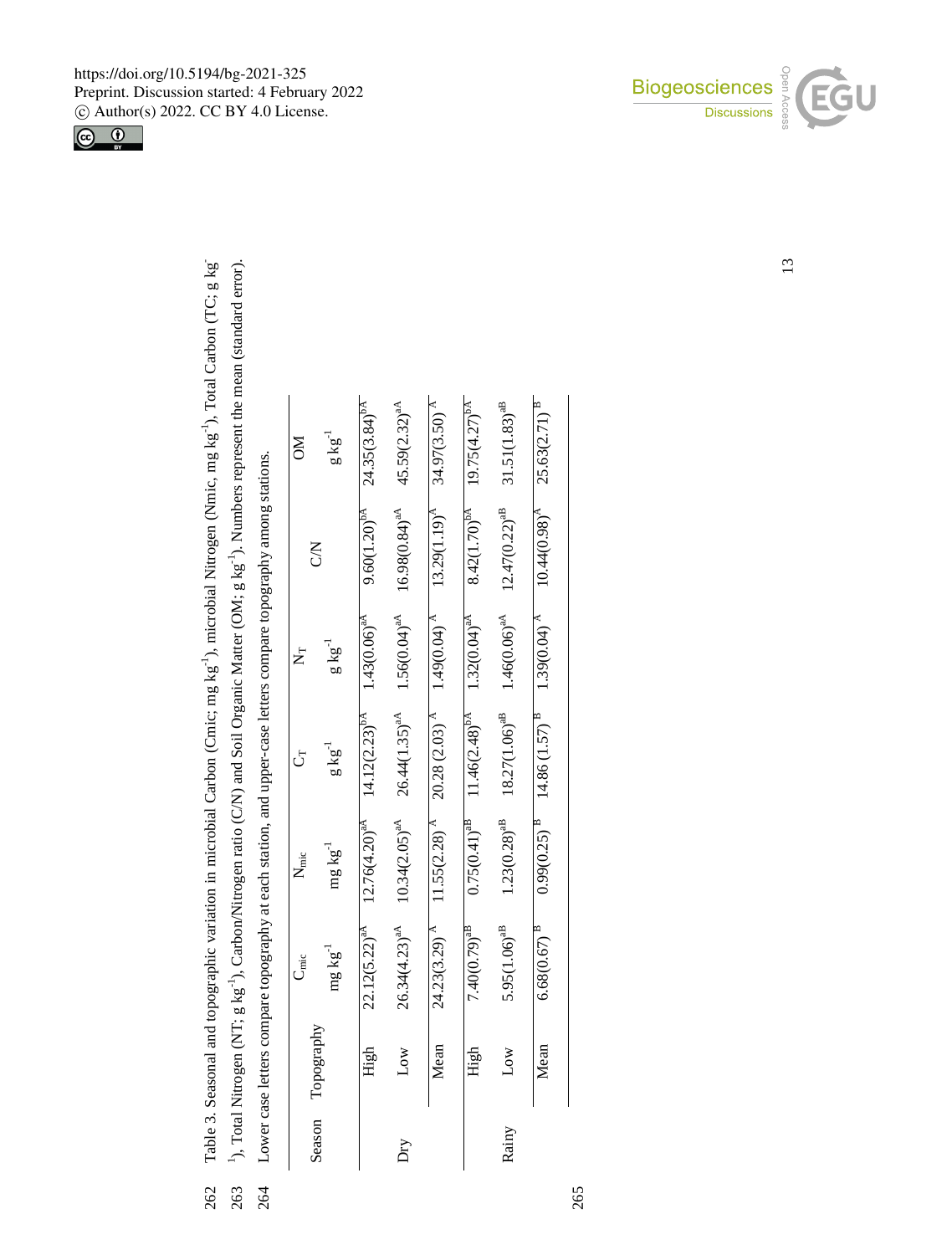



266 Tar was significantly higher (LSD = 0.72, p = 0.01) at the high topography (31.24  $\pm$ 267 0.26 °C) than at the low topography (30.30  $\pm$  0.25 °C) only in the rainy season (Figure 268 3a). No significant variation in Ts was found between the topographies in both seasons 269 (Figure 3b). The RH was significantly higher (LSD = 2.55,  $p = 0.01$ ) at the high 270 topography (70.54  $\pm$  0.97%) than at the low topography (66.85  $\pm$  0.87%) only in the 271 rainy season (Figure 3c). At this same station, Vv (Figure 3d) was significantly higher 272 (LSD = 0.15, p < 0.00) at the low topography  $(0.54 \pm 0.06 \text{ m s}^{-1})$  than at the high 273 topography  $(0.24 \pm 0.04 \text{ m s}^{-1})$ .



274

275 Figure 3. a) Air temperature  $({}^{\circ}C)$ , b) soil temperature  $({}^{\circ}C)$ , c) relative humidity (%) and 276 d) wind speed  $(m s<sup>-1</sup>)$  at high and low topographies, from July 2017 to June 2018 in a 277 mangrove area in the Mojuim River estuary. Bars highlighted in grey correspond to the 278 rainy season ( $n = 16$ ). The bars represent the standard error.

279 3.4 Vegetation structure and biomass

280 Only the species *R. mangle* and *A. germinans* were found in the floristic survey carried 281 out. The DBH did not vary significantly between the topographies for either species 282 (Table 4). However, *R. mangle* had a higher DBH than *A. germinaris* at both high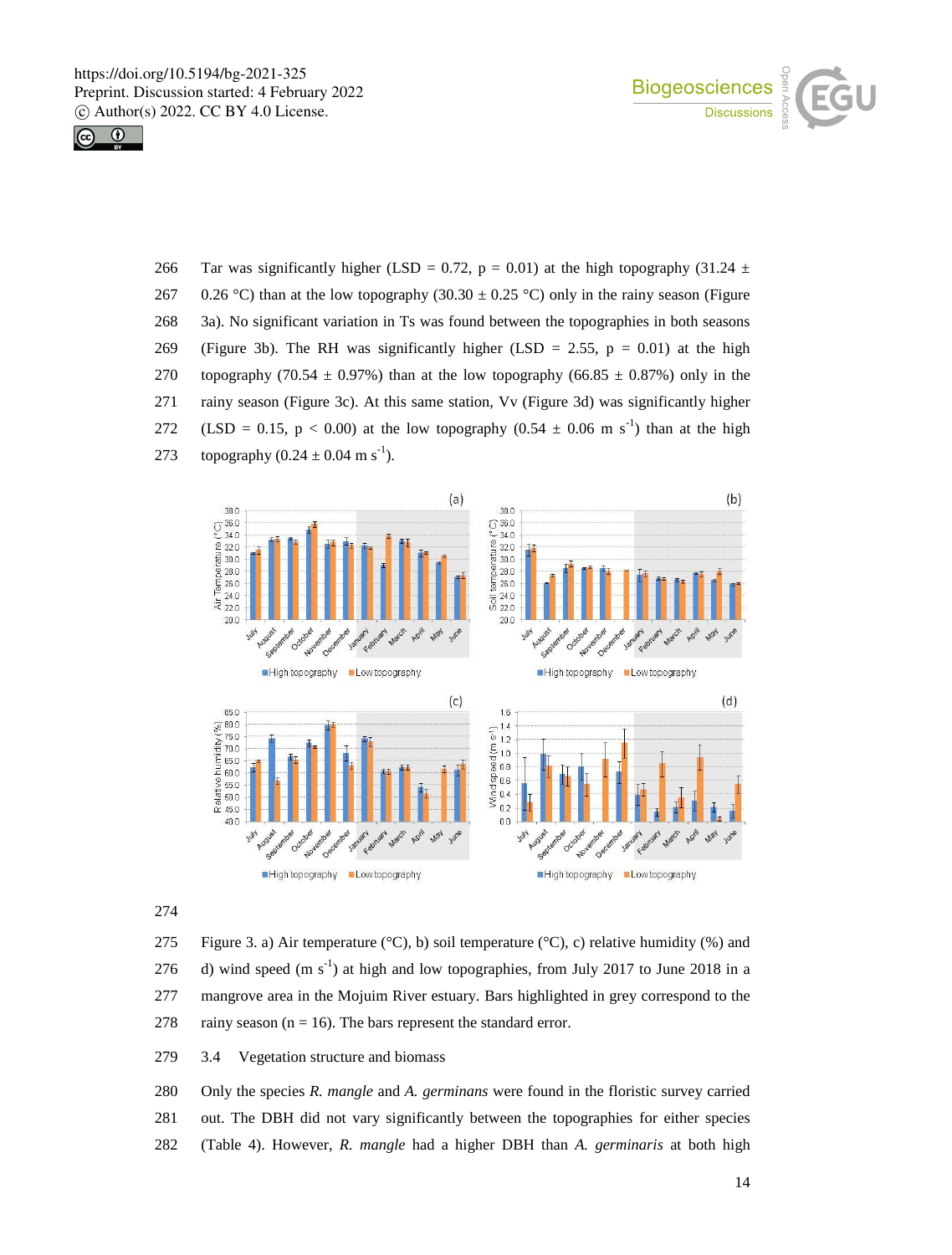



- 283 (LSD: 139.304; p = 0.037) and low topographies (LSD: 131.307; p = 0.001). The basal
- 284 area (BA) and AGB variables did not show significant variation (Table 4). A total
- 285 aboveground biomass of 322.1  $\pm$  49.6 Mg ha<sup>-1</sup> was estimated.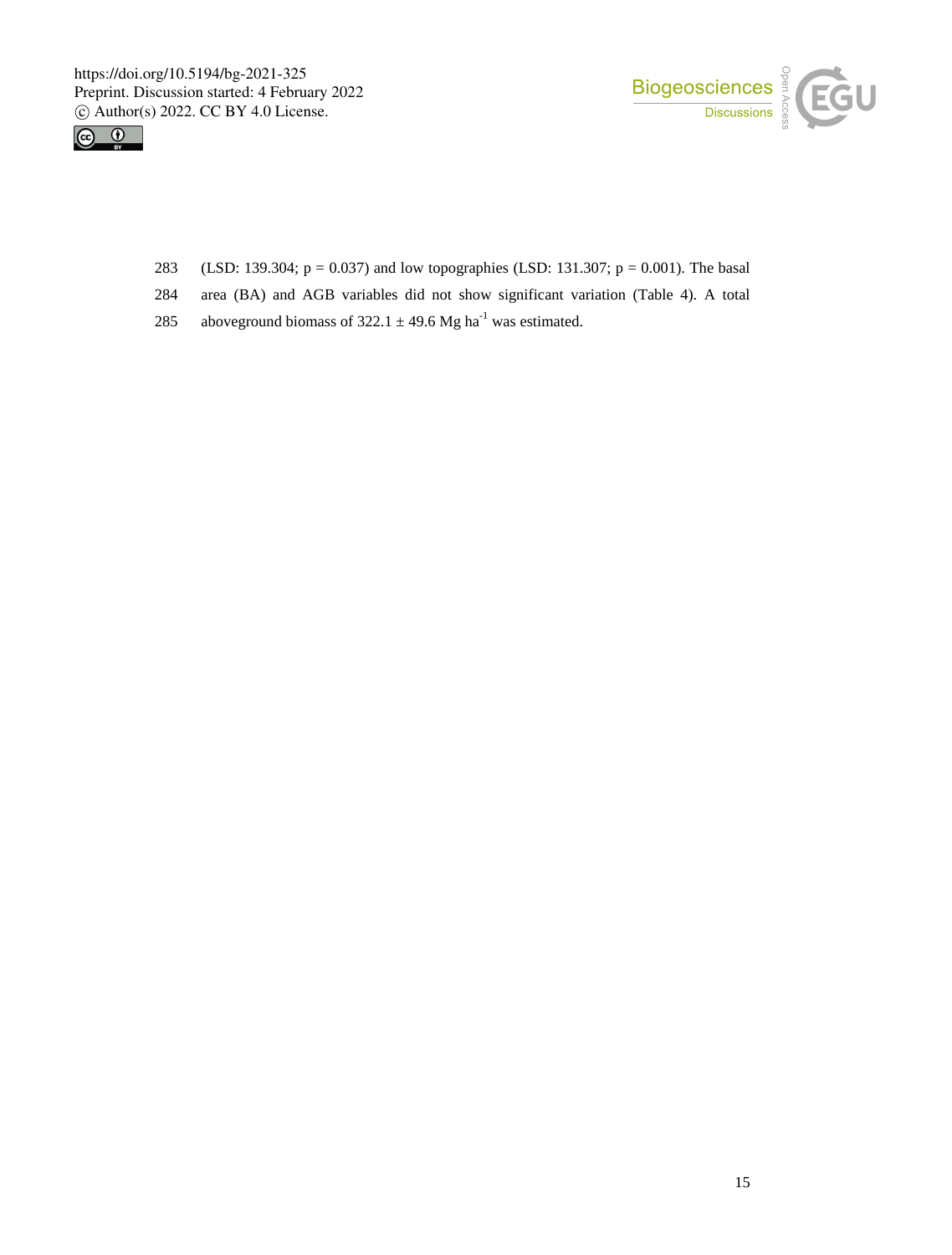Table 4: Sum of Diameter at Breast Height (DBH), Basal Area (BA) and Above Ground Biomass (AGB) at high and low topography in the mangrove forest of the Mojuim River estuary. Numbers represent the mean (standard error of the mean). Lower case letters compare topographic 287 Table 4: Sum of Diameter at Breast Height (DBH), Basal Area (BA) and Above Ground Biomass (AGB) at high and low topography in the 286 mangrove forest of the Mojuim River estuary. Numbers represent the mean (standard error of the mean). Lower case letters compare topographic

286

height for each species, and upper-case letters compare species at each topographic height, using Tuckey's test ( $p < 0.05$ ).  $y's test (p < 0.05)$ . height for each species, and upper-case letters compare species at each topographic height, using Tucke 287 288

|        | AGB                            | $(Mg ha^{-1})$  | $219.3(25.7)^{aA}$ | 338.7(62.9) <sup>aA</sup> | $135.3(94.7)^{aA}$ | $136.0(108.3)^{aA}$ | $304.5(99.8)^{a}$ | $330.8(60.4)^a$          |
|--------|--------------------------------|-----------------|--------------------|---------------------------|--------------------|---------------------|-------------------|--------------------------|
| .<br>ע | $\mathbb A$                    | $(m^2ha^{-1})$  | $17.3(2.0)^{aA}$   | $24.2(4.3)^{aA}$          | $13.8(9.2)^{aA}$   | $11.8(8.8)^{aA}$    | $31.1(7.5)^{a}$   | $30.0(4.1)^{a}$          |
|        | <b>DBH</b>                     | $\binom{cm}{ }$ | $238.8(24.9)^{aA}$ | $283.5(45.0)^{aA}$        | $86.8(51.2)^{aB}$  | $46.1(29.3)^{aB}$   | $325.6(33.6)^{a}$ | 296.0(23.7) <sup>a</sup> |
|        | $\overline{\text{Na}}^{^{-1}}$ |                 | 302.4(20.5)        | 310.4(37.6)               | 47.7(20.5)         | 15.9(9.2)           | 350.2(18.4)       | 346.2(41.0)              |
|        | Topography                     |                 | High               | Low                       | High               | Low                 | High              | Low                      |
|        | Specie                         |                 | Rhizophora         | mangle                    | Avicennia          | germinans           | Total             |                          |
|        |                                |                 |                    |                           |                    |                     |                   |                          |

The equations for biomass estimates (AGB) were: R. mangle = 0.1282\*DBH<sup>2,6</sup>; A. germinans = 0.14\*DBH<sup>2,4</sup>; Total = 0.168\*<sub>0</sub>\*DBH<sup>2,47</sup>, where  $\rho_{R, \text{range}} = 0.87$ ;  $\rho_{A, \text{geninner}} =$ The equations for biomass estimates (AGB) were: *R. mangle* = 0.1282\*DBH<sup>2.6</sup>; *A. germinans* = 0.14\*DBH<sup>2.4</sup>; Total = 0.168\*ρ\*DBH<sup>2.47</sup>, where  $\rho_R$ . *mangle* = 0.87;  $\rho_A$ , *germinans* =

0.72 (Howard et al., 2014a). 0.72 (Howard et al., 2014a). 289 290





16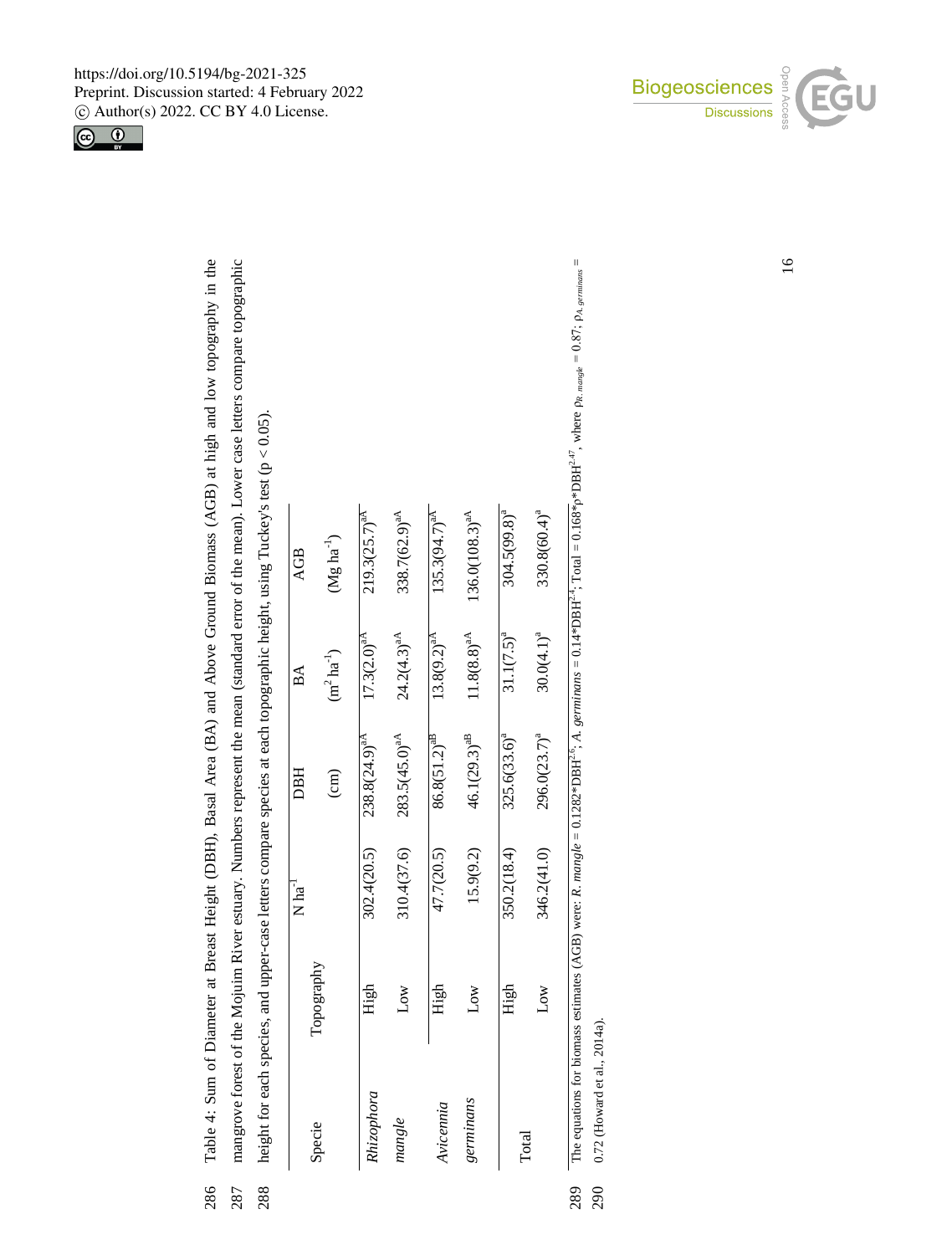



#### 291 **4 Discussion**

292 4.1 Carbon dioxide e methane flux measurements

293 It is important to consider that the year under study was rainier in the dry season and 294 less rainy in the wet season (Figure 2). Perhaps this variation is already related to the 295 effects of global climate changes. Under these conditions, the  $CO<sub>2</sub>$  flux from the 296 mangrove soil ranged from -5.06 to 68.96 g CO<sub>2</sub> m<sup>-2</sup> d<sup>-1</sup> (mean 6.66 g CO<sub>2</sub> m<sup>-2</sup> d<sup>-1</sup>), 297 while the CH<sub>4</sub> flux ranged from -5.07 to 11.08 g CH<sub>4</sub> m<sup>-2</sup> d<sup>-1</sup> (mean 0.13 g CH<sub>4</sub> m<sup>-2</sup> d<sup>-1</sup>), 298 resulting in a total carbon rate of 7.04 g  $CO_2$  m<sup>-2</sup> d<sup>-1</sup> or 25.70 Mg  $CO_2$  ha<sup>-1</sup> y<sup>-1</sup> (negative 299 values represent atmospheric consumption of the gas) (Figure 4). The negative  $CO<sub>2</sub>$  flux  $300$  appears to be a consequence of the increased  $CO<sub>2</sub>$  solubility in tidal waters, or of the 301 increased sulfate reduction (Borges et al., 2018; Chowdhury et al., 2018; Nóbrega et al., 302 2016). The soil carbon flux in mangrove area in the Amazon region was within the 303 range of findings for other tropical mangrove areas (2.57 to 11.00 g CO<sub>2</sub> m<sup>-2</sup> d<sup>-1</sup>; Shiau 304 and Chiu, 2020). However, the mean flux of 6.2 mmol  $CO_2$  m<sup>-2</sup> h<sup>-1</sup> recorded in this 305 • Amazonian mangrove was much higher than the mean efflux of 2.9 mmol  $CO_2$  m<sup>-2</sup> h<sup>-1</sup> 306 recorded in 75 mangroves during low tide periods (Alongi, 2009). We found a mean 307 monthly flux of 327.9  $\pm$  78.0 mg CO<sub>2</sub> m<sup>-2</sup> h<sup>-1</sup> and 217.2  $\pm$  51.0 mg CO<sub>2</sub> m<sup>-2</sup> h<sup>-1</sup>, at the 308 high and low topography, respectively.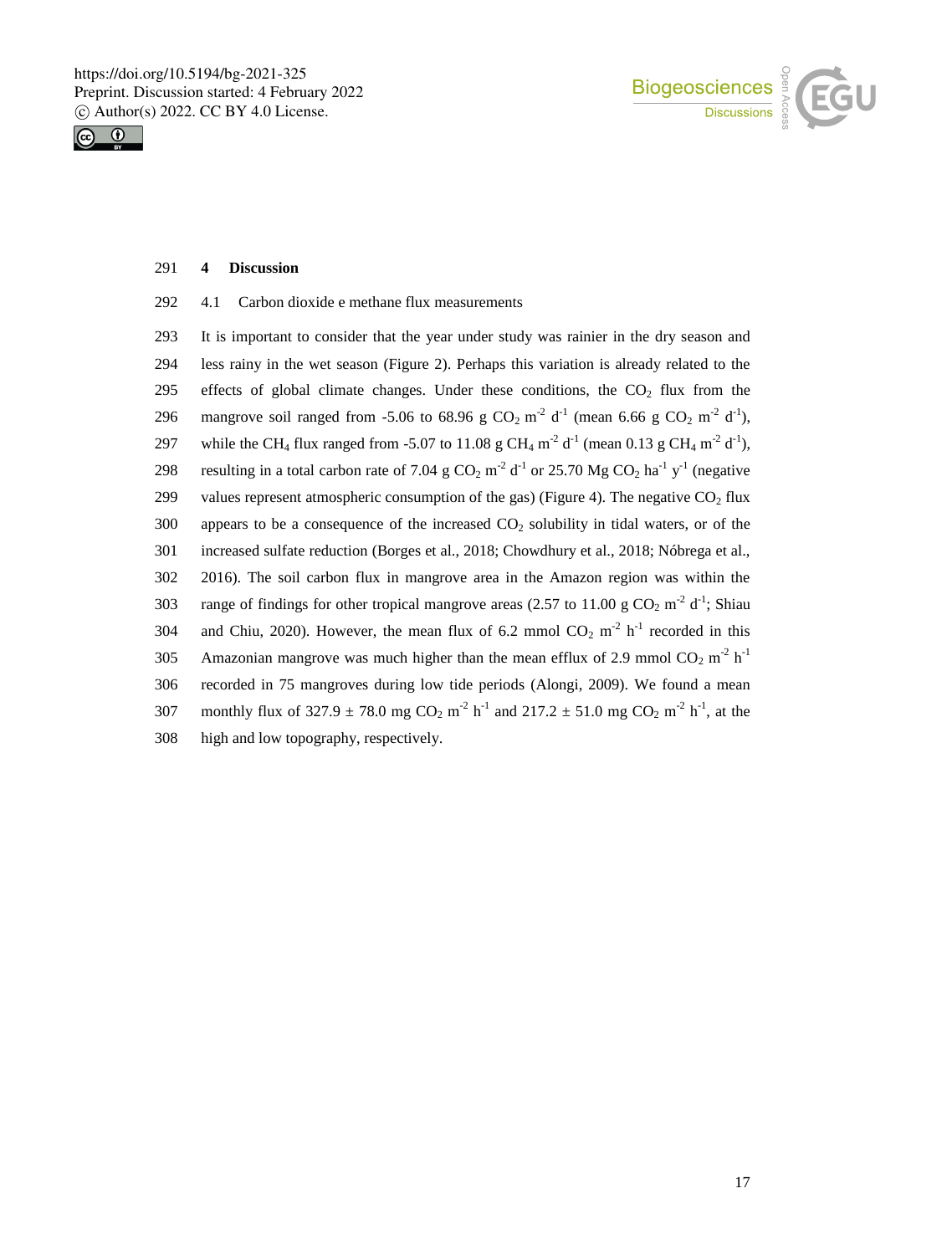



309



310 Figure 4. CO<sub>2</sub> and CH<sub>4</sub> fluxes (g CO<sub>2</sub> or CH<sub>4</sub> m<sup>-2</sup> d<sup>-1</sup>) monthly (July 2018 to June 2019) 311 (n = 16) and seasonally (Dry and Rany), at high (T High) and low (T Low) 312 topographies  $(n = 96)$ , in mangrove forest soil compared to tide level (TideL). The bars 313 represent the standard error of the mean.

314 An emission of 0.010 Tg CH<sub>4</sub> y<sup>-1</sup>, 0.64 g CH<sub>4</sub> m<sup>-2</sup> d<sup>-1</sup> (Rosentreter et al., 2018b), or 26.7 315 is estimated at tropical latitudes (0 and 5°). In our study, the monthly 316 average in CH<sub>4</sub> flux was higher at the low topography (7.3  $\pm$  8.0 mg C m<sup>-2</sup> h<sup>-1</sup>) than at 317 the high topography  $(0.9 \pm 0.6 \text{ mg C m}^{-2} \text{ h}^{-1})$  (Figure 4). Therefore, the CH<sub>4</sub>-C fluxes 318 from the mangrove soil in the Mojuim River estuary were much lower than expected. 319 The average emission from the soil of 8.4 mmol CH<sub>4</sub> m<sup>-2</sup> d<sup>-1</sup> was well below the fluxes 320 recorded in the Bay of Bengal, with 18.4 mmol CH<sub>4</sub> m<sup>-2</sup> d<sup>-1</sup> (Biswas et al., 2007). In the 321 Amazonian mangrove studied the mean annual carbon equivalent efflux was 429.6 mg 322  $CO_{2-eq}$  m<sup>-2</sup> h<sup>-1</sup>. This value is 0.00004% of the erosion losses of 103.5 Tg CO<sub>2-eq</sub> ha<sup>-1</sup> y<sup>-1</sup> 323 projected for the next century in tropical mangrove forests (Adame et al., 2021).

### 324 4.2 Mangrove biomass

325 Assuming that the amount of carbon stored is 0.42 of the total biomass (Sahu and 326 Kathiresan, 2019), the mangrove forest biomass of the Mojuim River estuary stores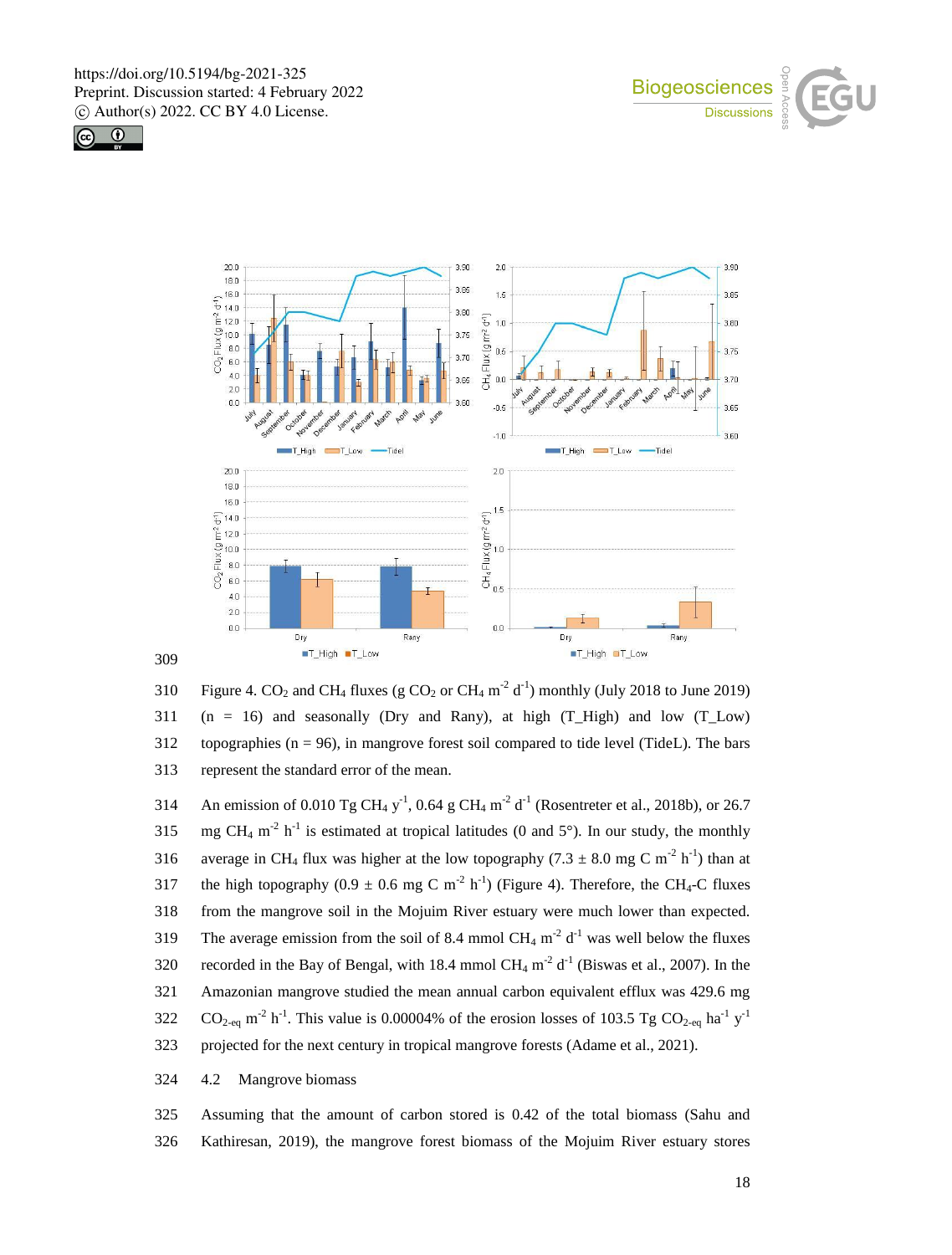



 $127.9$  and  $138.9 \text{ Mg C}$  ha<sup>-1</sup> at the high and low topography, respectively. This result is 328 well below the 507.8 Mg C  $ha^{-1}$  estimated for Brazilian mangroves (Hamilton and Friess, 2018), but are near the 103.7 Mg C ha<sup>-1</sup> estimated for a mangrove at Dos Guarás 330 island (Salum et al., 2020), 108.4 Mg C  $ha^{-1}$  for the Bragantina region (Gardunho, 2017), and 132.3 Mg Mg C ha<sup>-1</sup> in French Guiana (Fromard et al., 1998). The estimated 332 primary production for tropical mangrove forests is  $218 \pm 72$  Tg C y (Bouillon et al., 333 2008). These results show that the mangroves of the Amazon estuary are more 334 productive than previously known (Bouillon et al., 2008).

335 4.3 Topography variation

 The mangrove areas are periodically flooded, with a larger flood volume during the ebb tides, especially in the rainy season. The hydrological condition of the soil is determined by the microtopography and can regulate the respiration of microorganisms (aerobic or 339 anaerobic), being a decisive factor in controlling the  $CO<sub>2</sub>$  efflux (Dai et al., 2012; Davidson et al., 2000; Ehrenfeld, 1995). In the two climatic periods of the year, the high 341 topography produced more CO<sub>2</sub> (7,869  $\pm$  1,873 g CO<sub>2</sub> m<sup>-2</sup> d<sup>-1</sup>) than the low topography 342 (5,212  $\pm$  1,225 g CO<sub>2</sub> m<sup>-2</sup> d<sup>-1</sup>) (Figure 4). No significant influence on CO<sub>2</sub> flux was observed due to the low variation in high tide level throughout the year (0.19 m) (Figure 4), although it was numerically higher at the high topography. However, tidal height 345 and the rainy season resulted in a higher  $CO<sub>2</sub>$  flux (rate high/low =1.7) at the high 346 topography (7.858  $\pm$  0.039 g CO<sub>2</sub> m<sup>-2</sup> d<sup>-1</sup>) than at the low topography (4.734  $\pm$  0.335 g CO<sub>2</sub> m<sup>-2</sup> d<sup>-1</sup>) (Figure 4; Table 1). This result is because the root systems of most flood- tolerant plants remain active when flooded (Angelov et al., 1996). Still, the high topography has longer flood-free periods, because this only happens when the tides are in the form of triangle or when the rains are torrential.

 CO<sub>2</sub> efflux was higher in the high topography than in the low topography, i.e., 39.8% lower in the forest soil exposed to the atmosphere for less time, in the rainy season (when soils are more subject to inundation). Measurements performed on 62 mangrove 354 forest soils showed an average flux of 2.87 mmol  $CO_2$  m<sup>-2</sup> h<sup>-1</sup> when the soil is exposed to the atmosphere, while 75 results on flooded mangrove forest soils showed an average 356 emission of 2.06 mmol  $CO_2$  m<sup>-2</sup> h<sup>-1</sup> (Alongi, 2007, 2009), i.e., 28.2% less than for the dry soil. Reflecting the more significant facility gases have for molecular diffusion than fluids, and the increased surface area for aerobic respiration and chemical oxidation during air exposure (Chen et al., 2010). Some studies attribute this variation to the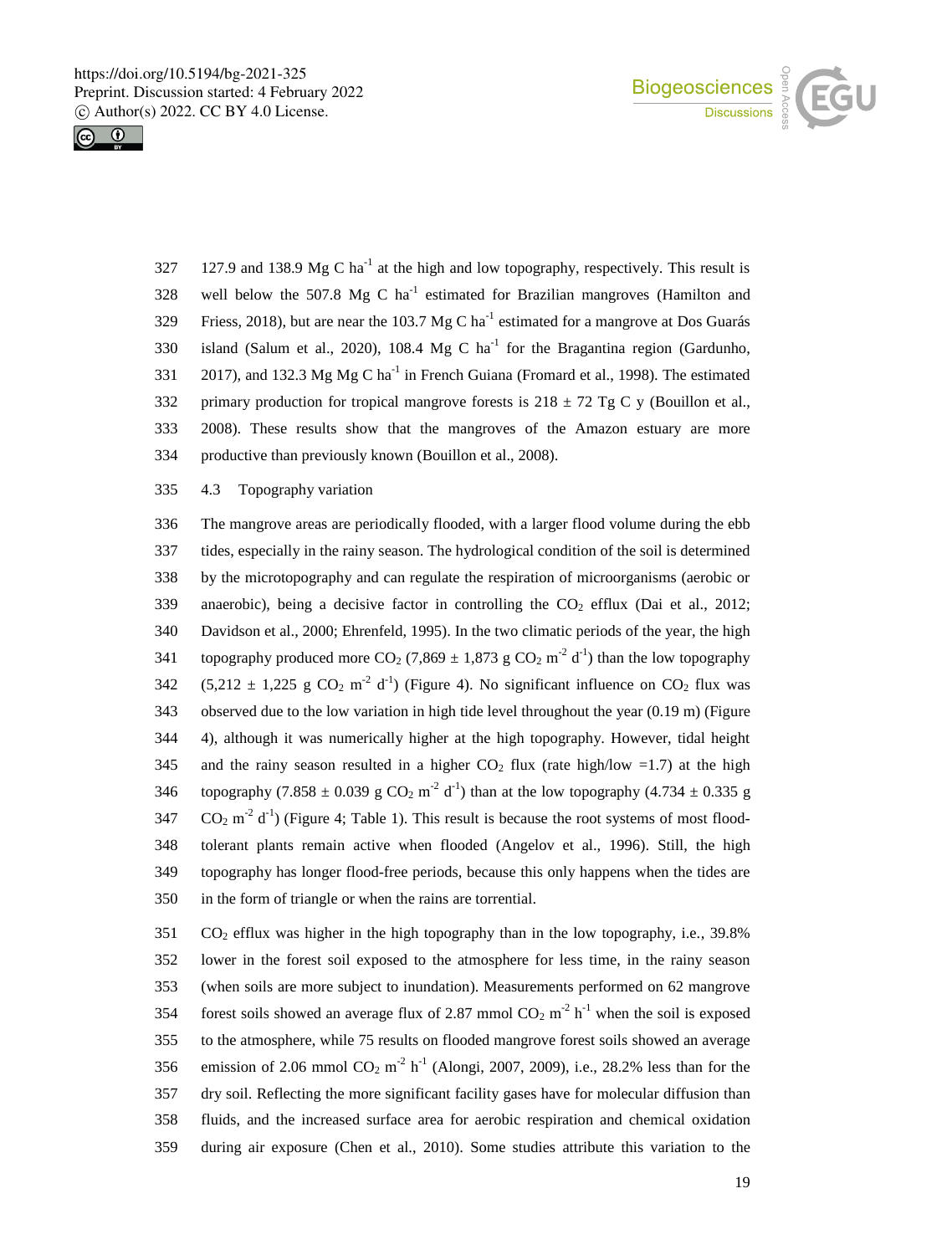



- temperature of the soil when exposed to tropical air (Alongi, 2009), increasing the export of dissolved inorganic carbon (Maher et al., 2018). However, although there was no significant variation in soil temperature between topographies at each time of year 363 (Figure 3b), there was a positive correlation (Pearson = 0.15,  $p = 0.05$ ) between  $CO<sub>2</sub>$ efflux and soil temperature at the low topography.
- 365 In the rainy season,  $CO<sub>2</sub>$  efflux was correlated with Tar (Pearson = 0.23, p = 0.03), RH 366 (Pearson = -0.32,  $p < 0.00$ ) and Ts (Pearson = 0.21,  $p = 0.04$ ) only at the low 367 topography. In the dry season  $CO<sub>2</sub>$  flux was correlated with Ts (Pearson = 0.39, p < 0.00) at low topography. Some studies show that CH<sup>4</sup> efflux is a consequence of the seasonal temperature variation in mangrove forest in temperate/monsoon climate (Chauhan et al., 2015; Purvaja and Ramesh, 2001; Whalen, 2005). However, in this 371 study CH<sub>4</sub> efflux was correlated with Ta (Pearson =  $-0.33$ , p < 0.00) and RH (Pearson = 0.28, p = 0.01) only in the dry season and at the low topography. These results show that hardly does only one physical parameter interfere with the fluxes, and that they do not interact similarly in a different topography and seasonality.

 A compilation of several studies showed that the total CH<sup>4</sup> emissions from soil in 376 mangrove ecosystem range from 0 to 23.68 mg C m<sup>-2</sup> h<sup>-1</sup> (Shiau and Chiu, 2020), and 377 our study showed a range of -0.01 to 31.88 mg C m<sup>-2</sup> h<sup>-1</sup>, with a mean of 4.70  $\pm$  5.00 mg 378 C m<sup>-2</sup> h<sup>-1</sup>. The monthly CH<sub>4</sub> fluxes were generally higher at the low (0.232  $\pm$  0.256) 379 than at the high  $(0.026 \pm 0.018)$  topography, especially during the high tide (Figure 4). Compared to the high topography, only in the dry season was there a significantly higher production at the low topography (Table 1, Figure 4). The low topography 382 produced 0.0249 g C m<sup>-2</sup> h<sup>-1</sup> more to the atmosphere in the rainy season than in the dry season (Table 1), and the same seasonal variation was recorded in other studies (Cameron et al., 2021).

 The mangrove soil in the Mojuim River estuary is rich in silt and clay (Table 2), which reduces sediment porosity and fosters the formation and retention of anoxic conditions (Dutta et al., 2013). In addition, the lack of oxygen in the flooded mangrove soil generates microbial processes such as denitrification, sulfate reduction, methanogenesis, and redox reactions (Alongi and Christoffersen, 1992). Furthermore, plenty of the CH<sup>4</sup> produced in wetlands is dissolved in situ in the pore water caused by the high pressure, which can result in supersaturation in the water, enabling CH<sup>4</sup> to be released from the sediment to the atmosphere by diffusion and by boiling in the water (Neue et al., 1997).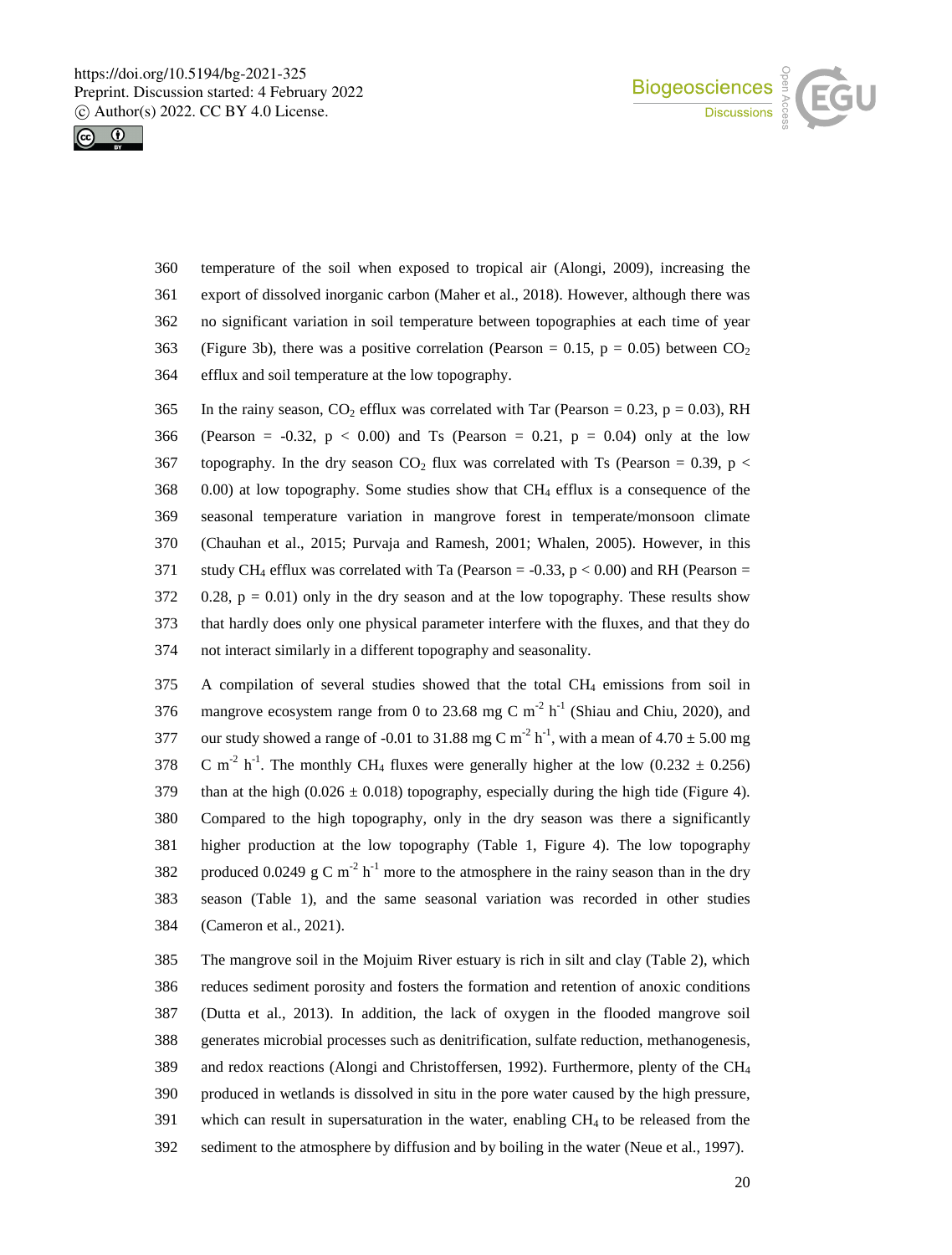



 Only the species *R. mangle* and *A. germinans* were found in the floristic survey carried out, which agrees with other studies in the same region (Menezes et al., 2008). Thus, the variations found in the flux between the topographies in the Mojuim River estuary are not related to the mangrove forest structure because there was no significant difference in the aboveground biomass. Since there was no difference in the species composition, it is expected that the belowground biomass would not be different either (Table 4).

399 Soil moisture in the Mojuim River mangrove forest negatively influenced  $CO<sub>2</sub>$  flux in both seasons (Table 5). However a correlation with the flux of CH<sup>4</sup> was not identified. 401 Studies show that  $CO<sub>2</sub>$  flux tends to be lower with high soil saturation (Chanda et al., 402 2014; Kristensen et al., 2008). A total of 395 Mg C ha<sup>-1</sup> was found at the soil surface (0.15 m) in the mangrove of the Mojuim River estuary, which was slightly higher than 404 the 340 Mg C ha<sup>-1</sup> found in mangroves in the Amazon (Kauffman et al., 2018), however being significantly 1.8 times greater at the low topography (Table 3). The finer soil texture at the low topography (Table 2) reduces groundwater drainage which facilitates 407 the accumulation of C in the soil (Schmidt et al., 2011).

4.4 Biogeochemical parameters

409 Chemical parameters of the soil were better correlated with  $CO<sub>2</sub>$  efflux in the dry 410 period, while the C:N ratio, OM, and Eh were correlated with  $CO<sub>2</sub>$  efflux in both seasons (Table 5). During the seasonal and annual periods, CH<sup>4</sup> efflux was not correlated significantly with chemical parameters (Table 5), similar to the observed in another study (Chen et al., 2010). Increased soil moisture reduces gas diffusion rates, which directly affects the physiological state and microbial activities, by limiting the supply of the dominant electron acceptors, such as oxygen, and gases such as CH<sup>4</sup> (Blagodatsky and Smith, 2012). The importance of soil moisture was evident in the richness and diversity of bacterial communities in a study comparing the different pore spaces filled with water (Banerjee et al., 2016). Furthermore, sulfate reduction in flooded soils (another pathway of organic matter metabolism) is dependent on the redox potential of the soil. However no sulfate reduction occurs when the redox potential has values above -150 mv (Connell and Patrick, 1968). In our study Eh was above 36.0 mV, this indicates that sulfate reduction probably did not influence the OM metabolism.

 On the other hand, increasing soil moisture provides the microorganisms with essential substrates such as ammonium, nitrate, and soluble organic carbon, and increases gas diffusion rates in the water (Blagodatsky and Smith, 2012). Biologically available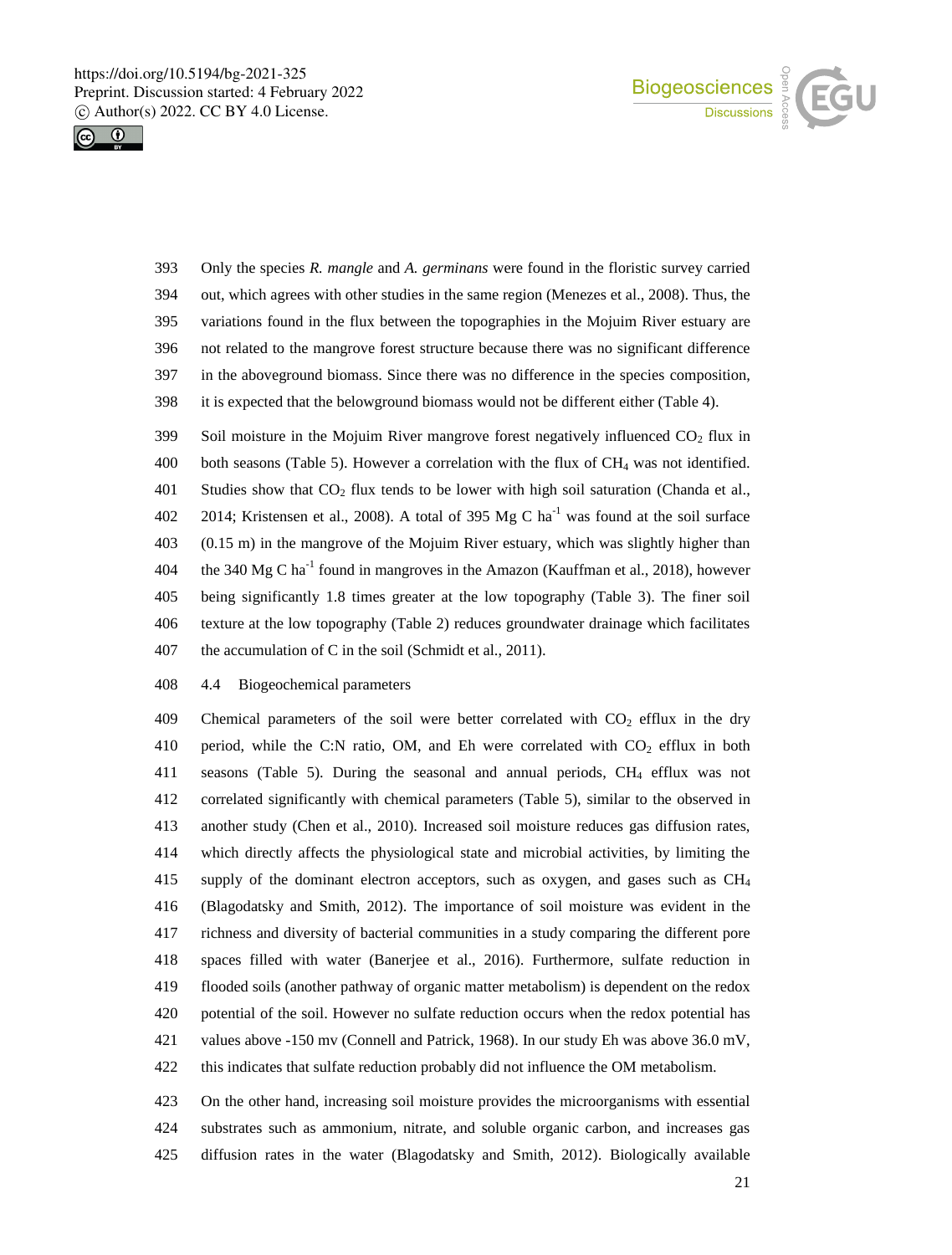



 nitrogen often limits marine productivity (Bertics et al., 2010), and thus can affect the 427 fluxes of  $CO<sub>2</sub>$  to the atmosphere. A higher concentration of Cmic and Nmic in the dry period (Table 3), both in the high and low topographies, indicated that microorganisms are more active when the soil spends more time aerated in the dry period (Table 3), the period in which the high tides produce anoxia in the mangrove soil. Additionally, the C/N ratio was well below 40, indicating that soil microorganisms and roots do not compete for nitrogen (Stevenson and Cole, 1999).

433 Sulfate-reducing bacteria  $(SO<sub>4</sub><sup>2</sup>)$  are important diazotrophs in coastal ecosystems and 434 can contribute with significant nitrogen  $(N_2)$  fixation in mangrove ecosystems (Bertics 435 et al., 2010; Shiau et al., 2017; Welsh et al., 1996). The negative correlation between 436 TC, NT, C/N, and MO, along with the positive correlation of Nmic with soil CO<sub>2</sub> flux 437 (Table 5), in the dry period, indicates that microbial activity is a decisive factor for  $CO<sub>2</sub>$ 438 efflux (Poungparn et al., 2009). The high MO concentration at the two topographic 439 heights (Table 3), at the two stations studied, and the respective negative correlation 440 with  $CO<sub>2</sub>$  flux (Table 5) confirm the importance of microbial activity in mangrove soil 441 (Gao et al., 2020). Also, CH<sub>4</sub> produced in flooded soils can be converted mainly to  $CO<sub>2</sub>$ 442 by the anaerobic oxidation of CH<sup>4</sup> (Boetius et al., 2000; Milucka et al., 2015) which 443 may contribute to the higher  $CO<sub>2</sub>$  efflux in the Mojuim River estuary compared to other 444 tropical mangroves (Rosentreter et al., 2018c). The belowground C stock is considered 445 the largest C reservoir in mangrove ecosystem resulting from the low rate of OM 446 decomposition due to flooding (Marchand, 2017).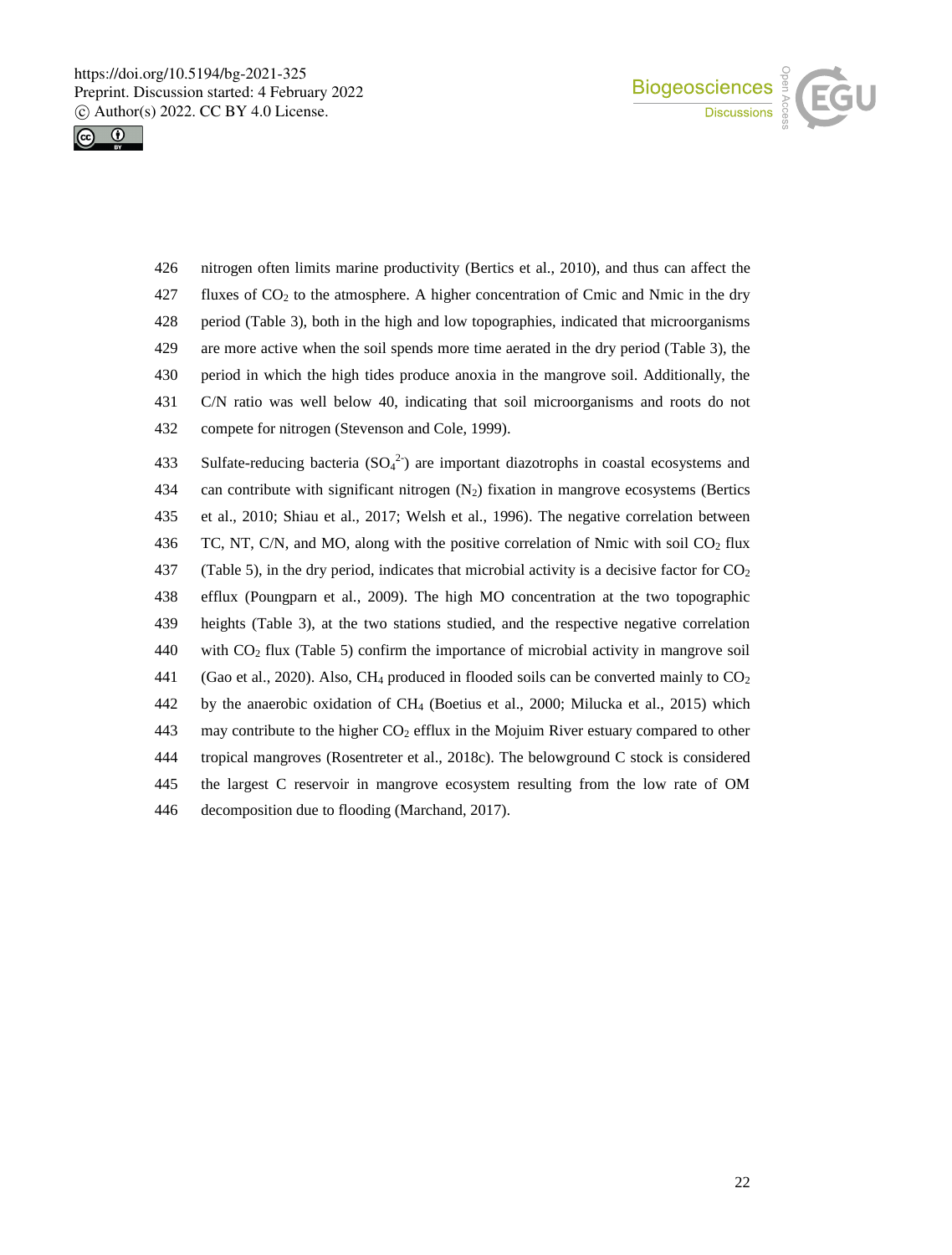

| Gas Flux        | Season | ڻ                             | Ź                     | ים<br>לז             | $\mathbf{N}_{\text{mic}}$ |                        | కె                    | Sal                   | 嵒                     |                      | Moisture              |
|-----------------|--------|-------------------------------|-----------------------|----------------------|---------------------------|------------------------|-----------------------|-----------------------|-----------------------|----------------------|-----------------------|
| $(g m^2 d^1)$   |        | $(g kg^{-1})$                 | $(g kg^{-1})$         | $(mg kg^{-1})$       | $(\rm{mg}\,kg^{-1})$      | <b>NO</b>              | $(g\,kg^{-1})$        | (ppt)                 | (mV)                  | Eq                   | (%)                   |
|                 | Ďгv    | $-0.68$ **                    | $-0.59$ <sup>*</sup>  | $0.18^{NS}$          | 0.61                      | $-0.66$ <sup>***</sup> | $-0.67$               | $-0.07^{NS}$          | $0.51$ <sup>*</sup>   | 0.21 <sup>NS</sup>   | $64.0 -$              |
| CO <sub>2</sub> | Rainy  | $4^{\rm NS}$<br>$\frac{4}{3}$ | $-0.20$ <sup>NS</sup> | $-0.15^{NS}$         | $-0.32^{NS}$              | $-0.50$ <sup>*</sup>   | $-0.63***$            | $-0.54$ <sup>*</sup>  | $0.53*$               | $0.47^{NS}$          | $-0.54$ <sup>*</sup>  |
|                 | Annual | $-0.50$ <sup>**</sup>         | $-0.35$ <sup>*</sup>  | $-0.18^{NS}$         | $0.00^{NS}$               | $-0.53***$             | $-0.48$ <sup>**</sup> | $-0.30$ <sup>NS</sup> | $0.39^{*}$            | $0.23^{NS}$          | $-0.56$ <sup>**</sup> |
|                 | Dry    | $0.30$ <sup>NS</sup>          | 0.07 <sup>NS</sup>    | $-0.14^{NS}$         | $-0.24^{NS}$              | $0.34^{NS}$            | $0.02^{NS}$           | $-0.04^{NS}$          | $-0.38^{NS}$          | $0.26$ <sup>NS</sup> | $0.26$ <sup>NS</sup>  |
| Ę               | Rainy  | $05^{\rm NS}$                 | $-0.09^{NS}$          | $0.44$ <sup>NS</sup> | $-0.27$ <sup>NS</sup>     | $0.09^{NS}$            | $-0.11^{NS}$          | $-0.04^{NS}$          | $-0.13$ <sup>NS</sup> | $-0.07$ $^{\rm SN}$  | $0.04^{\rm NS}$       |
|                 | Annual | $0.04^{NS}$                   | $-0.10^{NS}$          | $-0.01$ $^{\rm NS}$  | $-0.18^{NS}$              | $0.08^{\rm NS}$        | $-0.01$ $\rm _{NS}$   | $-0.17$ <sup>NS</sup> | $-0.21^{NS}$          | $-0.08^{NS}$         | $0.02^{NS}$           |

449



23

447 Table 5. Correlation coefficient (Pearson) of CO<sub>2</sub> and CH<sub>4</sub> fluxes with chemical parameters of the soil in a mangrove area in the Mojuim River 447 448

Table 5. Correlation coefficient (Pearson) of CO<sub>2</sub> and CH<sub>4</sub> fluxes with chemical parameters of the soil in a mangrove area in the Mojuim River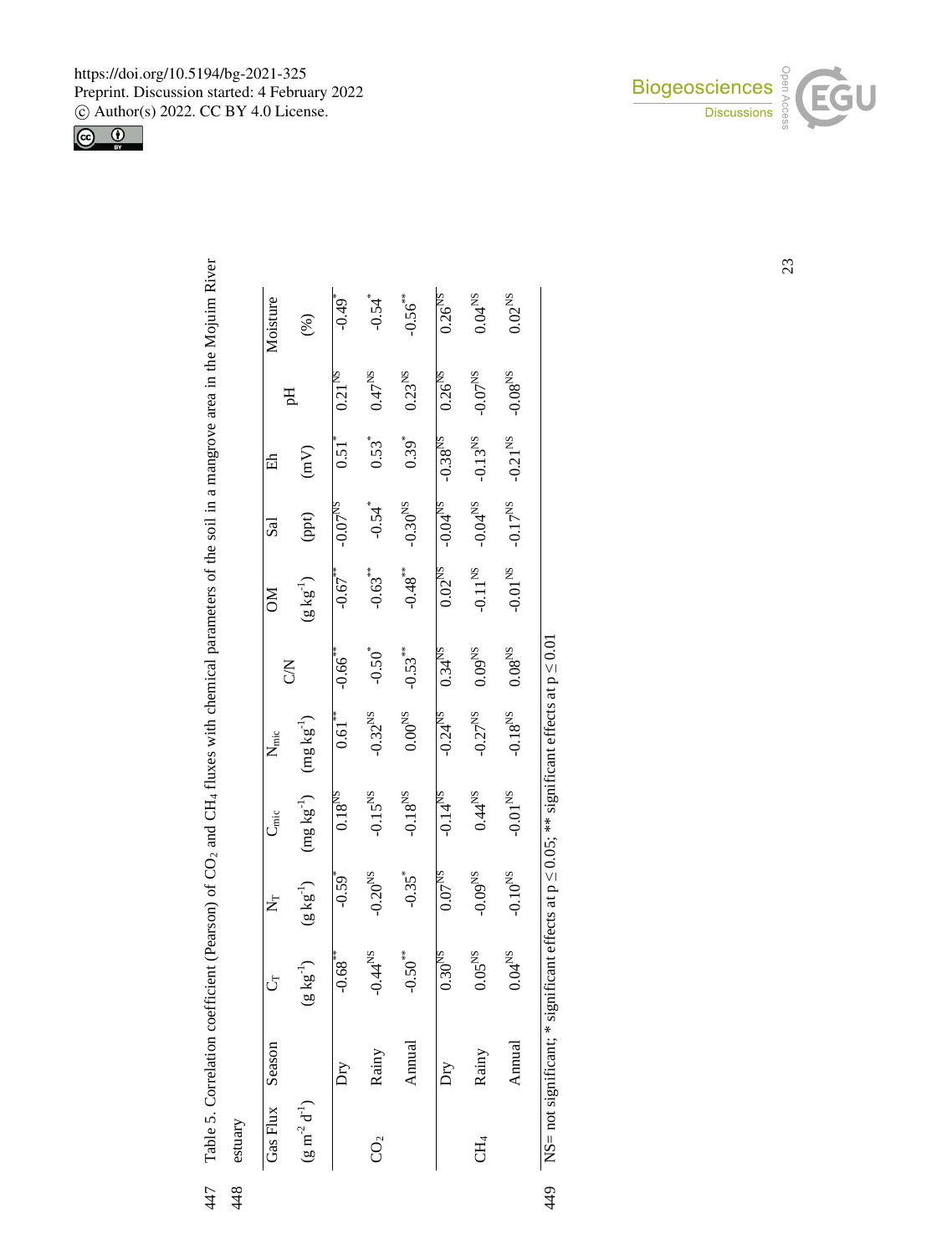



 The higher water salinity in the dry season (Table 2) seems to result in a lower CH<sup>4</sup> flux at the low topography, more influenced by the tidal movement in this season (Dutta et al., 2013; Lekphet et al., 2005; Shiau and Chiu, 2020). Another essential factor for the 453 reduced CH<sub>4</sub> emissions is when  $SO_4^2$  in the brine affects the competition between  $SO_4^2$  reduction and methanogenic fermentation, because the sulfate-reducing bacteria are more efficient in hydrogen utilization than the methanotrophic bacteria (Abram and 456 Nedwell, 1978; Kristjansson et al., 1982). At high  $SO_4^2$  concentrations methanotrophic 457 bacteria use CH<sub>4</sub> as an energy source and oxidize it to  $CO<sub>2</sub>$  (Coyne, 1999; Segarra et al., 458 2015), increasing the  $CO<sub>2</sub>$  efflux and reducing the CH<sub>4</sub> efflux (Megonigal and 459 Schlesinger, 2002; Roslev and King, 1996). This may explain the high CO<sub>2</sub> efflux found throughout the year at the high and, especially, at the low topography (Figure 4). Only 461 in the rainy season was a significant correlation recorded between salinity and  $CO<sub>2</sub>$  flux. 462 Still, in all seasonal periods the correlation between salinity and  $CO<sub>2</sub>$  and  $CH<sub>4</sub>$  fluxes were negative.

 Studies in other coastal ecosystems have recorded that methanotrophic bacteria can be sensitive to soil pH, and reported an optimal growth at pH ranging from 6.5 to 7.5 (Shiau et al., 2018). The higher soil acidity in the Mojuim River wetland (Table 2) may be inhibiting the activity of methanogenic bacteria by increasing the population of methanotrophic bacteria, which are efficient in consuming CH<sup>4</sup> (Chen et al., 2010; Hegde et al., 2003; Shiau and Chiu, 2020). In addition, the pneumatophores present in *R. mangle* increase soil aeration and reduce CH<sub>4</sub> emissions (Allen et al., 2011; He et al., 2019). Spatial differences (topography) in CH<sup>4</sup> emissions in the soil can be attributed to substrate heterogeneity, salinity, and the abundance of methanogenic and methanotrophic bacteria (Gao et al., 2020). The high Eh values found in both 474 topographies, mainly in the dry period (Table 2), are unfavorable for  $CH_4$  emission. Soil Eh above -150 mV was considered limiting for CH<sup>4</sup> production (Yang and Chang, 1998). Increases in CH<sup>4</sup> efflux with reduced salinity were found due to intense 477 oxidation or reduced competition from the more energetically efficient  $SO_4^2$  and  $NO^3$  reducing bacteria than the methanogenic bacteria (Biswas et al., 2007). This fact can be 479 observed in the CH<sub>4</sub> efflux in the mangrove of the Mojuim River, because in the rainy season (Figure 4), when there is a reduced water salinity (Table 2) due to increased precipitation, there was an increased CH<sup>4</sup> production, especially in the low topography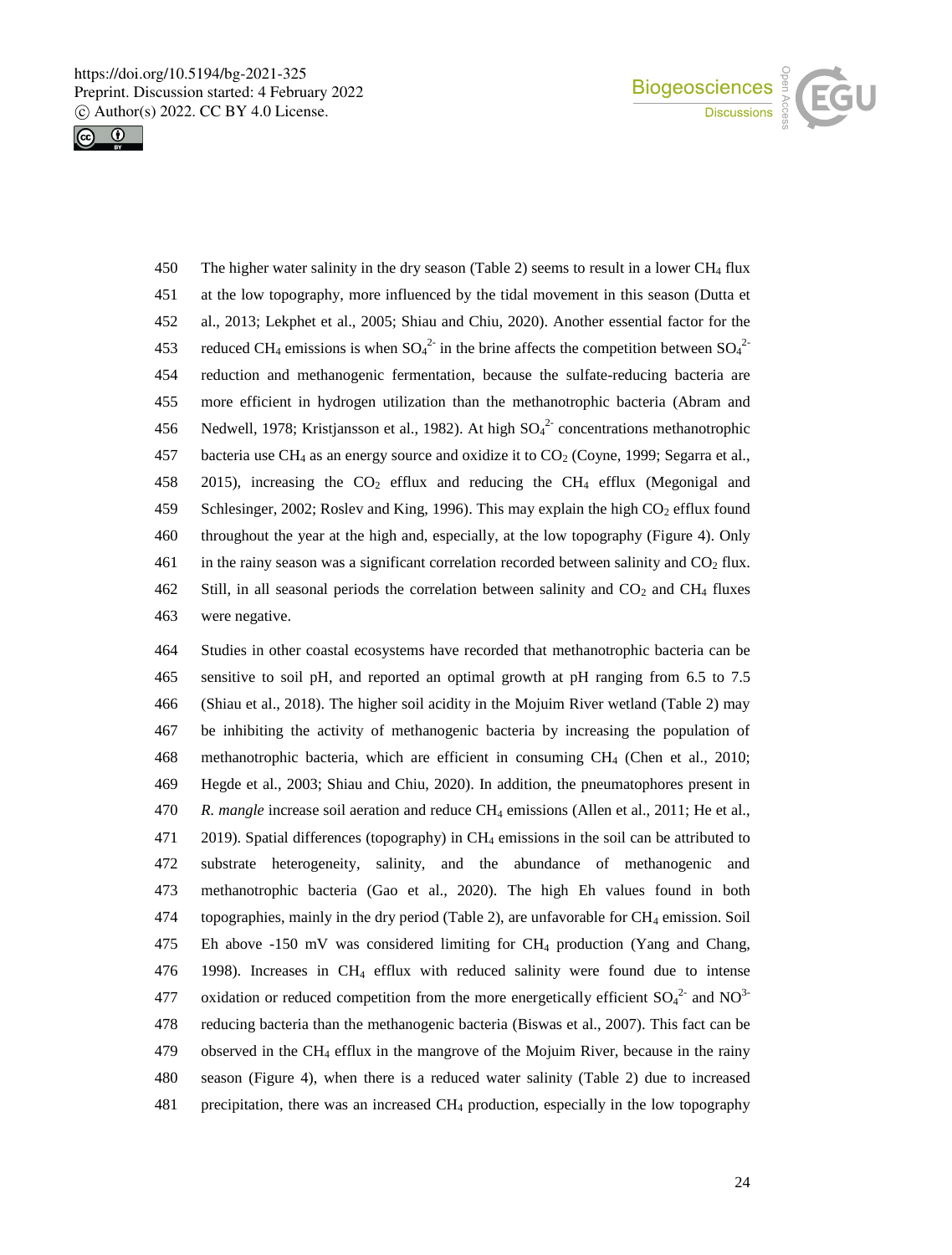



- 482 (Figure 4). However, we did not find a correlation between CH<sup>4</sup> efflux and salinity, as 483 already reported (Purvaja and Ramesh, 2001)
- 484 No significant correlations were found between CH<sup>4</sup> efflux and the chemical properties 485 of the soil in the mangrove of the Mojuim River estuary (Table 5). However, with an 486 average flux of 4.70 mg C m<sup>-2</sup> h<sup>-1</sup> and with extreme monthly and seasonal variation, 487 more detailed studies are needed on CH<sup>4</sup> efflux and on the relationship with 488 methanotrophic bacteria and interactions with abiotic factors (mainly ammonia and 489 sulfate).

### 490 **5 Conclusions**

491 Between latitude  $0^{\circ}$  to 23.5° S the most recent estimate shows an emission of 2.3 g CO<sub>2</sub>  $492 \text{ m}^2$  d<sup>-1</sup> (Rosentreter et al., 2018c). However, the efflux in the mangrove of the Mojuim 493 River estuary was 6.7 g  $CO_2$  m<sup>-2</sup> d<sup>-1</sup>. For the same latitudinal range, the authors 494 estimated an emission of 0.64 g CH<sub>4</sub> m<sup>-2</sup> d<sup>-1</sup>, and we found an efflux of 0.13 g CH<sub>4</sub> m<sup>-2</sup> 495  $d^{-1}$ . Seasonality was important for CH<sub>4</sub> efflux but did not influence CO<sub>2</sub> efflux. Due to 496 the rainfall variation compared to the climatology, the differences in fluxes may be an 497 effect of global climate changes on the terrestrial biogeochemistry at the plant-soil-498 atmosphere interface, making it necessary to extend this study for more years. Using the 499 factor of 23 to convert the global warming potential of  $CH_4$  to  $CO_2$  (IPCC, 2001), the 500 CO<sub>2</sub> equivalent emission was 35.4 Mg CO<sub>2-eq</sub> ha<sup>-1</sup> yr<sup>-1</sup>.

501 Microtopography should be considered when determining the efflux of  $CO<sub>2</sub>$  and  $CH<sub>4</sub>$  in mangrove forest in the Amazon estuary. The low topography in the mangrove forest of Rio Mojuim contained a higher concentration of organic carbon in the soil. However, it 504 did not produce a higher  $CO<sub>2</sub>$  efflux because this was negatively influenced by soil moisture, which was indifferent to CH<sup>4</sup> efflux. MO, C/N ratio, and Eh were critical in 506 soil microbial activity, which resulted in a variation in  $CO<sub>2</sub>$  flux during the year and seasonal periods. In this sense, physicochemical properties of the soil are important for CO<sub>2</sub> flux, especially in the rainy season; however, they did not influence CH<sub>4</sub> fluxes.

 *Data availability*: The data used in this article belong to the doctoral thesis of Saul Castellón, within the Postgraduate Program in Environmental Sciences, at the Federal University of Pará. Access to the data can be requested from Dr. Castellón (saulmarz22@gmail.com), which holds the set of all data used in this paper.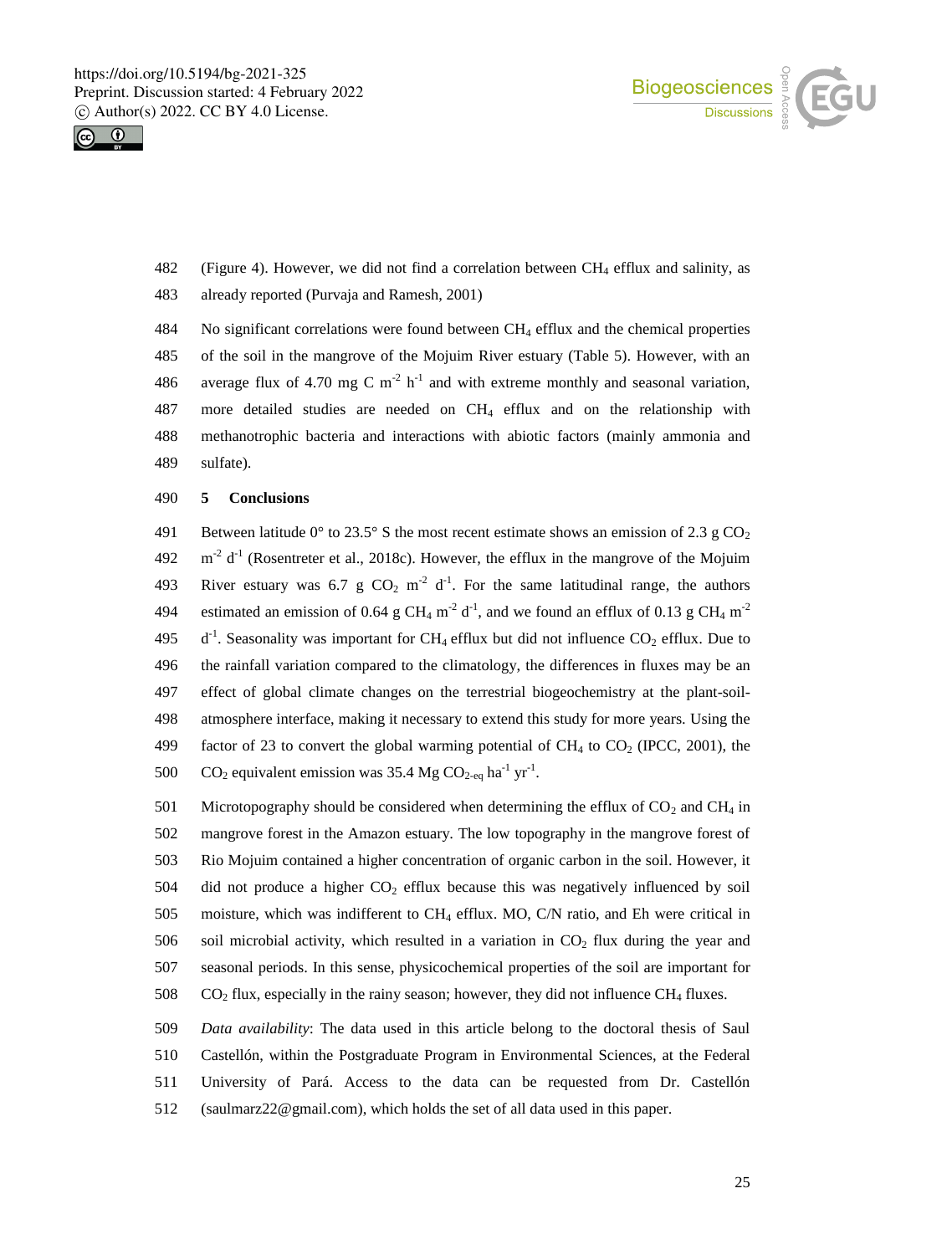



- *Author contributions:* SEMC and JHC designed the study and wrote the article with the
- help of JFB, MR, MLR, and CN. JFB assisted in the field experiment. MR provided
- logistical support in field activities.
- *Competing interests*: The authors declare that they have no conflict of interest
- *Acknowledgements*: The authors are grateful to the Program of Alliances for Education
- and Training of the Organization of the American States and to Coimbra Group of
- Brazilian Universities, for the financial support, as well as to Paulo Sarmento for the
- assistance at laboratory analysis, and to Maridalva Ribeiro and Lucivaldo da Silva for
- the fieldwork assistance. Furthermore, the authors would like to thank the Laboratory of
- Biogeochemical Cycles (Geosciences Institute, Federal University of Pará) for the
- equipment provided for this research.

## **6 References**

- Abram, J. W. and Nedwell, D. B.: Inhibition of methanogenesis by sulphate reducing bacteria competing for transferred hydrogen, Arch. Microbiol., 117(1), 89–92, doi:10.1007/BF00689356, 1978.
- Adame, M. F., Connolly, R. M., Turschwell, M. P., Lovelock, C. E., Fatoyinbo, T.,
- Lagomasino, D., Goldberg, L. A., Holdorf, J., Friess, D. A., Sasmito, S. D., Sanderman,
- J., Sievers, M., Buelow, C., Kauffman, J. B., Bryan-Brown, D. and Brown, C. J.: Future
- carbon emissions from global mangrove forest loss, Glob. Chang. Biol., 27(12), 2856–
- 2866, doi:10.1111/gcb.15571, 2021.
- Allen, D., Dalal, R. C., Rennenberg, H. and Schmidt, S.: Seasonal variation in nitrous oxide and methane emissions from subtropical estuary and coastal mangrove sediments,
- Australia, Plant Biol., 13(1), 126–133, doi:10.1111/j.1438-8677.2010.00331.x, 2011.
- Almeida, R. F. de, Mikhael, J. E. R., Franco, F. O., Santana, L. M. F. and Wendling, B.:
- Measuring the labile and recalcitrant pools of carbon and nitrogen in forested and
- agricultural soils: A study under tropical conditions, Forests, 10(7), 544,
- doi:10.3390/f10070544, 2019.
- Alongi, D. M.: The contribution of mangrove ecosystems to global carbon cycling and
- greenhouse gas emissions, in Greenhouse gas and carbon balances in mangrove coastal
- ecosystems, edited by Y. Tateda, R. Upstill-Goddard, T. Goreau, D. M. Alongi, A.
- Nose, E. Kristensen, and G. Wattayakorn, pp. 1–10, Gendai Tosho, Kanagawa, Japan.,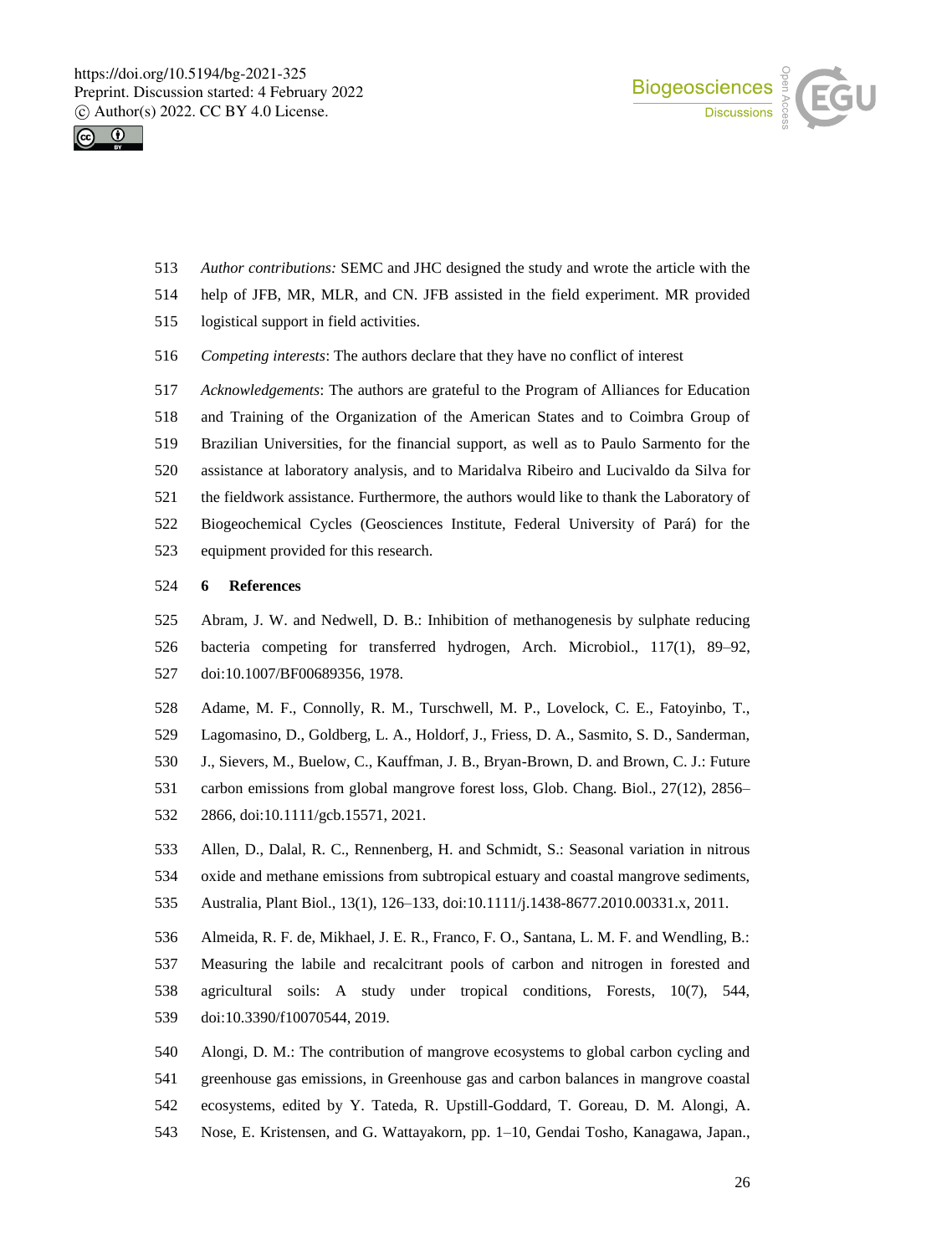



- 2007.
- Alongi, D. M.: The energetics of mangrove forests, Springer., 2009.
- Alongi, D. M. and Christoffersen, P.: Benthic infauna and organism-sediment relations
- in a shallow, tropical coastal area: influence of outwelled mangrove detritus and
- physical disturbance, Mar. Ecol. Prog. Ser., 81(3), 229–245, doi:10.3354/meps081229,
- 1992.
- Alongi, D. M. and Mukhopadhyay, S. K.: Contribution of mangroves to coastal carbon cycling in low latitude seas, Agric. For. Meteorol., 213, 266–272,
- doi:10.1016/j.agrformet.2014.10.005, 2015.
- Angelov, M. N., Sung, S. J. S., Doong, R. Lou, Harms, W. R., Kormanik, P. P. and Black, C. C.: Long-and short-term flooding effects on survival and sink-source relationships of swamp-adapted tree species, Tree Physiol., 16(4), 477–484, doi:10.1093/treephys/16.5.477, 1996.
- Araujo, A. S. F. de: Is the microwave irradiation a suitable method for measuring soil microbial biomass?, Rev. Environ. Sci. Biotechnol., 9(4), 317–321, doi:10.1007/s11157-010-9210-y, 2010.
- Banerjee, S., Helgason, B., Wang, L., Winsley, T., Ferrari, B. C. and Siciliano, S. D.:
- Legacy effects of soil moisture on microbial community structure and N2O emissions, Soil Biol. Biochem., 95, 40–50, doi:10.1016/j.soilbio.2015.12.004, 2016.
- Bastviken, D., Tranvik, L. J., Downing, J. A., Crill, P. M. and Enrich-Prast, A.:
- Freshwater Methane Emissions Offset the Continental Carbon Sink, Science (80-. )., 331(6013), 50–50, doi:10.1126/science.1196808, 2011.
- Bauza, J. F., Morell, J. M. and Corredor, J. E.: Biogeochemistry of Nitrous Oxide Production in the Red Mangrove (Rhizophora mangle) Forest Sediments, Estuar. Coast.
- Shelf Sci., 55(5), 697–704, doi:10.1006/ECSS.2001.0913, 2002.
- Bertics, V. J., Sohm, J. A., Treude, T., Chow, C. E. T., Capone, D. G., Fuhrman, J. A.
- and Ziebis, W.: Burrowing deeper into benthic nitrogen cycling: The impact of
- Bioturbation on nitrogen fixation coupled to sulfate reduction, Mar. Ecol. Prog. Ser.,
- 409, 1–15, doi:10.3354/meps08639, 2010.
- Biswas, H., Mukhopadhyay, S. K., Sen, S. and Jana, T. K.: Spatial and temporal
- patterns of methane dynamics in the tropical mangrove dominated estuary, NE coast of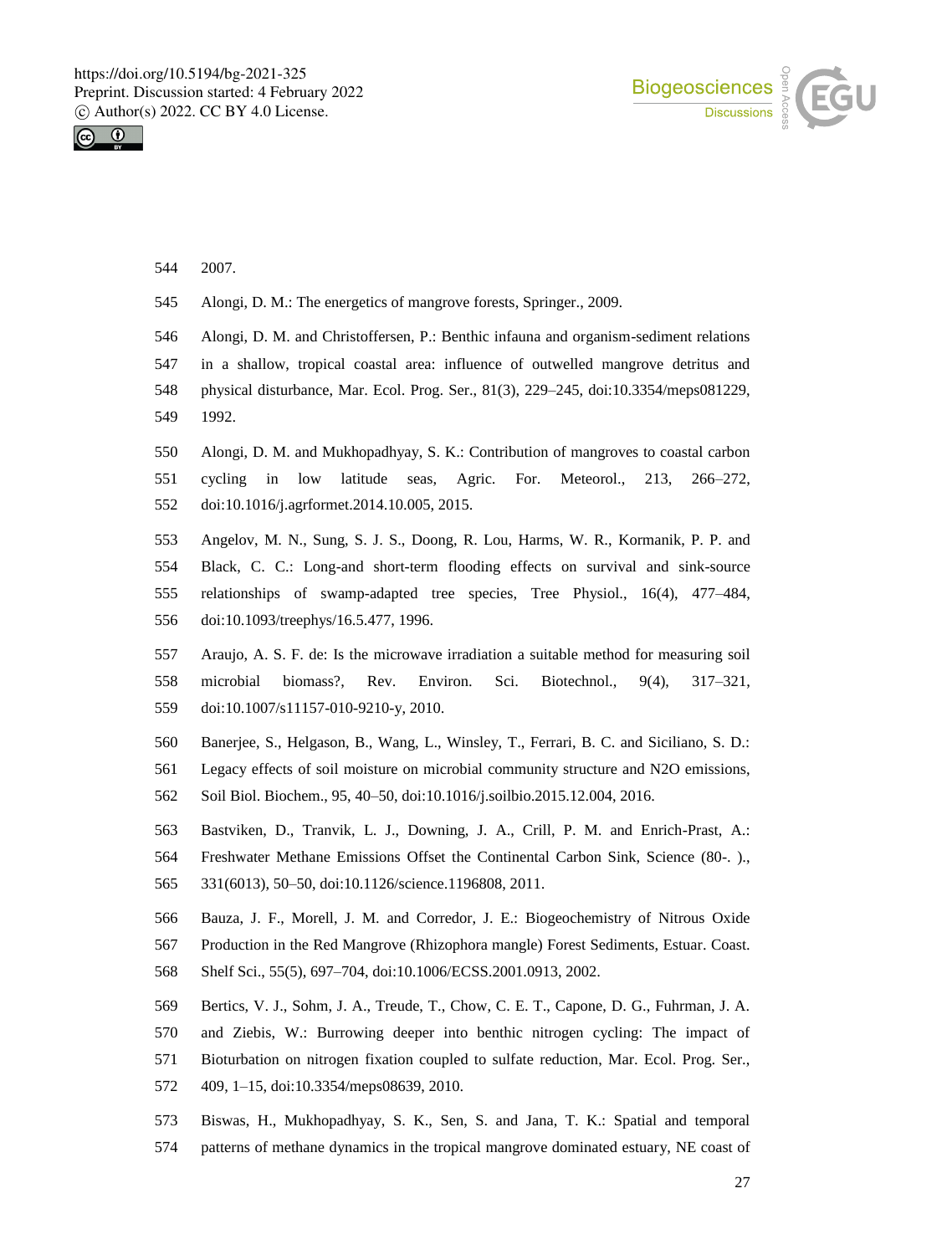



- Bay of Bengal, India, J. Mar. Syst., 68(1–2), 55–64, 2007.
- Blagodatsky, S. and Smith, P.: Soil physics meets soil biology: Towards better
- mechanistic prediction of greenhouse gas emissions from soil, Soil Biol. Biochem., 47,
- 78–92, doi:10.1016/J.SOILBIO.2011.12.015, 2012.
- Boetius, A., Ravenschlag, K., Schubert, C. J., Rickert, D., Widdel, F., Gleseke, A.,
- Amann, R., Jørgensen, B. B., Witte, U. and Pfannkuche, O.: A marine microbial
- consortium apparently mediating anaerobic oxidation methane, Nature, 407(6804), 623–
- 626, doi:10.1038/35036572, 2000.
- Borges, A. V., Abril, G., Darchambeau, F., Teodoru, C. R., Deborde, J., Vidal, L. O.,
- Lambert, T. and Bouillon, S.: Divergent biophysical controls of aquatic CO2 and CH4
- in the World's two largest rivers, Sci. Rep., 5, doi:10.1038/srep15614, 2015.
- Borges, A. V., Abril, G. and Bouillon, S.: Carbon dynamics and CO2 and CH4 outgassing in the Mekong delta, Biogeosciences, 15(4), doi:10.5194/bg-15-1093-2018, 2018.
- Bouillon, S., Borges, A. V., Castañeda-Moya, E., Diele, K., Dittmar, T., Duke, N. C.,
- Kristensen, E., Lee, S. Y., Marchand, C., Middelburg, J. J., Rivera-Monroy, V. H.,
- Smith, T. J. and Twilley, R. R.: Mangrove production and carbon sinks: A revision of
- global budget estimates, Global Biogeochem. Cycles, 22(2), doi:10.1029/2007GB003052, 2008.
- Brookes, P. C., Landman, A., Pruden, G. and Jenkinson, D. S.: Chloroform fumigation and the release of soil nitrogen: A rapid direct extraction method to measure microbial biomass nitrogen in soil, Soil Biol. Biochem., 17(6), 837–842, doi:10.1016/0038- 0717(85)90144-0, 1985.
- Cameron, C., Hutley, L. B., Munksgaard, N. C., Phan, S., Aung, T., Thinn, T., Aye, W.
- M. and Lovelock, C. E.: Impact of an extreme monsoon on CO2 and CH4 fluxes from
- mangrove soils of the Ayeyarwady Delta, Myanmar, Sci. Total Environ., 760, 143422,
- doi:10.1016/J.SCITOTENV.2020.143422, 2021.
- Chanda, A., Akhand, A., Manna, S., Dutta, S., Das, I., Hazra, S., Rao, K. H. and Dadhwal, V. K.: Measuring daytime CO2 fluxes from the inter-tidal mangrove soils of Indian Sundarbans, Environ. Earth Sci., 72(2), 417–427, doi:10.1007/s12665-013-2962-
- 2, 2014.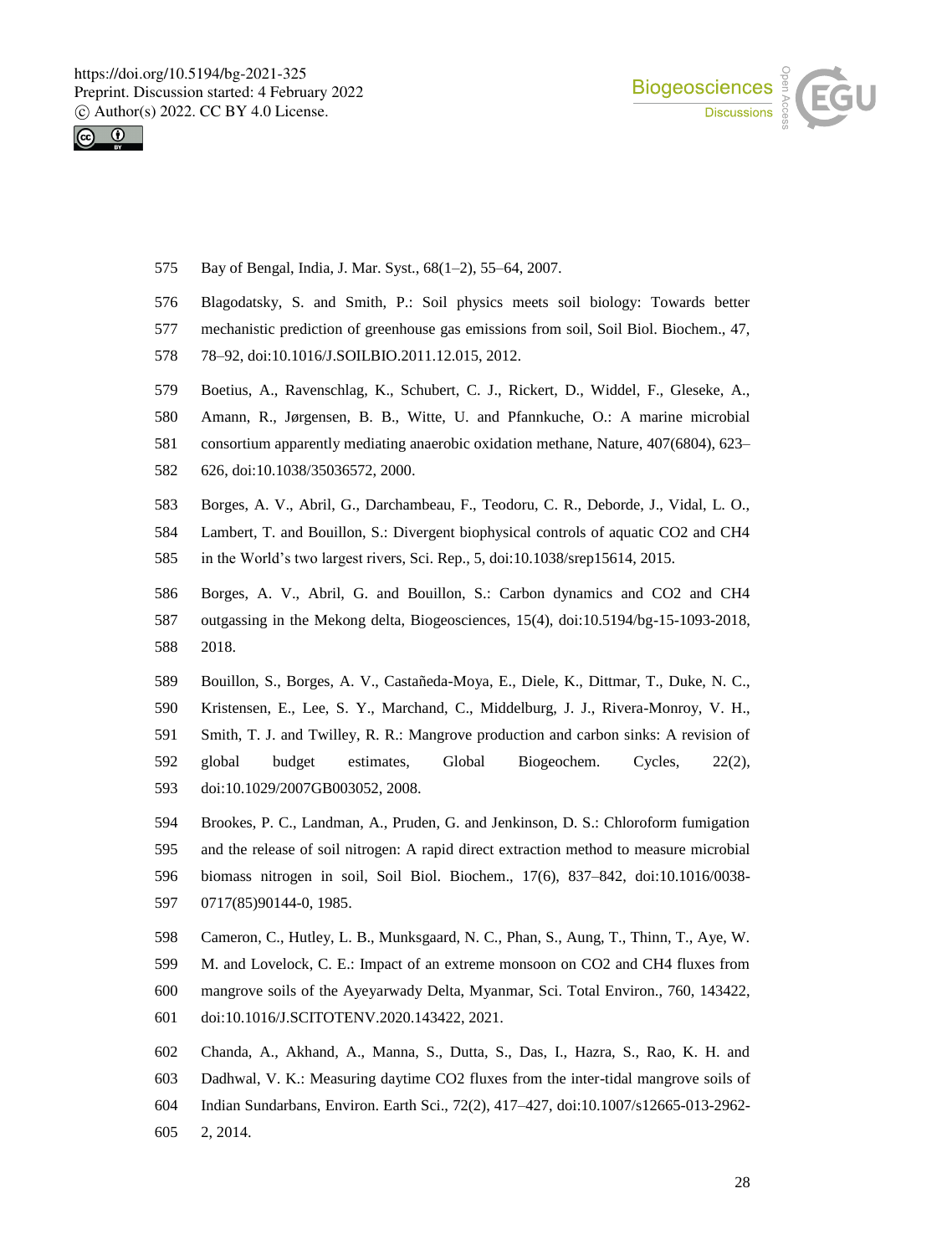



- Chauhan, R., Datta, A., Ramanathan, A. and Adhya, T. K.: Factors influencing spatio-
- temporal variation of methane and nitrous oxide emission from a tropical mangrove of
- eastern coast of India, Atmos. Environ., 107, 95–106, doi:10.1016/j.atmosenv.2015.02.006, 2015.
- Chen, G. C., Tam, N. F. Y. and Ye, Y.: Spatial and seasonal variations of atmospheric
- N2O and CO2 fluxes from a subtropical mangrove swamp and their relationships with
- soil characteristics, Soil Biol. Biochem., 48, 175–181,
- doi:10.1016/j.soilbio.2012.01.029, 2012.
- Chen, G. C. C., Tam, N. F. Y. F. Y. and Ye, Y.: Summer fluxes of atmospheric
- greenhouse gases N2O, CH4 and CO2 from mangrove soil in South China, Sci. Total
- Environ., 408(13), 2761–2767, doi:10.1016/j.scitotenv.2010.03.007, 2010.
- Chowdhury, T. R., Bramer, L., Hoyt, D. W., Kim, Y. M., Metz, T. O., McCue, L. A.,
- Diefenderfer, H. L., Jansson, J. K. and Bailey, V.: Temporal dynamics of CO2 and CH4
- loss potentials in response to rapid hydrological shifts in tidal freshwater wetland soils,
- Ecol. Eng., 114, 104–114, doi:10.1016/j.ecoleng.2017.06.041, 2018.
- Connell, W. E. and Patrick, W. H.: Sulfate reduction in soil: Effects of redox potential
- and pH, Science (80-. )., 159(3810), 86–87, doi:10.1126/science.159.3810.86, 1968.
- Coyne, M.: Soil Microbiology: An Exploratory Approach, Delmar Publishers, New York, NY, USA., 1999.
- Dai, Z., Trettin, C. C., Li, C., Li, H., Sun, G. and Amatya, D. M.: Effect of Assessment
- Scale on Spatial and Temporal Variations in CH4, CO2, and N2O Fluxes in a Forested
- Wetland, Water, Air, Soil Pollut., 223(1), 253–265, doi:10.1007/s11270-011-0855-0,
- 2012.
- Davidson, E. A., Verchot, L. V., Cattanio, J. H., Ackerman, I. L. and Carvalho, J. E. M.:
- Effects of soil water content on soil respiration in forests and cattle pastures of eastern
- Amazonia, Biogeochemistry, 48(1), 53–69, doi:10.1023/a:1006204113917, 2000.
- Donato, D. C., Kauffman, J. B., Murdiyarso, D., Kurnianto, S., Stidham, M. and
- Kanninen, M.: Mangroves among the most carbon-rich forests in the tropics, Nat.
- Geosci., 4(5), 293–297, doi:10.1038/ngeo1123, 2011.
- Dutta, M. K., Chowdhury, C., Jana, T. K. and Mukhopadhyay, S. K.: Dynamics and
- exchange fluxes of methane in the estuarine mangrove environment of the Sundarbans,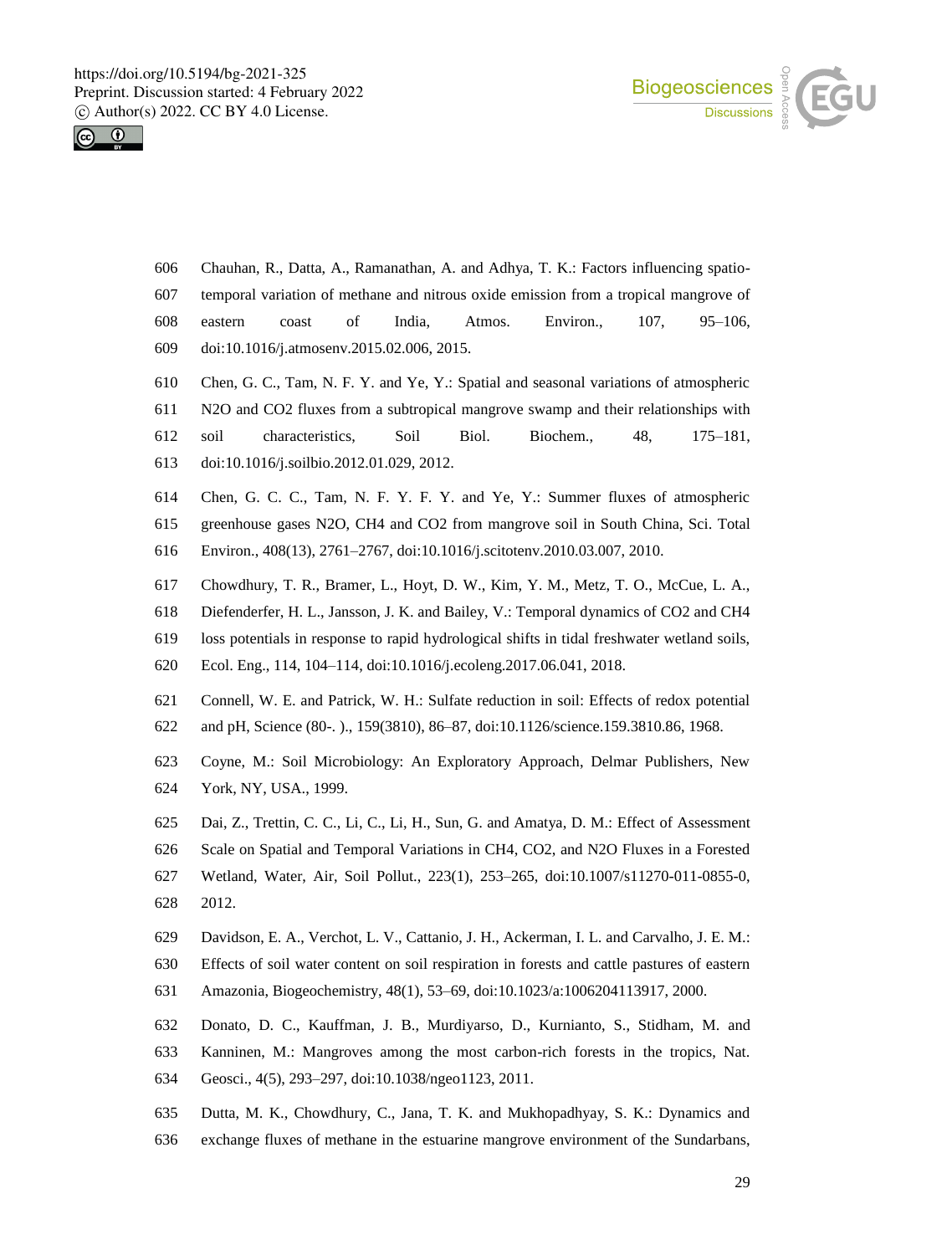



- NE coast of India, Atmos. Environ., 77, 631–639, doi:10.1016/j.atmosenv.2013.05.050, 2013.
- Ehrenfeld, J. G.: Microsite differences in surface substrate characteristics in
- Chamaecyparis swamps of the New Jersey Pinelands, Wetlands, 15(2), 183–189, doi:10.1007/BF03160672, 1995.
- El-Robrini, M., Alves, M. A. M. S., Souza Filho, P. W. M., El-Robrini M. H. S., Silva
- Júnior, O. G. and França, C. F.: Atlas de Erosão e Progradação da zona costeira do
- Estado do Pará Região Amazônica: Áreas oceânica e estuarina, in Atlas de Erosão e
- Progradação da Zona Costeira Brasileira, edited by D. Muehe, pp. 1–34, São Paulo., 2006.
- EPA, E. P. A.: Inventory of U.S. Greenhouse Gas Emissions and Sinks: 1990–2015., 2017.
- Fernandes, W. A. A. and Pimentel, M. A. da S.: Dinâmica da paisagem no entorno da
- RESEX marinha de São João da Ponta/PA: utilização de métricas e geoprocessamento,
- Caminhos Geogr., 20(72), 326–344, doi:10.14393/RCG207247140, 2019.
- Ferreira, A. S., Camargo, F. A. O. and Vidor, C.: Utilização de microondas na avaliação
- da biomassa microbiana do solo, Rev. Bras. Ciência do Solo, 23(4), 991–996,
- doi:10.1590/S0100-06831999000400026, 1999.
- Ferreira, S. da S.: Entre marés e mangues: paisagens territorializadas por pescadores da
- resex marinha de São João da Ponta/PA /, Universidade Federal do Pará., 2017.
- França, C. F. de, Pimentel, M. A. D. S. and Neves, S. C. R.: Estrutura Paisagística De
- São João Da Ponta, Nordeste Do Pará, Geogr. Ensino Pesqui., 20(1), 130,
- doi:10.5902/2236499418331, 2016.
- Frankignoulle, M.: Field measurements of air-sea CO, exchange', Limnol. Oceanogr., 33(3), 313–322, 1988.
- Friesen, S. D., Dunn, C. and Freeman, C.: Decomposition as a regulator of carbon accretion in mangroves: a review, Ecol. Eng., 114, 173–178, doi:10.1016/j.ecoleng.2017.06.069, 2018.
- Fromard, F., Puig, H., Cadamuro, L., Marty, G., Betoulle, J. L. and Mougin, E.:
- Structure, above-ground biomass and dynamics of mangrove ecosystems: new data
- from French Guiana, Oecologia, 115(1), 39–53, doi:10.1007/s004420050489, 1998.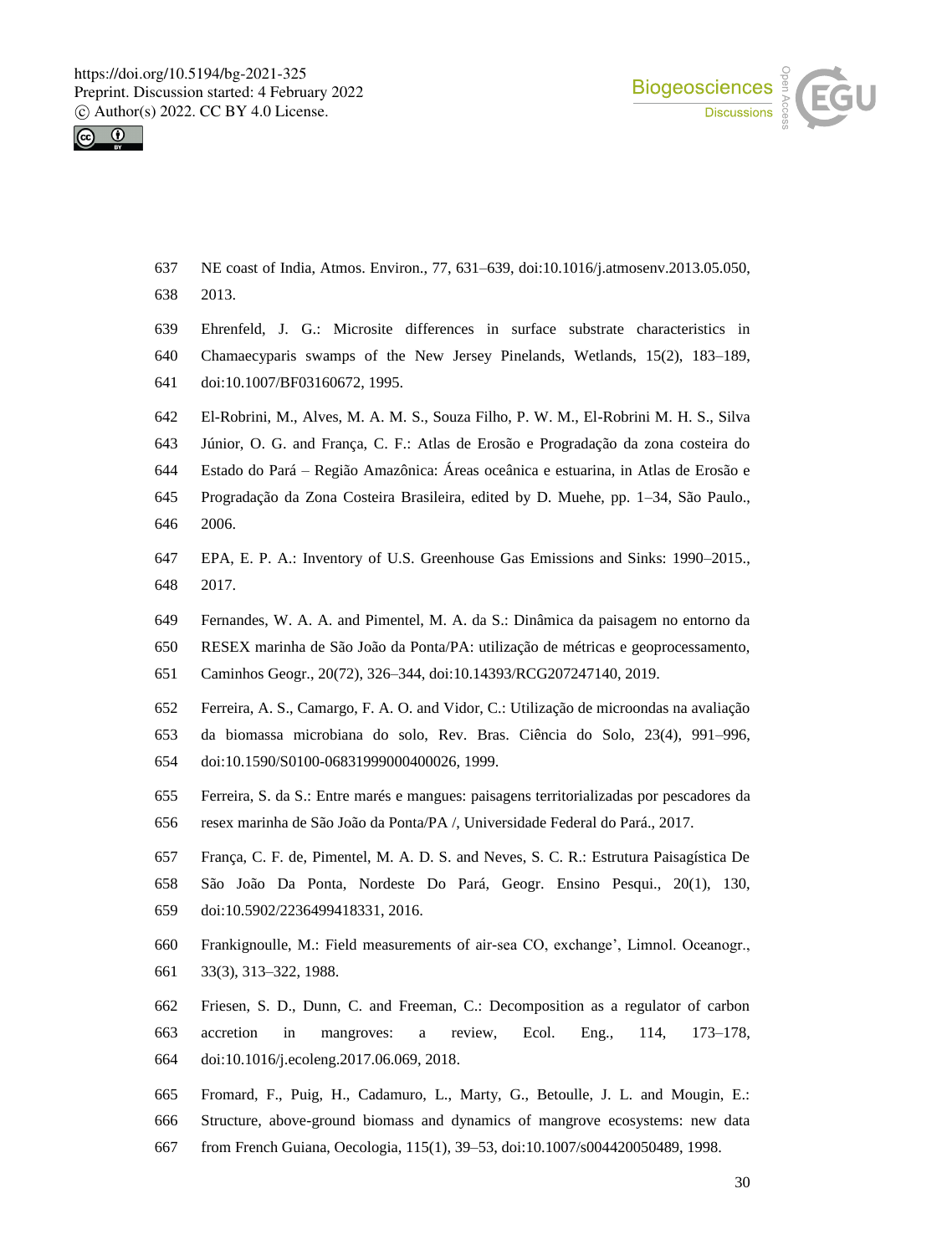



- Gao, G. F., Zhang, X. M., Li, P. F., Simon, M., Shen, Z. J., Chen, J., Gao, C. H. and
- Zheng, H. L.: Examining Soil Carbon Gas (CO2, CH4) Emissions and the Effect on
- Functional Microbial Abundances in the Zhangjiang Estuary Mangrove Reserve, J.
- Coast. Res., 36(1), 54–62, doi:10.2112/JCOASTRES-D-18-00107.1, 2020.
- Gardunho, D. C. .: Estimativas de biomassa acima do solo da floresta de mangue na
- península de Ajuruteua, Bragança PA, Unversidade Federal do Pará., 2017.
- Hamilton, S. E. and Friess, D. A.: Global carbon stocks and potential emissions due to
- mangrove deforestation from 2000 to 2012, Nat. Clim. Chang., 8(3), doi:10.1038/s41558-018-0090-4, 2018.
- He, Y., Guan, W., Xue, D., Liu, L., Peng, C., Liao, B., Hu, J., Zhu, Q., Yang, Y., Wang,
- X., Zhou, G., Wu, Z. and Chen, H.: Comparison of methane emissions among invasive
- and native mangrove species in Dongzhaigang, Hainan Island, Sci. Total Environ., 697,
- 133945, doi:10.1016/j.scitotenv.2019.133945, 2019.
- Hegde, U., Chang, T.-C. and Yang, S.-S.: Methane and carbon dioxide emissions from
- Shan-Chu-Ku landfill site in northern Taiwan., Chemosphere, 52(8), 1275–1285, doi:10.1016/S0045-6535(03)00352-7, 2003.
- Herz, R.: Manguezais do Brasil, Instituto Oceanografico da Usp/Cirm, São Paulo, Brazil., 1991.
- Howard, J., Hoyt, S., Isensee, K., Telszewski, M. and Pidgeon, E., Eds.: Coastal blue Carbon: Methods for assessing carbon stocks and emissions factors in mangroves, tidal salt marshes, and seagrasses, International Union for Conservation of Nature, Arlington, Virginia, USA. [online] Available from: www.ioc.unesco.org (Accessed 11 September 2019a), 2014.
- Howard, J., Hoyt, S., Isensee, K., Telszewski, M. and Pidgeon, E.: Coastal Blue
- Carbon: Methods for Assessing Carbon Stocks and Emissions Factors in Mangroves,
- Tidal Salt Marshes, and Seagrasses, Arlington, Virginia, USA. [online] Available from:
- http://www.unesco.org/new/en/natural-sciences/ioc-oceans/sections-and-
- programmes/ocean-sciences/ocean-carbon/coastal-blue-carbon/, 2014b.
- IPCC: Climate Change 2001: Third Assessment Report of the IPCC, Cambridge., 2001.
- Islam, K. R. and Weil, R. R.: Microwave irradiation of soil for routine measurement of microbial biomass carbon, Biol. Fertil. Soils, 27(4), 408–416,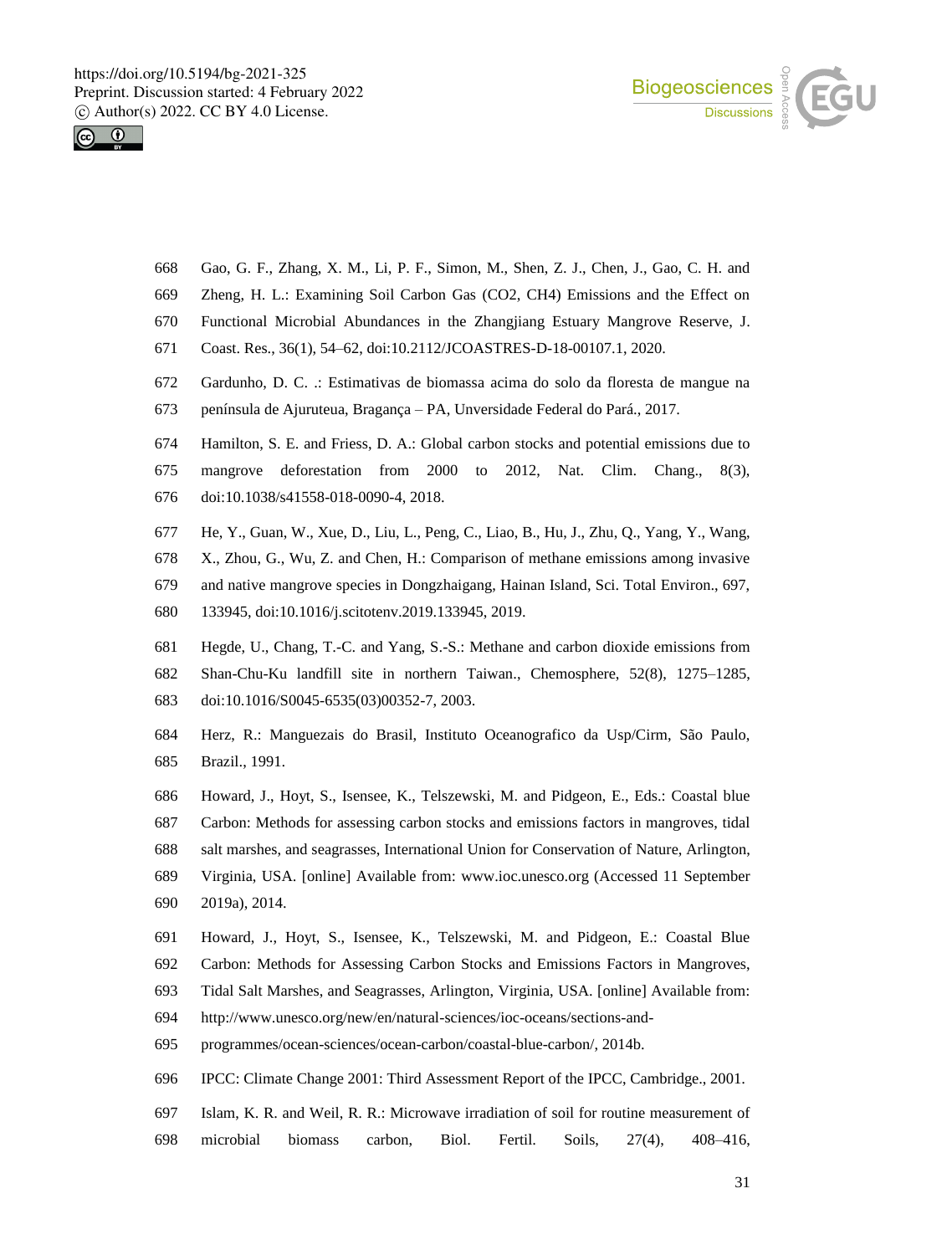



- doi:10.1007/s003740050451, 1998.
- Kalembasa, S. J. and Jenkinson, D. S.: A comparative study of titrimetric and
- gavimetric methods for determination of organic carbon in soil, J. Sci. Food Agric., 24,
- 1085–1090, 1973.
- Kauffman, B. J., Donato, D. and Adame, M. F.: Protocolo para la medición, monitoreo
- y reporte de la estructura, biomasa y reservas de carbono de los manglares, Bogor,
- Indonesia., 2013.
- Kauffman, J. B., Bernardino, A. F., Ferreira, T. O., Giovannoni, L. R., De Gomes, L. E.
- O., Romero, D. J., Jimenez, L. C. Z. and Ruiz, F.: Carbon stocks of mangroves and salt marshes of the Amazon region, Brazil, Biol. Lett., 14(9), doi:10.1098/rsbl.2018.0208, 2018.
- Kristensen, E., Bouillon, S., Dittmar, T. and Marchand, C.: Organic carbon dynamics in mangrove ecosystems: A review, Aquat. Bot., 89(2), 201–219, doi:10.1016/J.AQUABOT.2007.12.005, 2008.
- Kristjansson, J. K., Schönheit, P. and Thauer, R. K.: Different Ks values for hydrogen of methanogenic bacteria and sulfate reducing bacteria: An explanation for the apparent inhibition of methanogenesis by sulfate, Arch. Microbiol., 131(3), 278–282, doi:10.1007/BF00405893, 1982.
- Lekphet, S., Nitisoravut, S. and Adsavakulchai, S.: Estimating methane emissions from
- mangrove area in Ranong Province, Thailand, Songklanakarin J. Sci. Technol. ·, 27(1),
- 153–163 [online] Available from: https://www.researchgate.net/publication/26473398
- (Accessed 29 January 2019), 2005.
- Maher, D. T., Call, M., Santos, I. R. and Sanders, C. J.: Beyond burial: Lateral exchange is a significant atmospheric carbon sink in mangrove forests, Biol. Lett.,
- 14(7), 1–4, doi:10.1098/rsbl.2018.0200, 2018.
- Mahesh, P., Sreenivas, G., Rao, P. V. N., Dadhwal, V. K., Sai Krishna, S. V. S. and
- Mallikarjun, K.: High-precision surface-level CO2 and CH4 using off-axis integrated cavity output spectroscopy (OA-ICOS) over Shadnagar, India, Int. J. Remote Sens., 36(22), 5754–5765, doi:10.1080/01431161.2015.1104744, 2015.
- Marchand, C.: Soil carbon stocks and burial rates along a mangrove forest chronosequence (French Guiana), For. Ecol. Manage., 384, 92–99,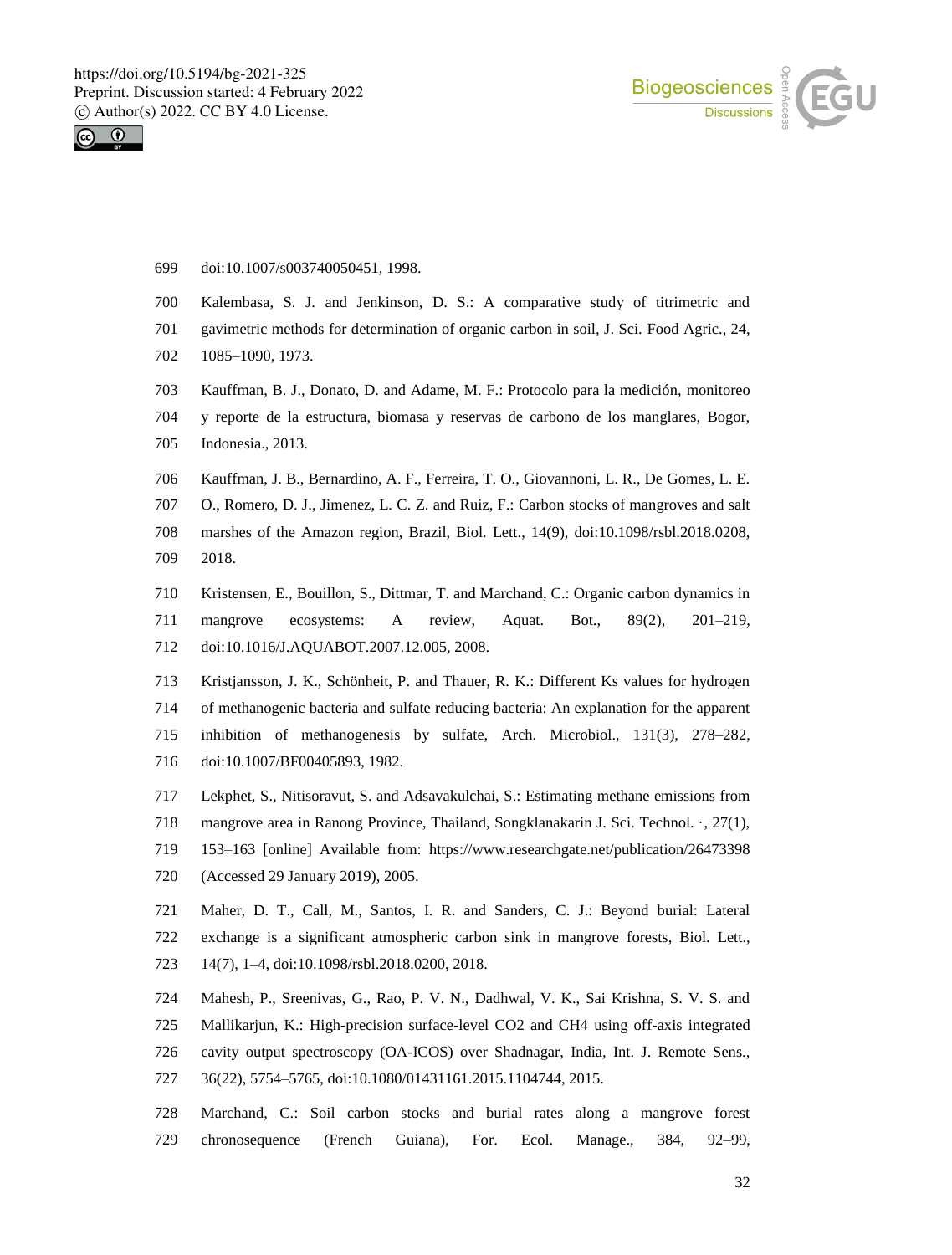



- doi:10.1016/j.foreco.2016.10.030, 2017.
- McEwing, K. R., Fisher, J. P. and Zona, D.: Environmental and vegetation controls on
- the spatial variability of CH4 emission from wet-sedge and tussock tundra ecosystems
- in the Arctic, Plant Soil, 388(1–2), 37–52, doi:10.1007/s11104-014-2377-1, 2015.
- Megonigal, J. P. and Schlesinger, W. H.: Methane-limited methanotrophy in tidal
- freshwater swamps, Global Biogeochem. Cycles, 16(4), 35-1-35–10,
- doi:10.1029/2001GB001594, 2002.
- Menezes, M. P. M. de, Berger, U. and Mehlig, U.: Mangrove vegetation in Amazonia :
- a review of studies from the coast of Pará and Maranhão States , north Brazil, Acta
- Amaz., 38(3), 403–420, doi:10.1590/S0044-59672008000300004, 2008.
- Milucka, J., Kirf, M., Lu, L., Krupke, A., Lam, P., Littmann, S., Kuypers, M. M. M. and
- Schubert, C. J.: Methane oxidation coupled to oxygenic photosynthesis in anoxic
- waters, ISME J., 9(9), 1991–2002, doi:10.1038/ismej.2015.12, 2015.
- Monz, C. A., Reuss, D. E. and Elliott, E. T.: Soil microbial biomass carbon and nitrogen
- estimates using 2450 MHz microwave irradiation or chloroform fumigation followed by
- direct extraction, Agric. Ecosyst. Environ., 34(1–4), 55–63, doi:10.1016/0167- 8809(91)90093-D, 1991.
- Neue, H. U., Gaunt, J. L., Wang, Z. P., Becker-Heidmann, P. and Quijano, C.: Carbon in tropical wetlands, in Geoderma, vol. 79, pp. 163–185, Elsevier., 1997.
- Nóbrega, G. N., Ferreira, T. O., Siqueira Neto, M., Queiroz, H. M., Artur, A. G.,
- Mendonça, E. D. S., Silva, E. D. O. and Otero, X. L.: Edaphic factors controlling
- summer (rainy season) greenhouse gas emissions (CO2and CH4) from semiarid
- mangrove soils (NE-Brazil), Sci. Total Environ., 542, 685–693,
- doi:10.1016/j.scitotenv.2015.10.108, 2016.
- Norman, J. M., Kucharik, C. J., Gower, S. T., Baldocchi, D. D., Crill, P. M., Rayment,
- M., Savage, K. and Striegl, R. G.: A comparison of six methods for measuring
- soil‐surface carbon dioxide fluxes, J. Geophys. Res. Atmos., 102(D24), 28771–28777,
- doi:10.1029/97JD01440@10.1002/(ISSN)2169-8996.BOREAS2, 1997.
- Peel, M. C., Finlayson, B. L. and McMahon, T. A.: Updated world map of the Köppen- Geiger climate classification, Hydrol. Earth Syst. Sci., 11(5), 1633–1644, doi:10.1002/ppp.421, 2007.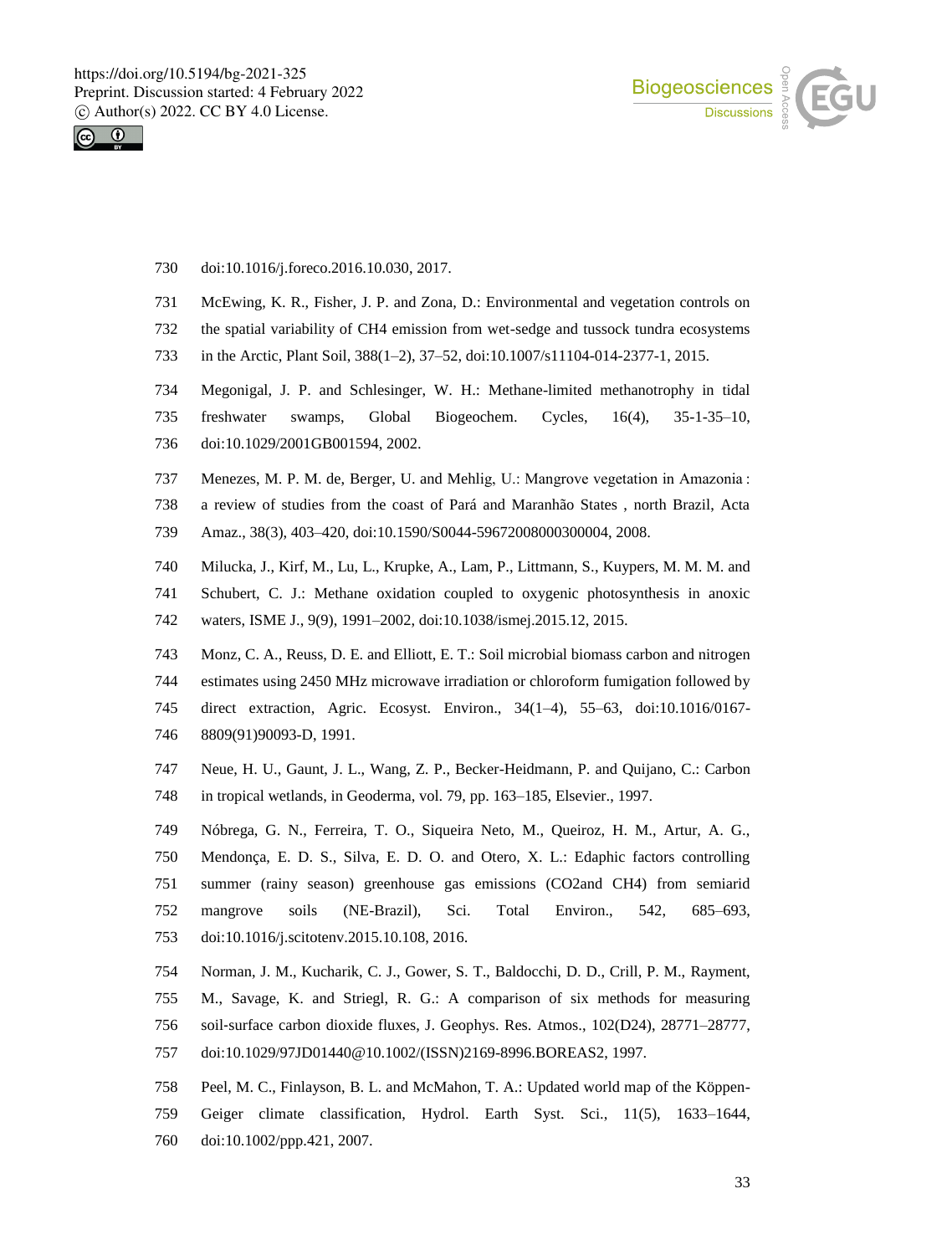



- Poffenbarger, H. J., Needelman, B. A. and Megonigal, J. P.: Salinity Influence on Methane Emissions from Tidal Marshes, Wetlands, 31(5), 831–842, doi:10.1007/s13157-011-0197-0, 2011.
- Poungparn, S., Komiyama, A., Tanaka, A., Sangtiean, T., Maknual, C., Kato, S.,
- Tanapermpool, P. and Patanaponpaiboon, P.: Carbon Dioxide Emission through Soil
- Respiration in a Secondary Mangrove Forest of Eastern Thailand, Source J. Trop. Ecol.,
- 25(4), 393–400, doi:10.1017/S0266467409006154, 2009.
- Prost, M. T., Mendes, A. C., Faure, J. F., Berredo, J. F., Sales, M. E. ., Furtado, L. G.,
- Santana, M. G., Silva, C. A., Nascimento, I. ., Gorayeb, I., Secco, M. F. and Luz, L.:
- Manguezais e estuários da costa paraense: exemplo de estudo multidisciplinar integrado
- (Marapanim e São Caetano de Odivelas), in Ecossistemas costeiros: impactos e gestão
- ambiental, edited by M. T. Prost and A. Mendes, pp. 25–52, FUNTEC and Museu
- Paraense Emílio Goeldi, Belém, Brazil., 2001.
- Purvaja, R. and Ramesh, R.: Natural and Anthropogenic Methane Emission from Coastal Wetlands of South India, Environ. Manage., 27(4), 547–557, doi:10.1007/s002670010169, 2001.
- Purvaja, R., Ramesh, R. and Frenzel, P.: Plant-mediated methane emission from an Indian mangrove, Glob. Chang. Biol., 10(11), 1825–1834, doi:10.1111/j.1365- 2486.2004.00834.x, 2004.
- Reeburgh, W. S.: Oceanic Methane Biogeochemistry, Chem. Rev., 2, 486–513, doi:10.1021/cr050362v, 2007.
- Robertson, A. I., Alongi, D. M. and Boto, K. G.: Food chains and carbon fluxes, in
- Coastal and Estuarine Studies, edited by A. I. Robertson and D. M. Alongi, pp. 293–
- 326, American Geophysical Union. [online] Available from: https://books.google.com.br/books?hl=pt-BR&lr=&id=-
- uGA\_Kpcr04C&oi=fnd&pg=PP7&dq=Tropical+Mangrove+Ecosystems&ots=bi4Rqwc
- Rhv&sig=KiIbq\_4NObONARwOfblqo8YVSdI&redir\_esc=y#v=onepage&q=Tropical
- Mangrove Ecosystems&f=false (Accessed 22 July 2020), 1992.
- Rocha, A. S.: Caracterização física do estuário do rio Mojuim em São Caetano de
- Odivelas Pa, Universidade Federal do Pará., 2015.
- Rollnic, M., Costa, M. S., Medeiros, P. R. L. and Monteiro, S. M.: Tide Influence on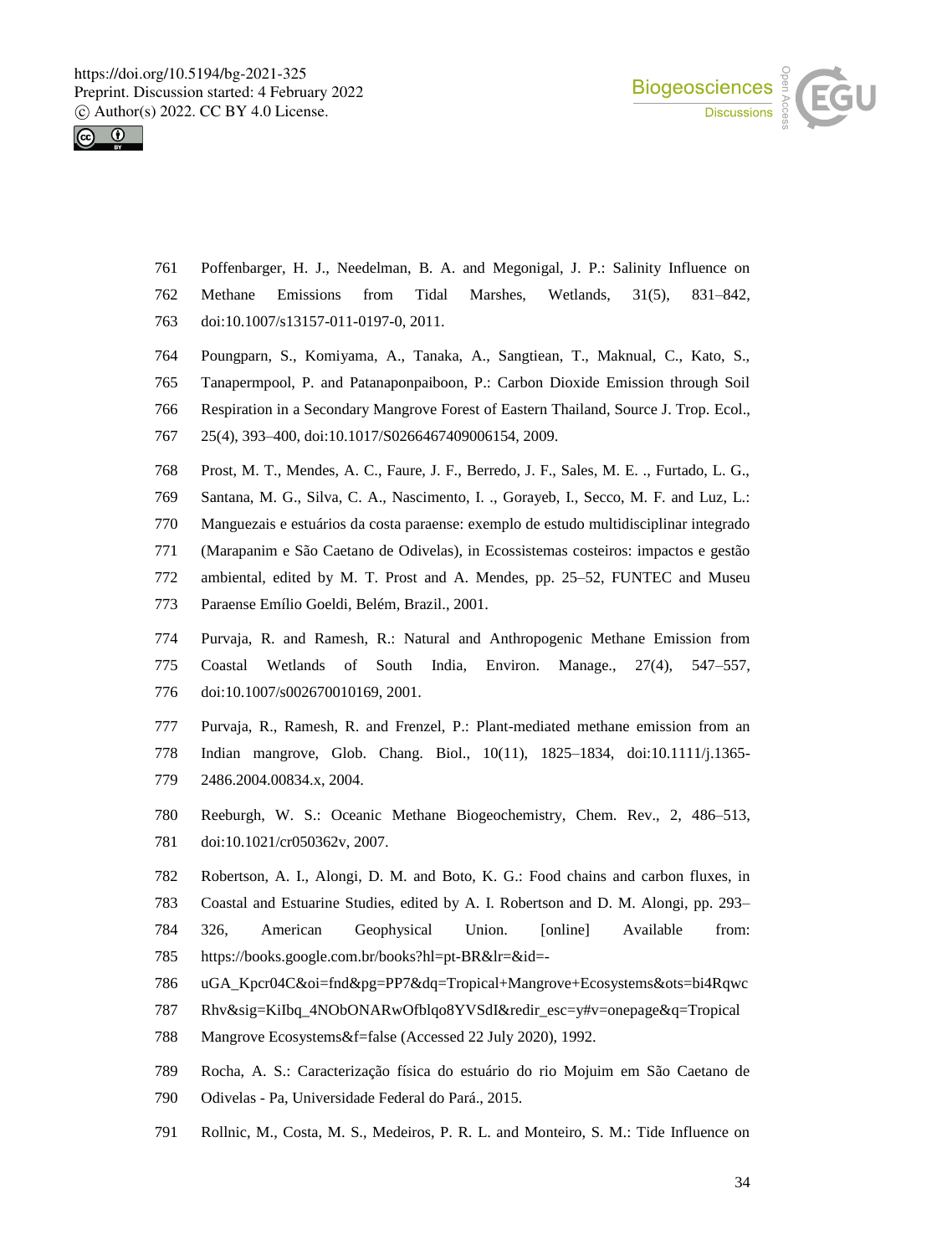



- Suspended Matter Transport in an Amazonian Estuary, J. Coast. Res., 85(85 (10085)),
- 121–125, doi:10.2112/SI85-025.1, 2018.
- Rosentreter, J. A., Maher, D. T. T., Erler, D. V. V., Murray, R. and Eyre, B. D. D.:
- Factors controlling seasonal CO2 and CH4 emissions in three tropical mangrove-
- dominated estuaries in Australia, Estuar. Coast. Shelf Sci., 215(October), 69–82,
- doi:10.1016/j.ecss.2018.10.003, 2018a.
- Rosentreter, J. A., Maher, D. T., Erler, D. V., Murray, R. H. and Eyre, B. D.: Methane
- emissions partially offset "blue carbon" burial in mangroves, Sci. Adv., 4(6), eaao4985,
- doi:10.1126/sciadv.aao4985, 2018b.
- Rosentreter, J. A., Maher, D. . T., Erler, D. V. V., Murray, R. and Eyre, B. D. D.:
- Seasonal and temporal CO2 dynamics in three tropical mangrove creeks A revision of global mangrove CO2 emissions, Geochim. Cosmochim. Acta, 222, 729–745,
- doi:10.1016/j.gca.2017.11.026, 2018c.
- Roslev, P. and King, G. M.: Regulation of methane oxidation in a freshwater wetland by water table changes and anoxia, FEMS Microbiol. Ecol., 19(2), 105–115, doi:10.1111/j.1574-6941.1996.tb00203.x, 1996.
- Sahu, S. K. and Kathiresan, K.: The age and species composition of mangrove forest
- directly influence the net primary productivity and carbon sequestration potential, Biocatal. Agric. Biotechnol., 20, 101235, doi:10.1016/j.bcab.2019.101235, 2019.
- Salum, R. B., Souza-Filho, P. W. M., Simard, M., Silva, C. A., Fernandes, M. E. B.,
- Cougo, M. F., do Nascimento, W. and Rogers, K.: Improving mangrove above-ground
- biomass estimates using LiDAR, Estuar. Coast. Shelf Sci., 236(June 2019), 106585,
- doi:10.1016/j.ecss.2020.106585, 2020.
- Schmidt, M. W. I., Torn, M. S., Abiven, S., Dittmar, T., Guggenberger, G., Janssens, I.
- A., Kleber, M., Kögel-Knabner, I., Lehmann, J., Manning, D. A. C., Nannipieri, P.,
- Rasse, D. P., Weiner, S. and Trumbore, S. E.: Persistence of soil organic matter as an
- ecosystem property, Nature, 478(7367), 49–56, doi:10.1038/nature10386, 2011.
- Segarra, K. E. A., Schubotz, F., Samarkin, V., Yoshinaga, M. Y., Hinrichs, K. U. and Joye, S. B.: High rates of anaerobic methane oxidation in freshwater wetlands reduce potential atmospheric methane emissions, Nat. Commun., 6(1), 1–8, doi:10.1038/ncomms8477, 2015.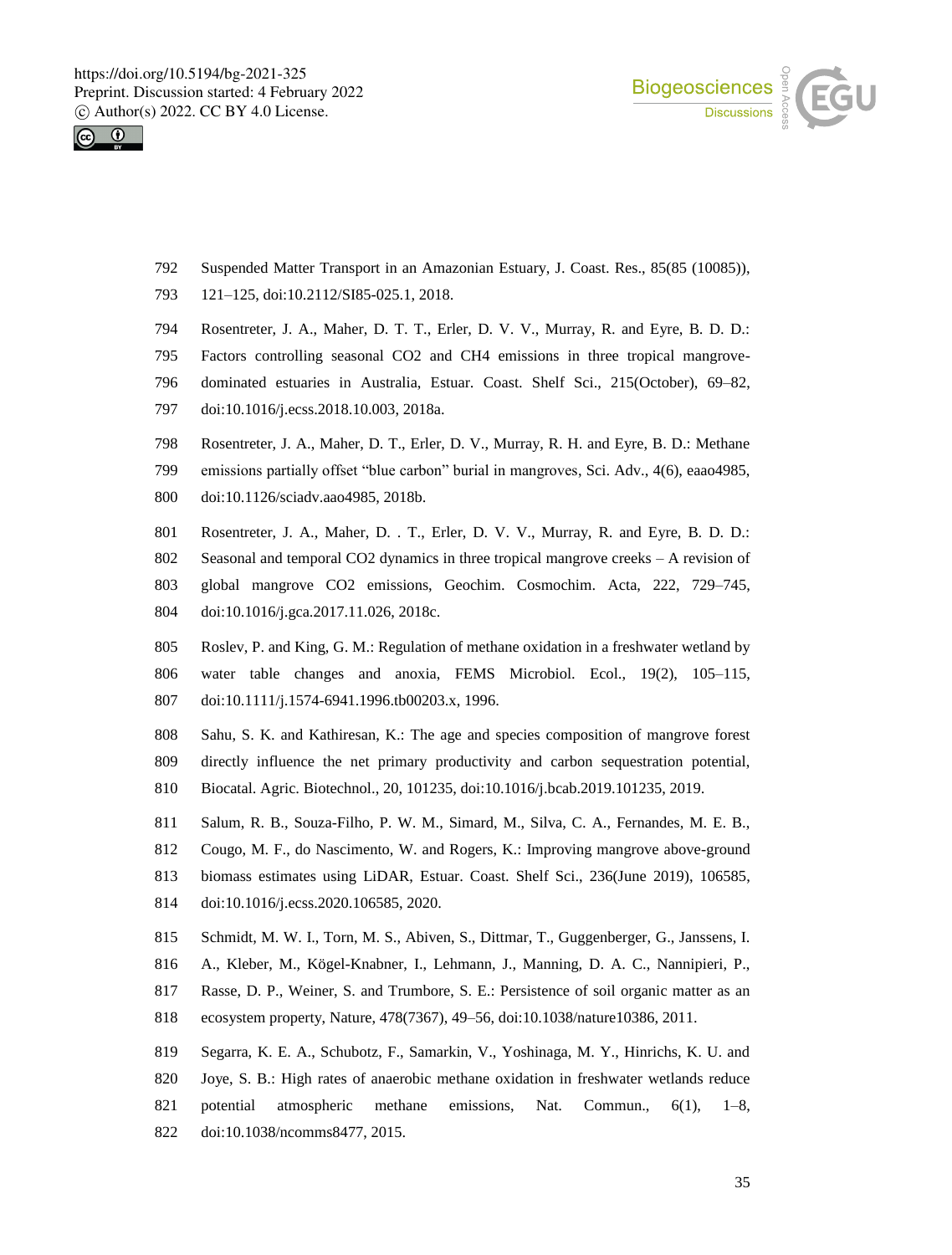



- Shiau, Y. J. and Chiu, C. Y.: Biogeochemical processes of C and N in the soil of
- mangrove forest ecosystems, Forests, 11(5), 1–15, doi:10.3390/F11050492, 2020.
- 825 Shiau, Y. J., Lin, M. F., Tan, C. C., Tian, G. and Chiu, C. Y.: Assessing N2 fixation in
- estuarine mangrove soils, Estuar. Coast. Shelf Sci., 189, 84–89,
- doi:10.1016/j.ecss.2017.03.005, 2017.
- Shiau, Y. J., Cai, Y., Lin, Y. Te, Jia, Z. and Chiu, C. Y.: Community Structure of Active
- Aerobic Methanotrophs in Red Mangrove (Kandelia obovata) Soils Under Different
- Frequency of Tides, Microb. Ecol., 75(3), 761–770, doi:10.1007/s00248-017-1080-1, 2018.
- Souza Filho, P. W. M.: Costa de manguezais de macromaré da Amazônia: cenários
- morfológicos, mapeamento e quantificação de áreas usando dados de sensores remotos,
- Rev. Bras. Geofísica, 23(4), 427–435, doi:10.1590/S0102-261X2005000400006, 2005.
- Sparling, G. P. and West, A. W.: A direct extraction method to estimate soil microbial
- C: calibration in situ using microbial respiration and 14C labelled cells, Soil Biol.
- Biochem., 20(3), 337–343, doi:10.1016/0038-0717(88)90014-4, 1988.
- Stevenson, F. J. and Cole, M. A.: Cycles of Soils: Carbon, Nitrogen, Phosphorus,
- Sulfur, Micronutrients, 2nd Editio., Wiley, New York, NY, USA. [online] Available 840 from: https://www.wiley.com/en-
- us/Cycles+of+Soils%3A+Carbon%2C+Nitrogen%2C+Phosphorus%2C+Sulfur%2C+M
- icronutrients%2C+2nd+Edition-p-9780471320715 (Accessed 27 May 2021), 1999.
- Sundqvist, E., Vestin, P., Crill, P., Persson, T. and Lindroth, A.: Short-term effects of thinning, clear-cutting and stump harvesting on methane exchange in a boreal forest,
- Biogeosciences, 11(21), 6095–6105, doi:10.5194/bg-11-6095-2014, 2014.
- Valentim, M., Monteiro, S. and Rollnic, M.: The Influence of Seasonality on Haline
- Zones in An Amazonian Estuary, J. Coast. Res., 85, 76–80, doi:10.2112/SI85-016.1, 2018.
- Valentine, D. L.: Emerging Topics in Marine Methane Biogeochemistry, Ann. Rev.
- Mar. Sci., 3(1), 147–171, doi:10.1146/annurev-marine-120709-142734, 2011.
- Vance, E. D., Brookes, P. C. and Jenkinson, D. S.: An extraction method for measuring
- soil microbial biomass C, Soil Biol. Biochem., 19(6), 703–707, doi:10.1016/0038-
- 0717(87)90052-6, 1987.